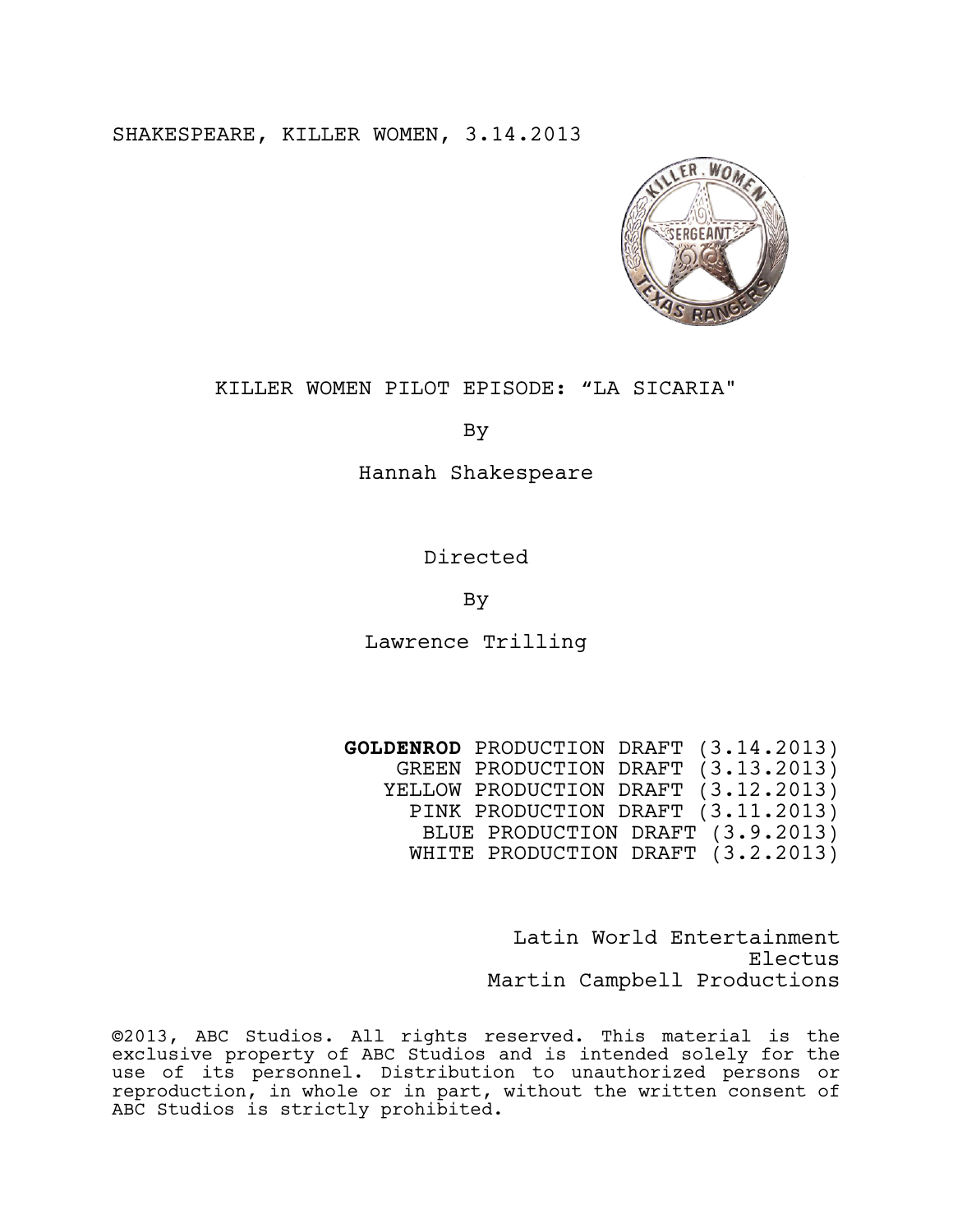#### TEASER

| OMITTED                                                                                                                                                                                                                                                                                                                 | $\mathbf{1}$                                         |
|-------------------------------------------------------------------------------------------------------------------------------------------------------------------------------------------------------------------------------------------------------------------------------------------------------------------------|------------------------------------------------------|
| INT. CITY BUS - SAME                                                                                                                                                                                                                                                                                                    | A2                                                   |
| Someone watches the city pass. Snippets of passerbys, three<br>story high cowboys boots, etc. a WOMAN's fingers tap<br>nervously.                                                                                                                                                                                       |                                                      |
| EXT. DOWNTOWN SAN ANTONIO - CONTINUOUS                                                                                                                                                                                                                                                                                  | B2                                                   |
| A HOT LATINA steps off the bus in front of the ALAMO. She<br>quickly crosses toward Peacock Alley; men she passes<br>dislocate their necks trying to cop a glance. And why not?<br>It's not everyday that 36-24-36 in a skin-tight floral dress<br>walks right on by past the Buckhorn saloon, Riverwalk,<br>courthouse |                                                      |
| INT. METHODIST CHURCH - DAY                                                                                                                                                                                                                                                                                             | $\mathcal{L}$                                        |
|                                                                                                                                                                                                                                                                                                                         | TROON DIJICODO 25 and proppir holds his WIFF TO DELC |

JASON BLUFORD, 35 and preppy, holds his WIFE-TO-BE'S perfectly manicured hand in his. A VIDEOGRAPHER records.

> MINISTER Repeat after me. I, Jason Bluford.

JASON I, Jason Bluford.

# MINISTER Take thee, Heather Endelsohn.  $\star$

HEATHER ENDELSOHN, 30 and blonde, beams as we CUT TO:  $*$ 

3 INT. HAIR SALON – SAME 3

Foils, blow dryers and Jenni Rivera crooning through large speakers. WOMEN of all shapes and ages are being coiffed to perfection when, MOLLY PARKER, 37, blasts through the front door. Dressed in jeans, an old band T-shirt and cowboy boots, Molly is a classic, leggy beauty and also a red hot mess. She shakes her head and several pieces of straw fall onto the well shined tile floor.

> MOLLY I know. I know...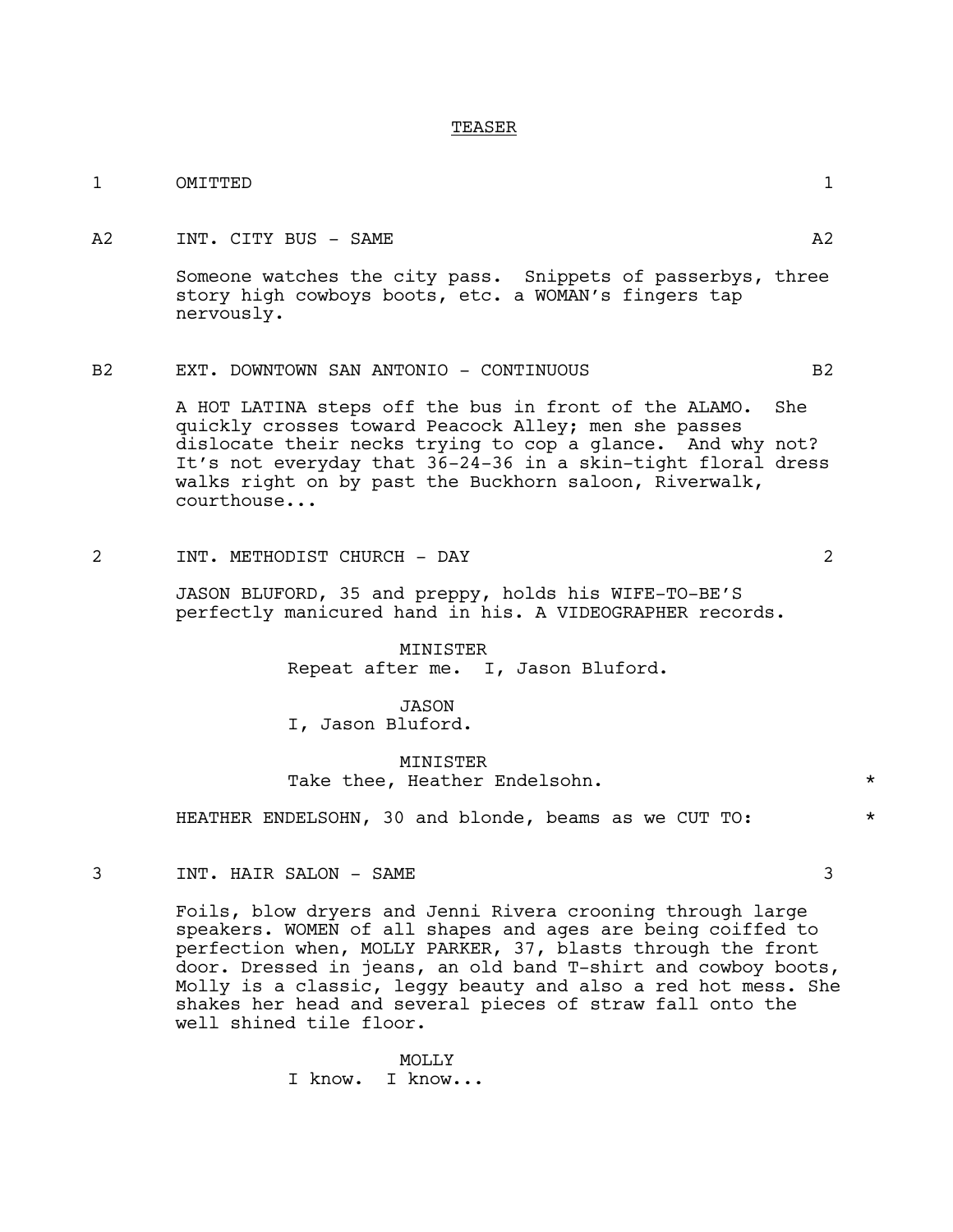REVERSE TO: REBECCA "BECCA" PARKER. The 35 fiery Latina in a black, silk jumpsuit glares at the straw and then at Molly.

> MOLLY (CONT'D) Ya want to kill me.

BECCA I rearranged my schedule to get you in here today. Like the idiot I am.

Becca spins around and speeds toward the washing basins. Clearly this scenario has happened a million times. Molly tosses her shirt to a passing STYLIST who hands her a smock and keeps moving. Ne'er a word exchanged.

MOLLY

I'm sorry.

Becca spins back to Molly.

BECCA You're an hour late. An HOUR!

MOLLY Big Boy took down a fence again and Billy and I had to rope him--

BECCA No. No. Don't bring your damned brother into this. He was a half hour late to our wedding.

Becca stops at a sink. Points. Molly drops into the chair as Becca pulls out Molly's ponytail holder.

> BECCA (CONT'D) Look at these ends. Everything's broken.

MOLLY Ow. Jesus. You're hurting me.

BECCA Tell them to wash it twice. Make sure the chupacabras fall out.

# 4 EXT. PARKING LOT - DAY 4

A foot in red heels kicks a can on a string tied to the back of a ROLLS ROYCE. PAN UP TO the car's back window. On it the words "JUST MARRIED" are soaped. The Hot Latina moves past the wedding detritus and heads toward the church. Rather than enter, she looks at the bell tower.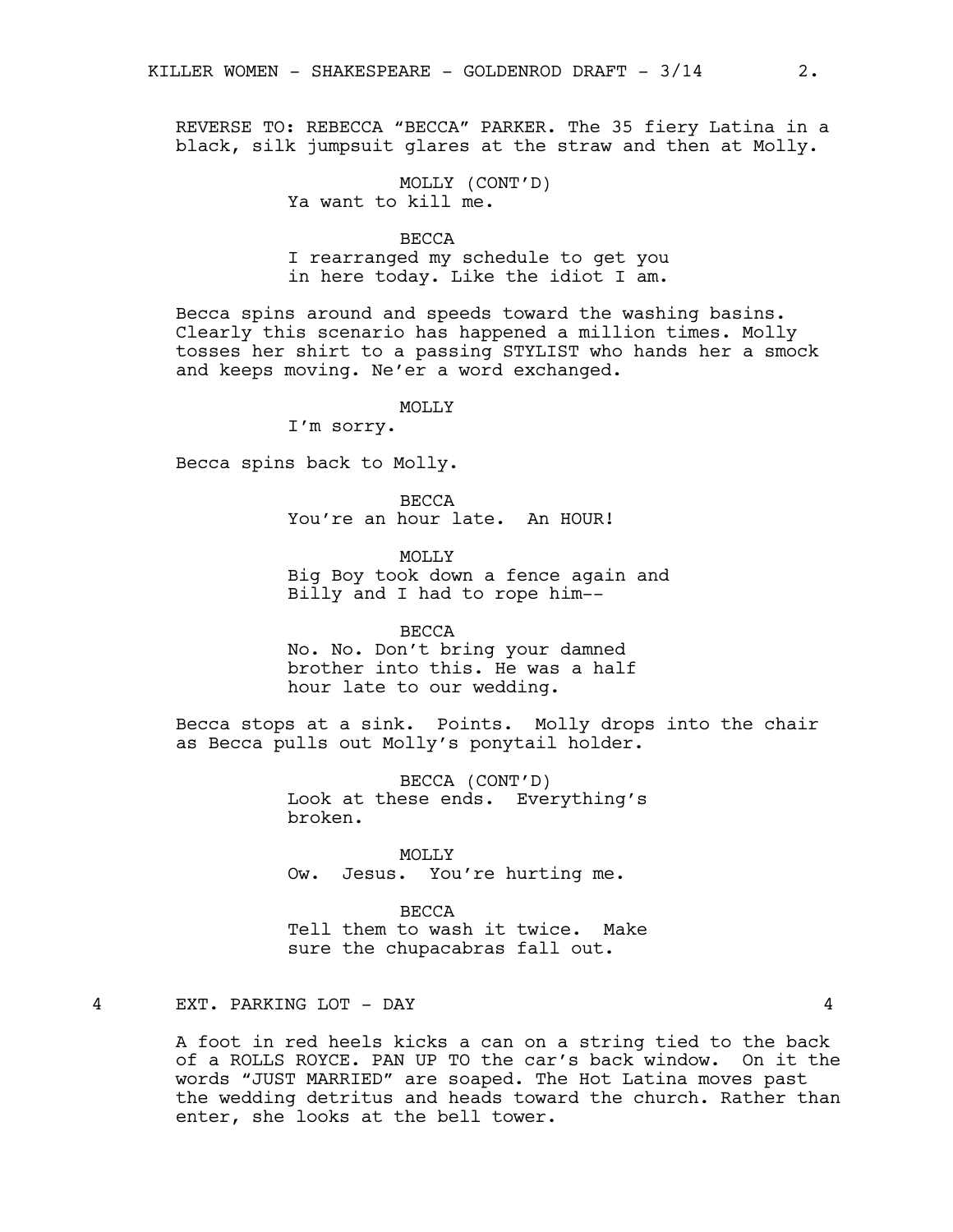5 INT. CHURCH - SAME 5

Heather slides a ring onto Jason's finger.

MINISTER With this ring, I thee wed.

HEATHER With this ring, I thee wed.

MOLLY (PRELAP) Don't go crazy with all those layers you love to cut..

6 INT. HAIR SALON - DAY 6

Snip. Becca cuts a layer. Molly reads e-mails on her phone.

BECCA Like you know anything about hair. What about a dress?

MOLLY I must have something black and boring. I married a Senator.

BECCA No. You don't. At least not at the ranch.

MOLLY You checked?

BECCA Of course. The fundraiser is tomorrow night so what are you going to do, huh?

MOLLY<sub>N</sub> I'll figure it out.

Molly isn't listening. She's engrossed in her mail.

BECCA

I left three dresses in your room. Make sure you take the two you don't like back to Neiman's. You hear me?

Becca nudges Molly. Molly still doesn't look up.

MOLLY I heard you. Yes. Thank you.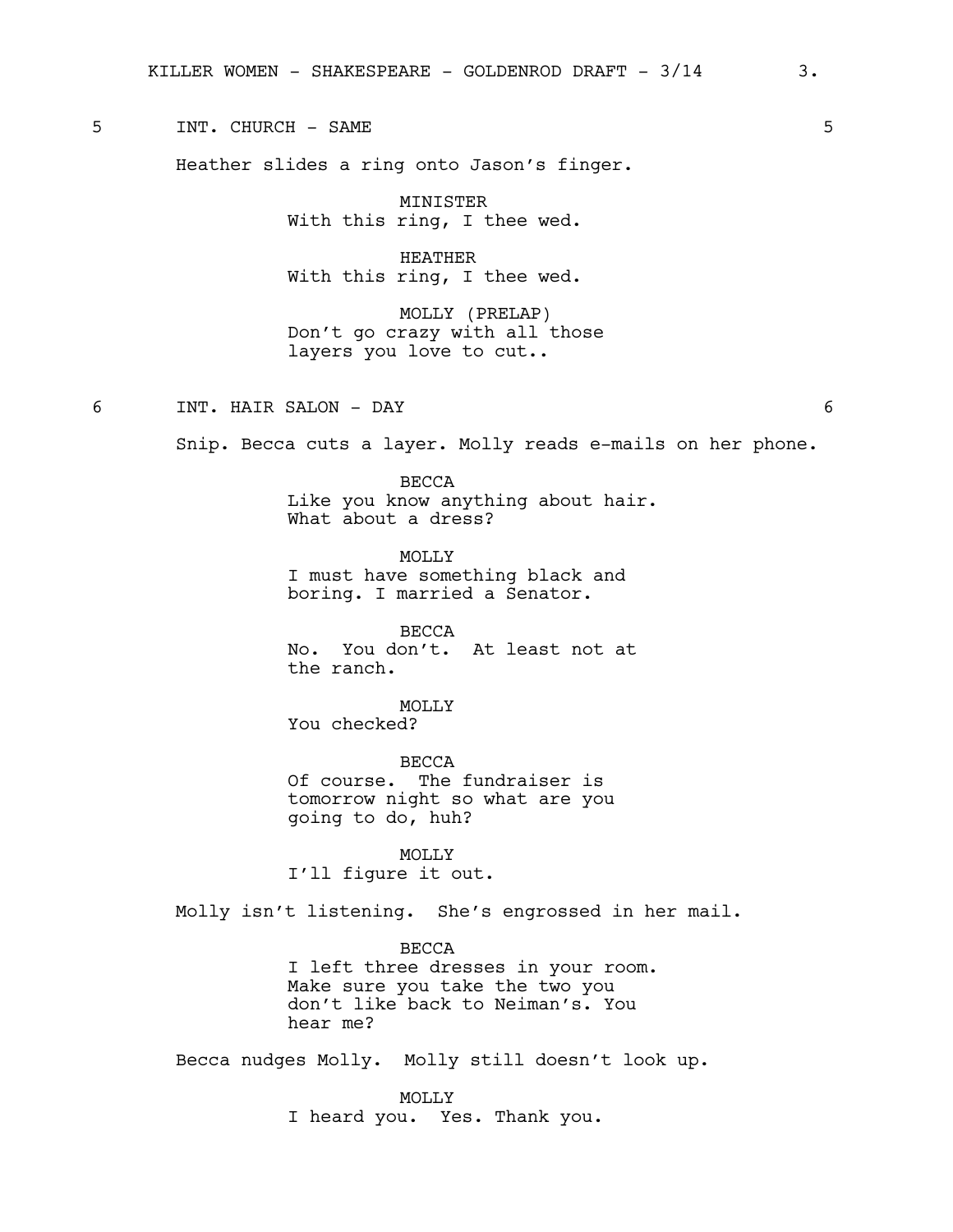Becca pulls out a blow dryer and slides a business card on the counter. CLOSE ON...the name and words: DIVORCE ATTORNEY.

> MOLLY (CONT'D) I already have a divorce attorney and you know this fact.

BECCA Yes. But it's been six months since you served Jake the papers and he hasn't signed. You need to get tough. And this guy is tough.

OFF the blowdryer's tork.

BECCA (CONT'D) Now you can take your pretty dress and your ex husband to the cleaners.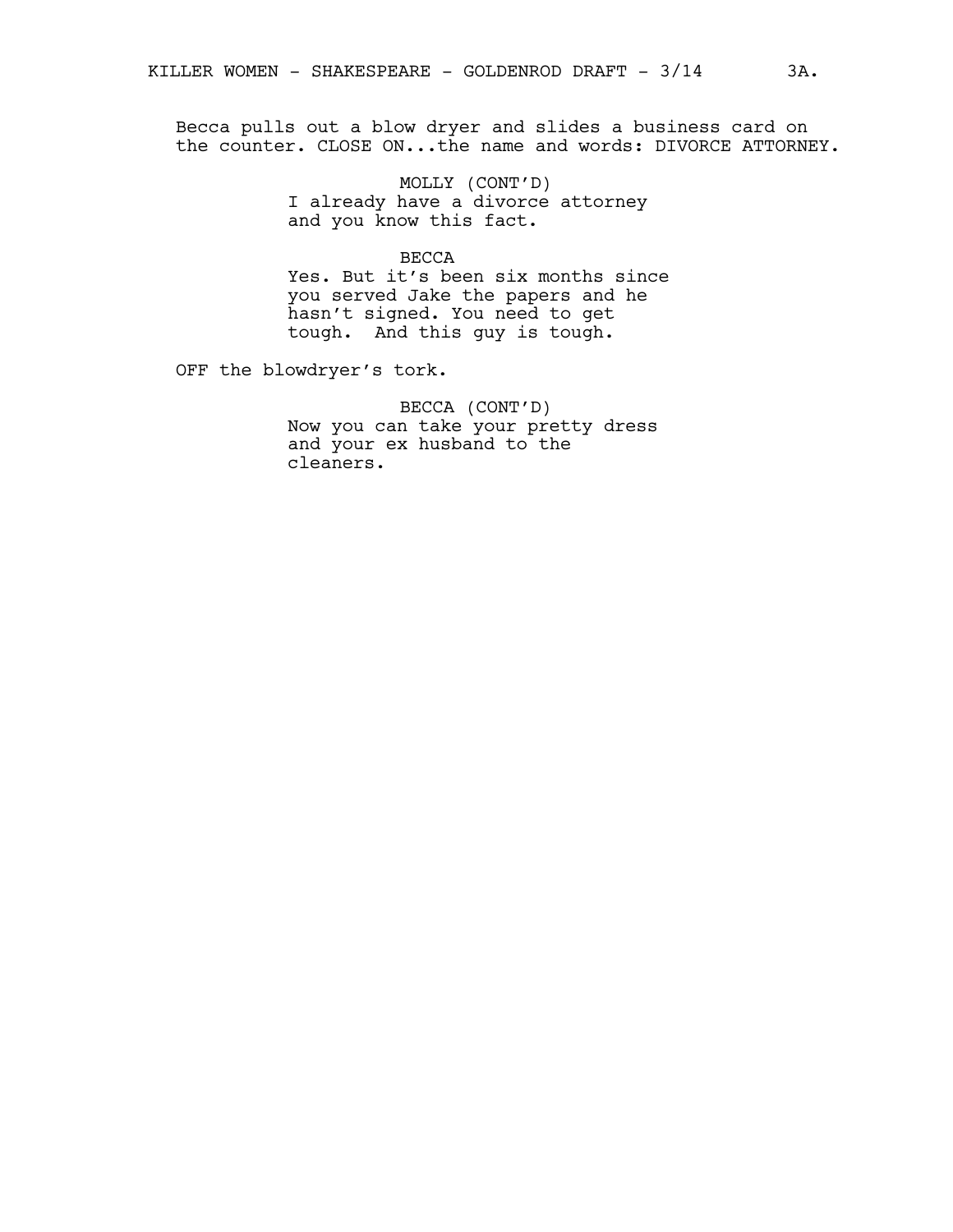# T EXT. CHURCH - SAME 7

DING. DING. DING. The church bells chime the newly joined. The Hot Latina crosses herself then...whips open the door.

8 INT. CHURCH - SAME 8

The bride and groom still face the Minister as do the quests. A beat, they turn to see the Hot Latina headed quickly toward them. She raises the gun definitively as we see her face for the first time.

#### LATINA

# Maldita. \*

BAM. The Latina suddenly shoots the bride. People scream. She fires again. Point blank. Blood splatters across the groom and nearby guests. Panicked, people push to get away as the Latina sprints out the front door. OFF guests drawing guns and pandemonium we SMASH CUT TO:

9 EXT. CHURCH - DAY 9

Several armed wedding guests fire at a beat up Camaro as it speeds away. CLOSE ON...red high heels left behind as bullets blow out the car's rear window.

10 INT. HAIR SALON - DAY 10

Molly's WORK cell rings. She snatches it off her belt and is out the door in the split second Becca stepped away. As Becca comes back to an empty chair where Molly was, we REVERSE TO...the salon front window. Patrons watch as Molly leaps into a blacked out CHEVY TAHOE. LED lights illuminate the grill and deck and a siren wails as the Tahoe peels out.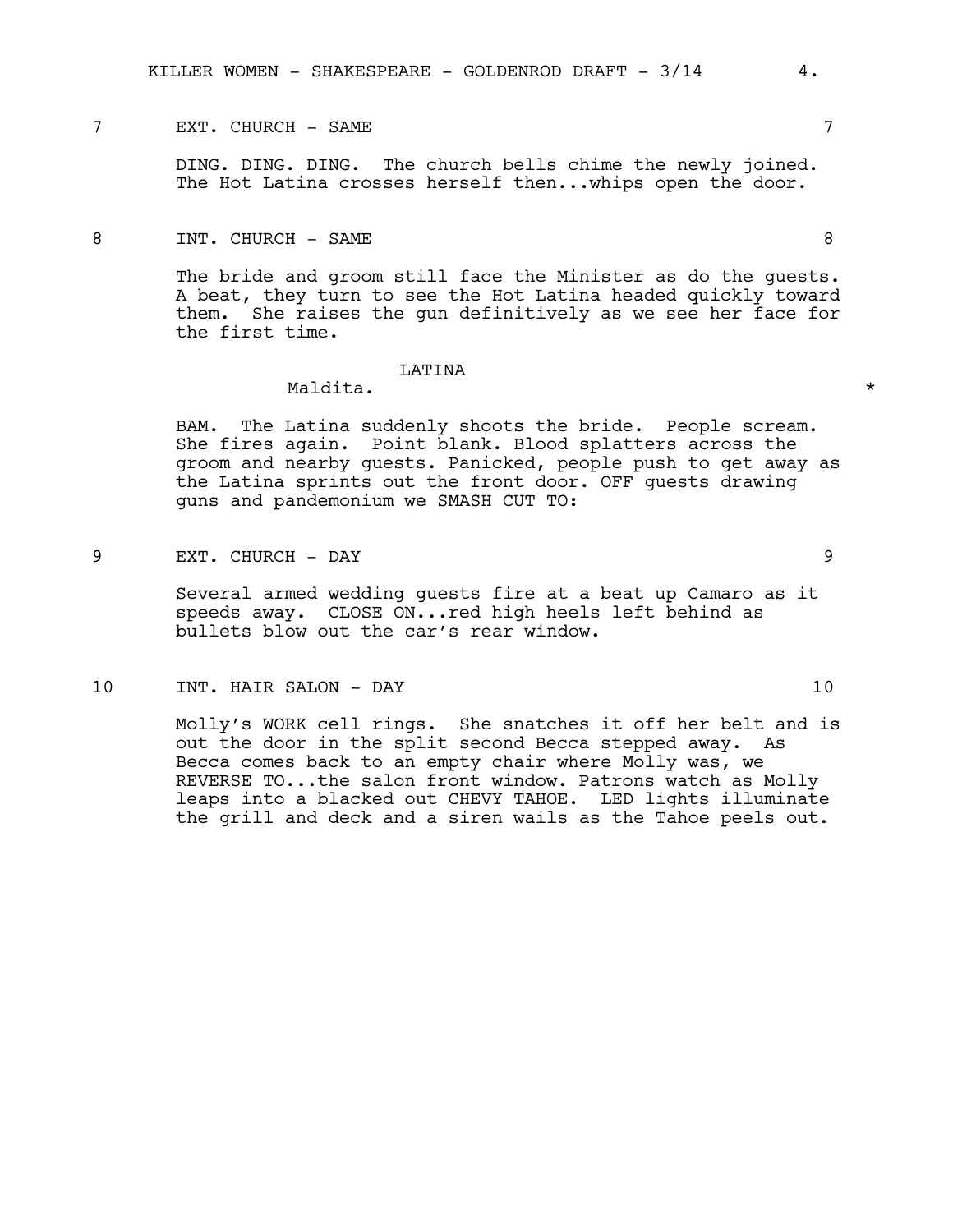#### 11 INT. TAHOE – DAY 11

Molly switches on a mobile police radio. A large, locked computer is mounted on the SUV armrest. GPS gives a detailed visual of the city and the route of the police pursuit.

> DISPATCH (O.S.) SAPD advises silver, late model Camaro two door, partial Texas tag number BDR last seen heading south on Stone Oak Parkway toward 410. Suspect is armed and dangerous.

# 12 EXT. DOWNTOWN SAN ANTONIO STREETS - SAME 12

Molly blasts past traffic. She handles the truck expertly, leans on the horn, careens around slow moving traffic as she reaches behind the seat for a T-shirt and her ballistic vest. Still steering with one hand, Molly changes out of the salon smock, grabs a double rig gun belt and straps on a SIG 239 as she simultaneously retrieves a Bushmaster M-4 assault rifle from a mount behind her head.

> DISPATCH (O.S.) Be on lookout for Hispanic female, approximately 5'4, 115 pounds wearing a bright patterned dress. Car headed north on I-35.

Molly slams on the brakes and spins the car around to head in the opposite direction. A trained tactical driver, she avoids oncoming cars.

13 EXT. HIGHWAY - DAY 13

SAN ANTONIO POLICE DEPARTMENT (SAPD) squad cars are in hot pursuit of the Camaro. Ahead, TWO UNITS direct oncoming traffic toward an OFF RAMP. Choppers support from the air.

# 14 EXT. HIGHWAY - DAY 14

Molly approaches the highway from a parallel country road. She drives over a grassy embankment and enters...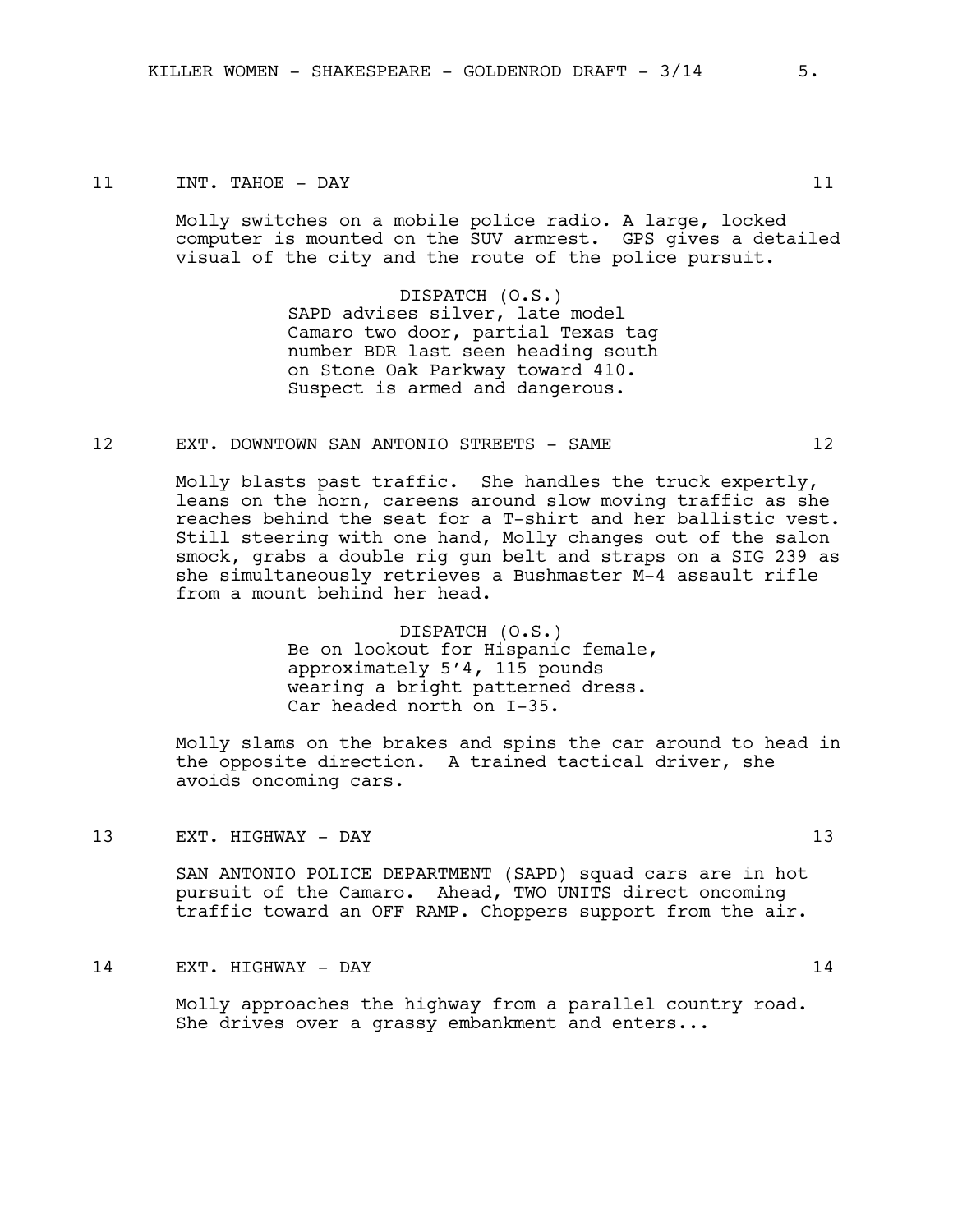# 15 EXT. HIGHWAY - DAY 15

The Tahoe threads through traffic and clips the Camaro. The beat up car spins and hits the center divider before rolling to a stop...

# MOLLY SHOW ME YOUR HANDS. SHOW ME YOUR HANDS!

The tension is palpable. SAPD vehicles arrive on the scene, flanking Molly from behind. From inside the Camaro, no movement and then... the door opens. A leg hits the ground. Tennis sneakers and jeans as... a 30 year old HISPANIC MAN gets out of the car. ANGLE ON Molly. WTF?

#### END OF TEASER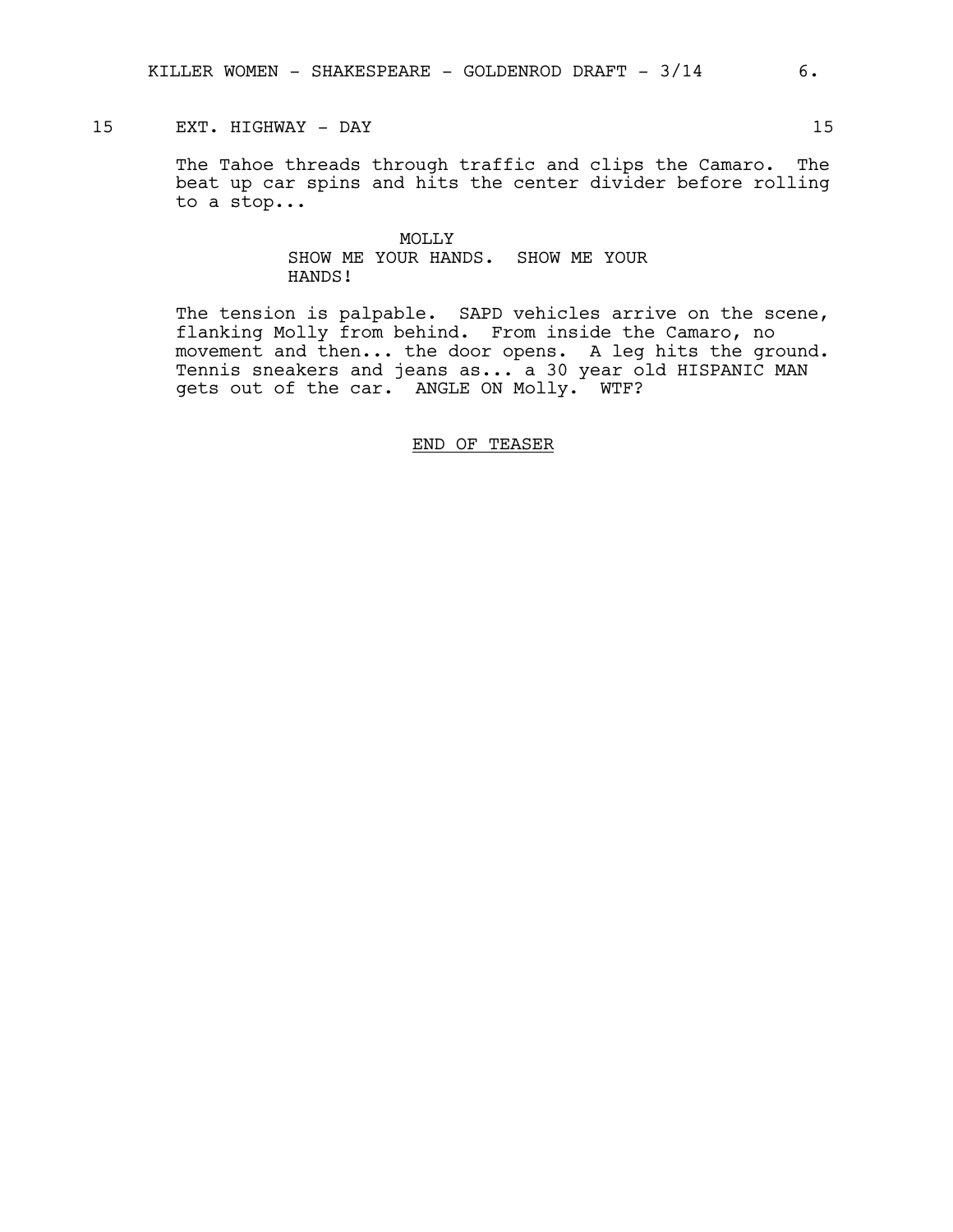## ACT ONE

16 EXT. CHURCH PARKING LOT - MINUTES LATER 16

Fifty SAN ANTONIO POLICE DEPARTMENT (SAPD) squad cars are lined up; individual witnesses are being rushed into back seats for transport to Police Headquarters. Fire trucks and EMS vehicles block the entrance to the church. Press vans already have satellite feed.

> REPORTER Reports suggest a San Antonio Assistant District Attorney...

REPORTER TWO (OVERLAPPING) We're hearing a prosecutor has been shot. Possibly killed.

Molly, now in a cowboy hat with a double gun belt holstered around her waist, moves toward the crime scene perimeter.

> POLICE OFFICER Ma'am, you cannot come in here--

Molly doesn't even slow down. She simply moves aside her windbreaker to reveal HER BADGE. The cop stutters...

> POLICE OFFICER (CONT'D) My apologies. Ma'am.

Molly smiles faintly as she blows past the perimeter and heads for the church. Two words printed on the back of her windbreaker explain the officer's reaction: TEXAS RANGER. And for them, the world still parts.

#### 17 INT. CHURCH - CONTINUOUS 17

A high tech investigation in process. A PANOSCAN is set in the aisle and rotates to record a 360 degree view of the crime scene. The bride's body lies face down. LIEUTENANT ESTABAN SALAZAR, 40 and fit, watches a wedding tape of the shooting on a laptop as the shooter heads past frame.

> SALAZAR (to SAPD officer) There's our money shot.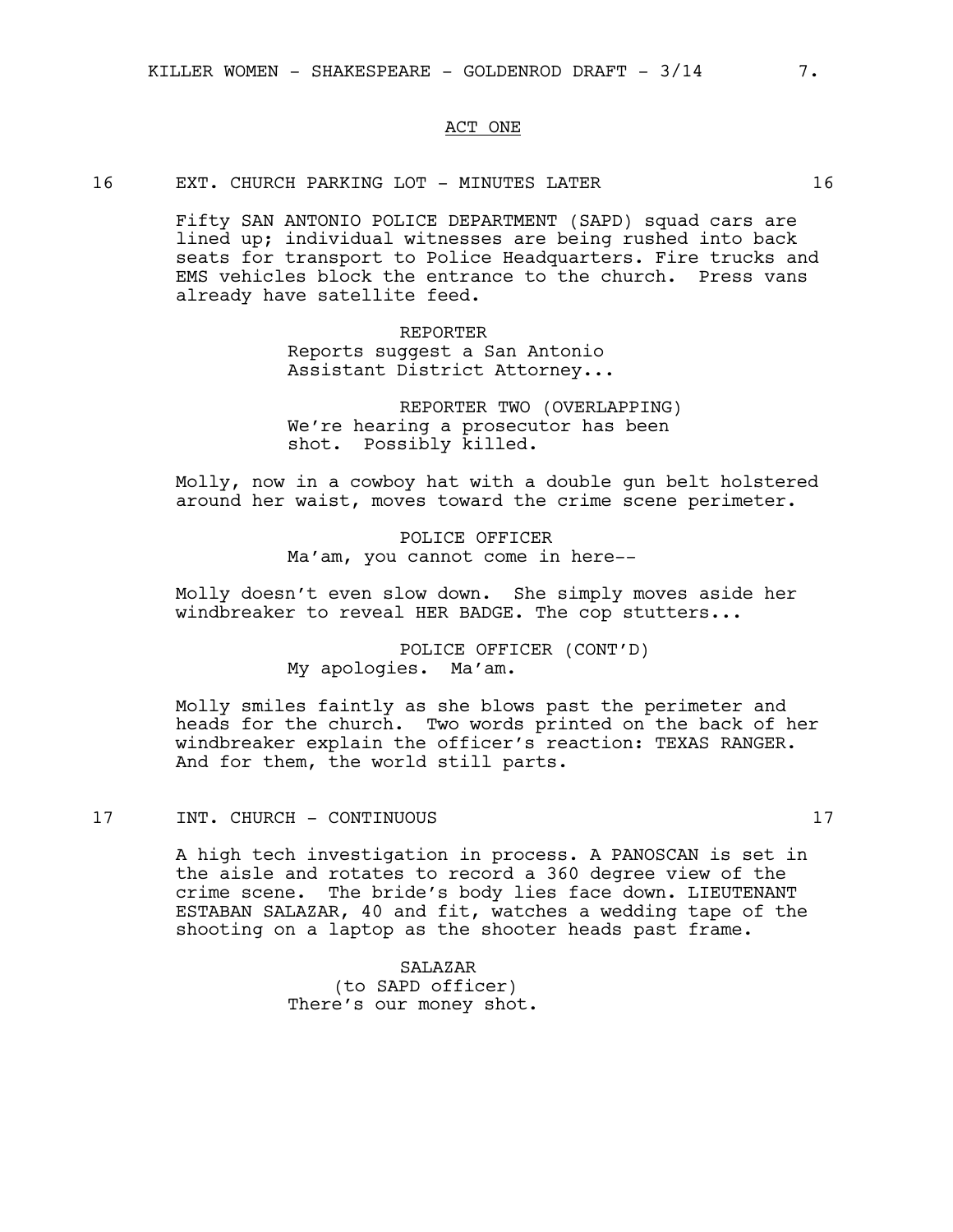SAPD OFFICER

Driver said she paid him a hundred bucks to drop her outside Chuy's in Arbor Vista. We got guys out there canvassing now.

Photos of female Texas drivers flash on another screen. Salazar replays the shooting. CLOSE ON the Hot Latina.

> SALAZAR She won't get far. Not with that face and ass.

> > MOLLY

Lieutenant.

Salazar turns. Molly takes off her cowboy hat.

SALAZAR

Ah-hah. Cinco-Peso Parker is here. Been quite a year for you, sweetheart. From State Trooper to Texas Ranger. Congrats.

MOLLY

Could be a spot open next year. Maybe two if I get shot or fired.

SALAZAR

From what I hear, I'm one chromosome out of contention.

Dick.

MOLLY

Our JOIC Lieutenant notified Border Patrol and we've tapped into the surveillance cameras on the interstate.

#### SALAZAR

We've got a statewide APB out and a picture of the shooter is being circulated. We'll get her.

MOLLY

Any evidence on scene?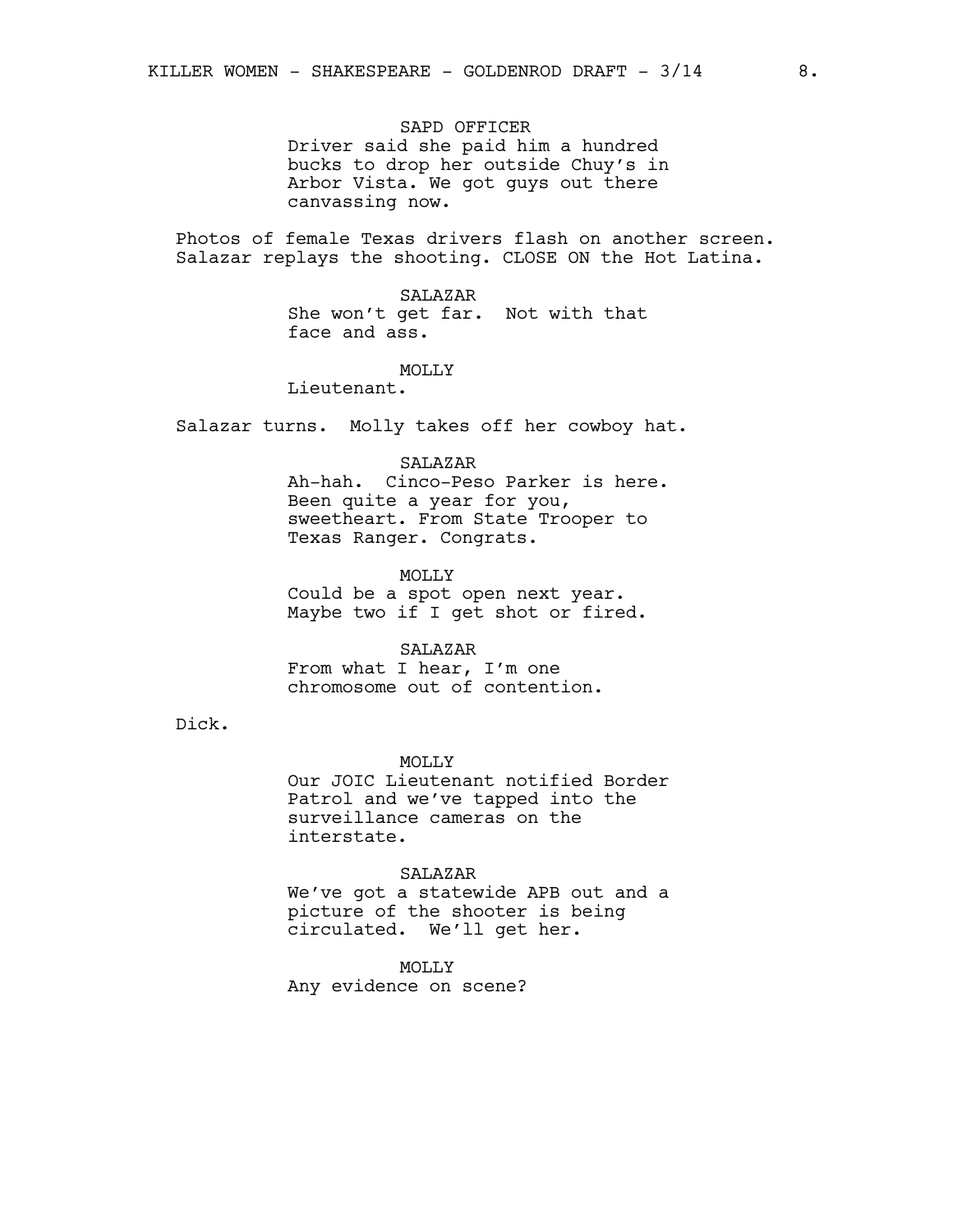SALAZAR Pair of high heels and the gun.

MOLLY Our lab can run DNA on the shoes.

SALAZAR So can our lab, but I sure do appreciate the back up.

Salazar walks back toward his officers and away from Molly.

MOLLY What about interviews?

SALAZAR We're shuttling witnesses back to headquarters. 237 of them.

MOLLY I'd like to speak with the groom.

SALAZAR Shoulder to cry on type thing.

MOLLY I don't want to step on toes.

SALAZAR And yet you just did.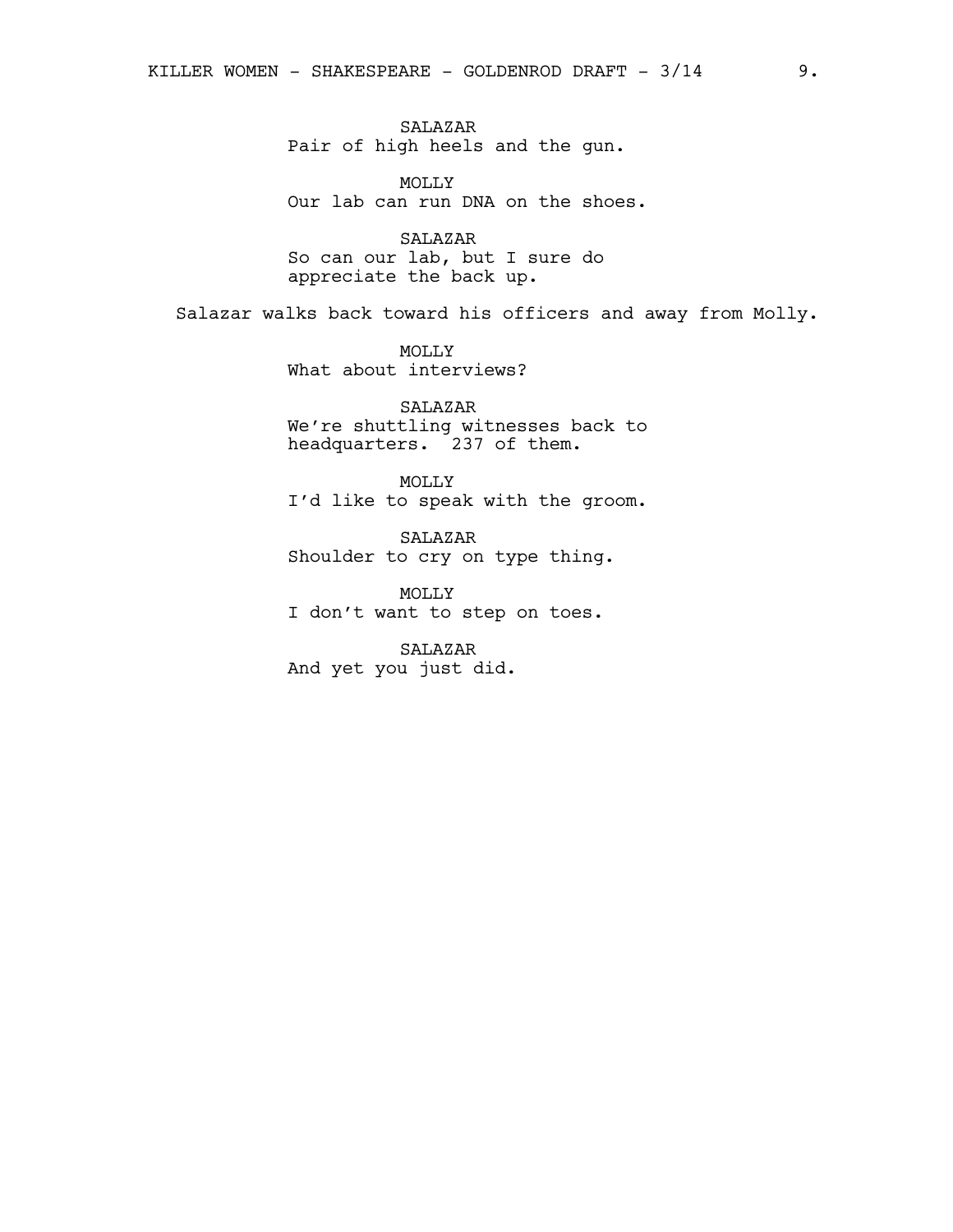18 INT. CHURCH OFFICE - LATE AFTERNOON 18

Jason Bluford sits in a simple chair at a desk. His head is in his hands. Molly enters.

# MOLLY

# Mr. Bluford.

Jason looks up. His eyes are bloodshot.

MOLLY (CONT'D) I brought you a water.

Jason reaches with his left hand. STING ON: his wedding ring. Molly is very calm and sensitive in tone but she watches him like a hawk. She's trained to. Her way in is empathy.

#### MOLLY (CONT'D)

I'm sorry for the loss of your wife. I'm sure this is the last place you want to be right now, but the more information we get the easier it will be to find the woman who shot your wife and bring her to justice. I'm a Texas Ranger so I'm working in conjunction with SAPD.

JASON

The DA call you?

MOLLY

Yes, sir. I'm called in on complex cases as support to local law enforcement. DA wants to throw every asset available onto this.

Molly holds up a picture of the shooter.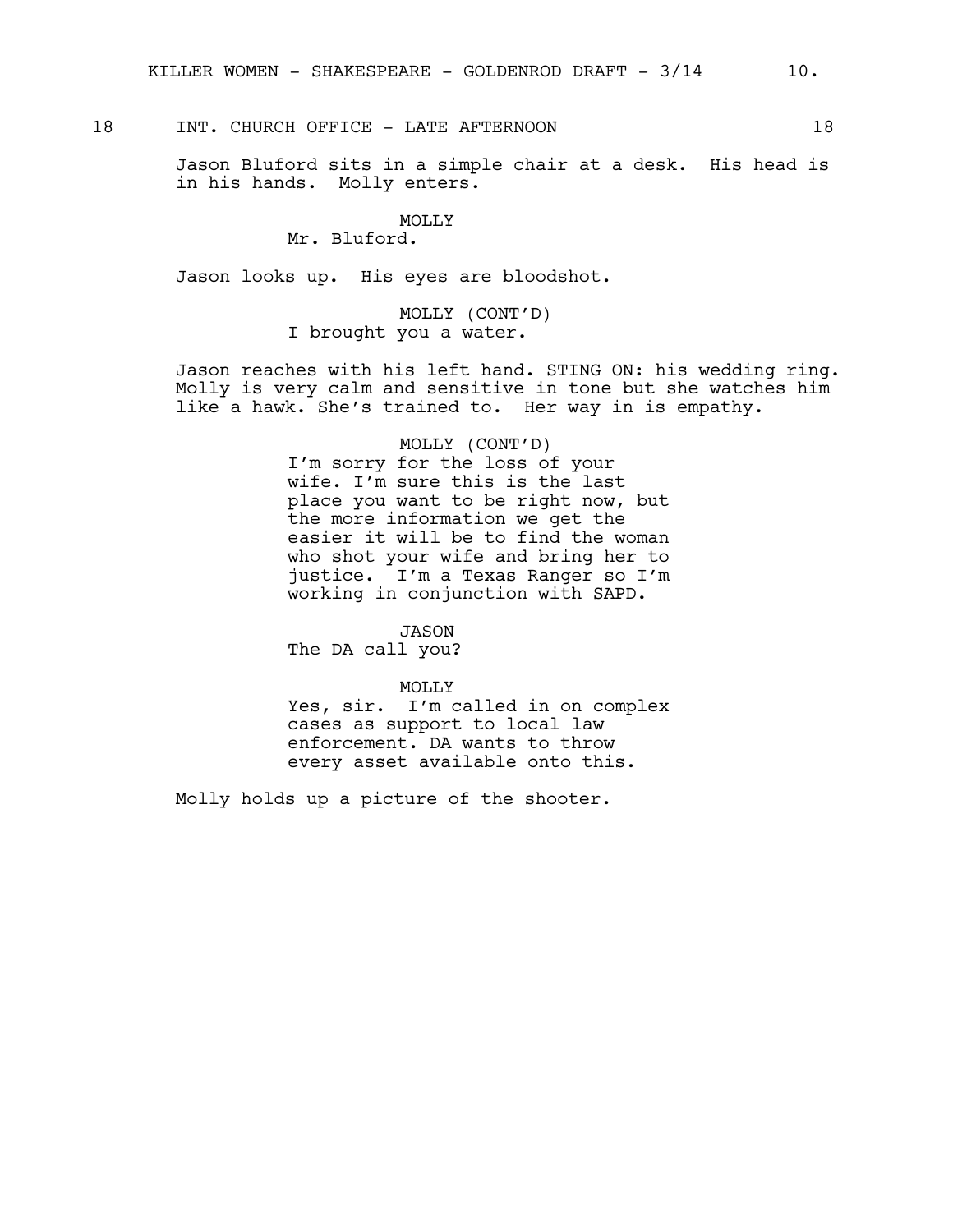MOLLY (CONT'D) Do you recognize this woman?

JASON She's... she's the... she shot--

MOLLY Let me be more clear. Have you seen her before today?

JASON No. I don't think so.

MOLLY You don't think so?

JASON

I don't know her.

#### MOLLY

You own nine gyms in San Antonio. \* She works at the original downtown location.

JASON I've never met her.

She studies his face.  $\star$ 

MOLLY

Can you think of anyone who had a reason to kill your wife?

### JASON

No. But Heather was a prosecutor. I'm sure there are crooks all over who'd like to see her gone.

MOLLY Anyone of those crooks jump out?

JASON She never talked about her cases.

Jason suddenly breaks down in sobs.

JASON (CONT'D) Ah, God. I'm sorry.

As Jason collapses head in hands...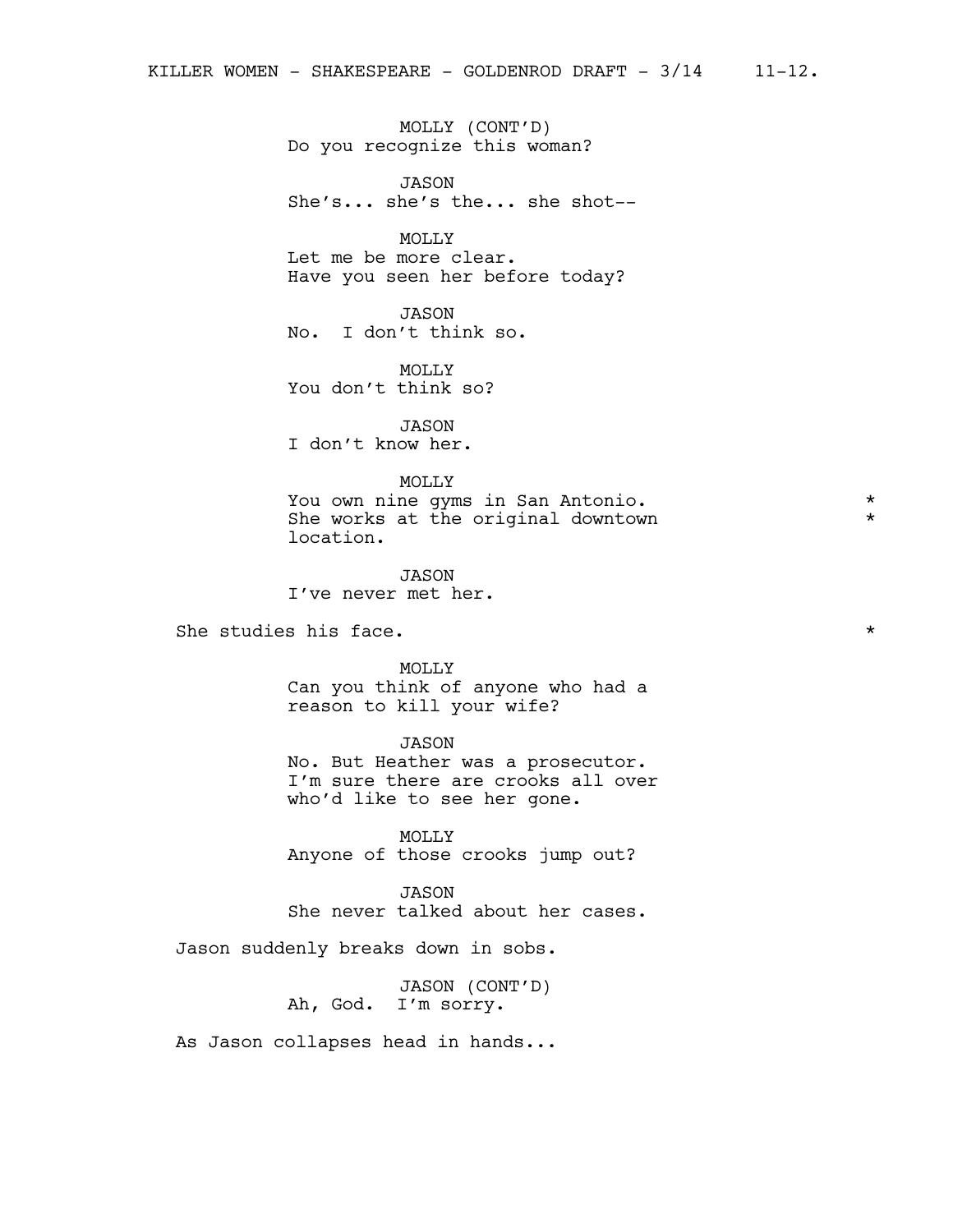A19 EXT. SAPD HEADQUARTERS - ESTABLISHING MONOSTRATION A19

SALAZAR (PRELAP) Do you believe him?

19 INT. SAPD HEADQUARTERS - HALL - DAY 19

Salazar moves quickly. So does Molly. Two titans. At odds.

MOLLY According to his micro mannerisms and eye movement, yes.

SALAZAR What does your gut tell you?

MOLLY

He loved her. He's devastated and confused. He's telling the truth.

SALAZAR Rangers might be considered the best interrogators in the world, but Jason Bluford just pulled the wool over those big baby blues of yours.

Molly stops. Direct.

MOLLY And you're sure of that?

SALAZAR One hundred percent. We retrieved Bluford's cell. This woman...

Salazar holds up a picture of Martina Alvarez.

SALAZAR (CONT'D) ...called him nine times the morning of the wedding. We got a jealous lady on the loose.

Molly's cell rings.

MOLLY Ranger Parker. (A beat.) Alright. (MORE)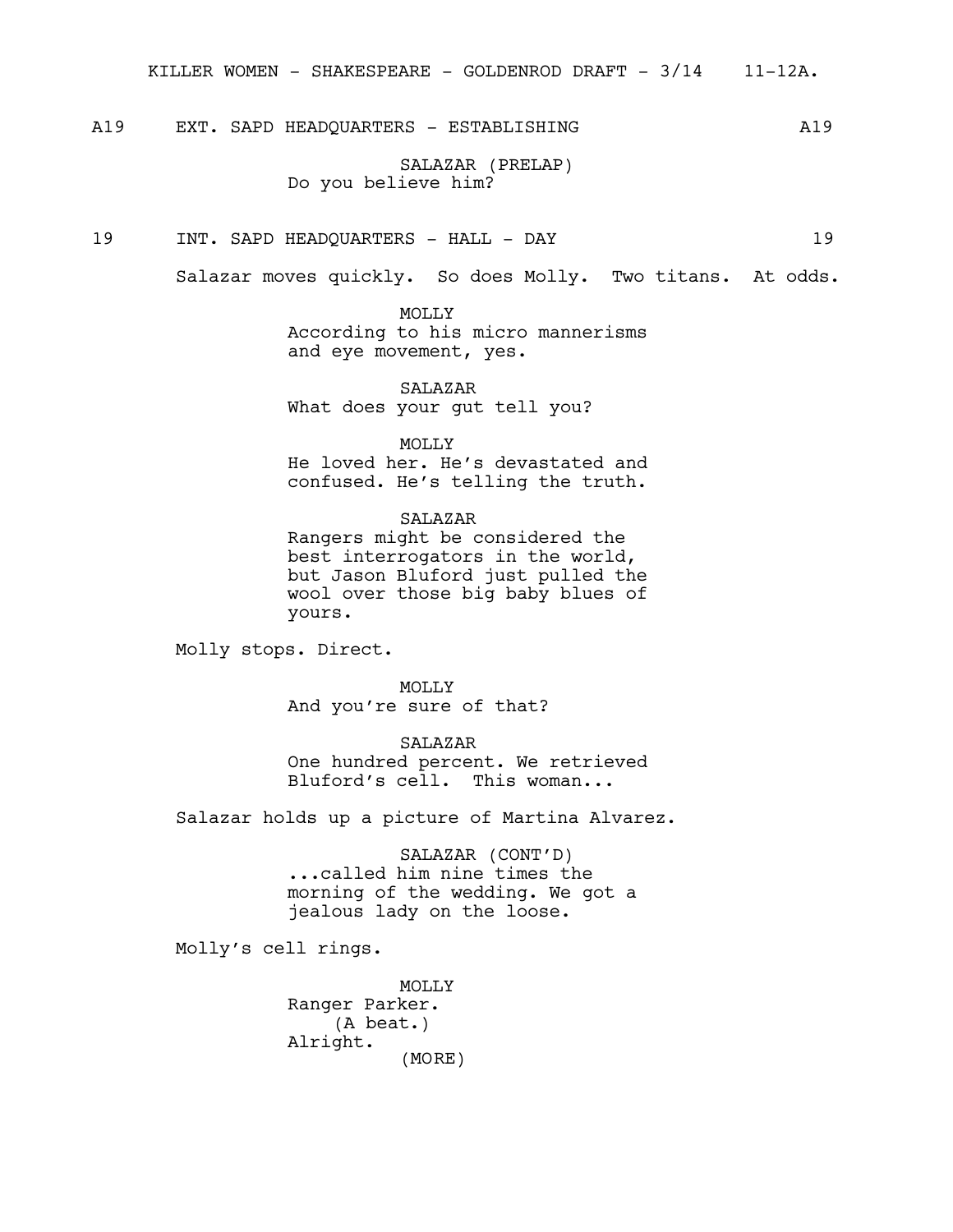We're gonna need a search warrant. Tell SWAT to assemble. MOLLY (CONT'D)

Ranger Parker is on the move.

MOLLY (CONT'D) Alamo Budget. Room 11. Maid recognized her from the TV.

# 20 OMITTED 20

# 21 INT. ALAMO BUDGET INN - NIGHT 21

Martina studies the parking lot outside through a small slit in the motel curtain. Over her shoulder the TV is on. The volume is turned down but the news shows repeated pictures of the dead bride and of Martina with the reward figure listed.

22 EXT. PARKING LOT - SAME 22

Seasoned, the SWAT team blends with the shadows. From Martina's POV, the lot looks empty.

> MOLLY (V.O.) (on radio) 927 San Antone. Have SWAT sergeant go to Tac.

SWAT COMMANDER (V.O.) 10-4 Switching. I'm on the air.

#### 23 INT. SURVEILLANCE VAN - SAME 23

Salazar watches the action through a blackened window with binoculars as Molly speaks via headset to the SWAT TEAM COMMANDER. On the first floor, several motel guests are shuttled from their rooms toward the back exit.

> SWAT TEAM COMMANDER (on radio) We're staged and ready to move in.

> > INTERCUT WITH:

24 EXT. MOTEL ROOM - NIGHT 24

The SWAT team files silently up the stairwell. Nearly invisible, they move along the upper deck.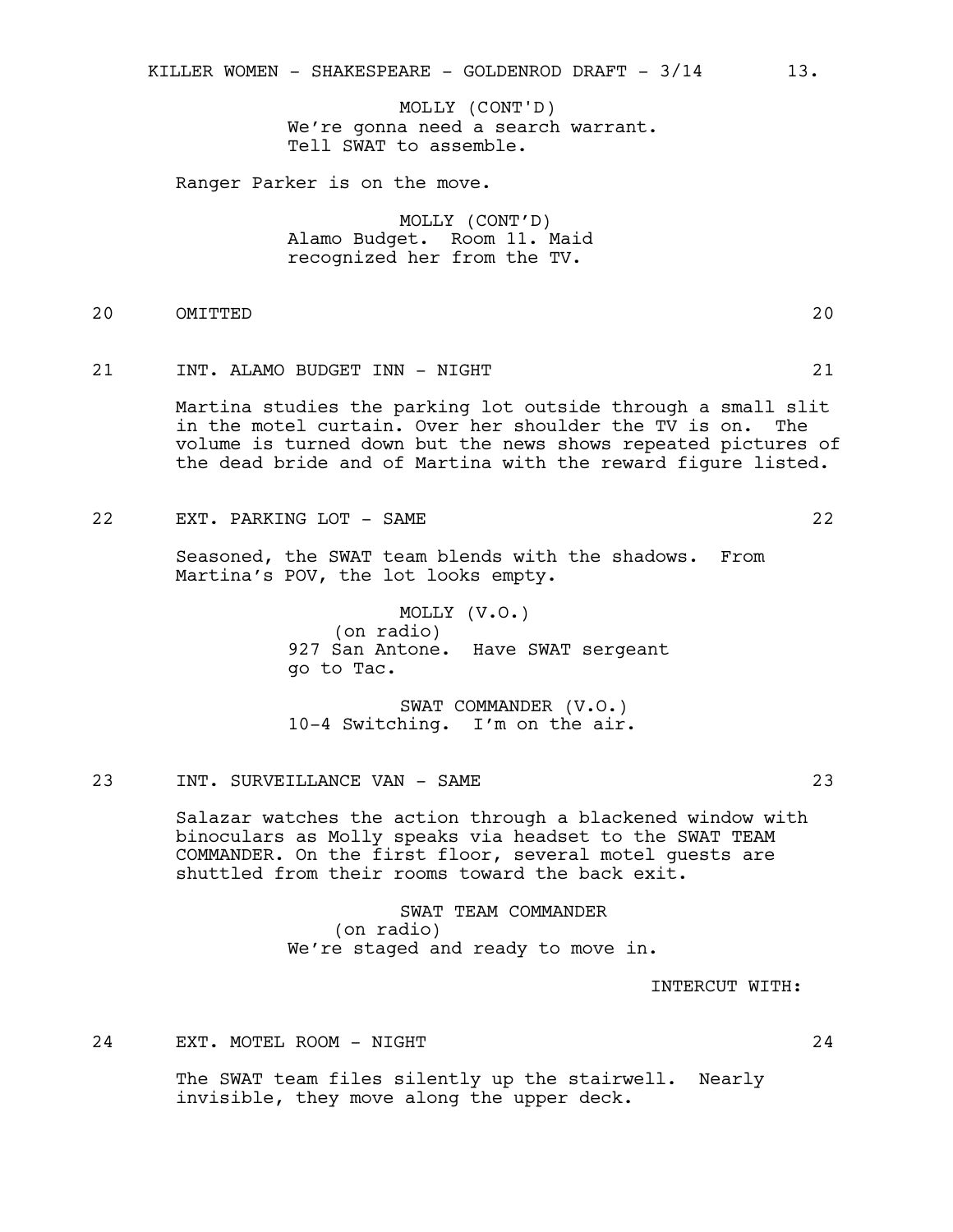SWAT TEAM COMMANDER One room. Clearing now.

TWO SWAT AGENTS tap lightly on the door to the room next to Martina's. A MAN and a WOMAN with a BABY in her arms move quickly out. The family is escorted down the stairs.

> SWAT TEAM COMMANDER (CONT'D) Area secured.

MOLLY (O.S.) Take the door.

BAM. Two SWAT members kick down the door and drop a flash bang grenade. KABOOM. It explodes. OFF blinding light...

25 EXT. VAN - SAME 25

Molly et al listen as men shout. GET DOWN ON THE FLOOR. Then nothing. Tick tock and finally...

> SWAT TEAM COMMANDER (O.S.) All clear, one suspect in custody.

OFF Molly. Exhaling. Slowly.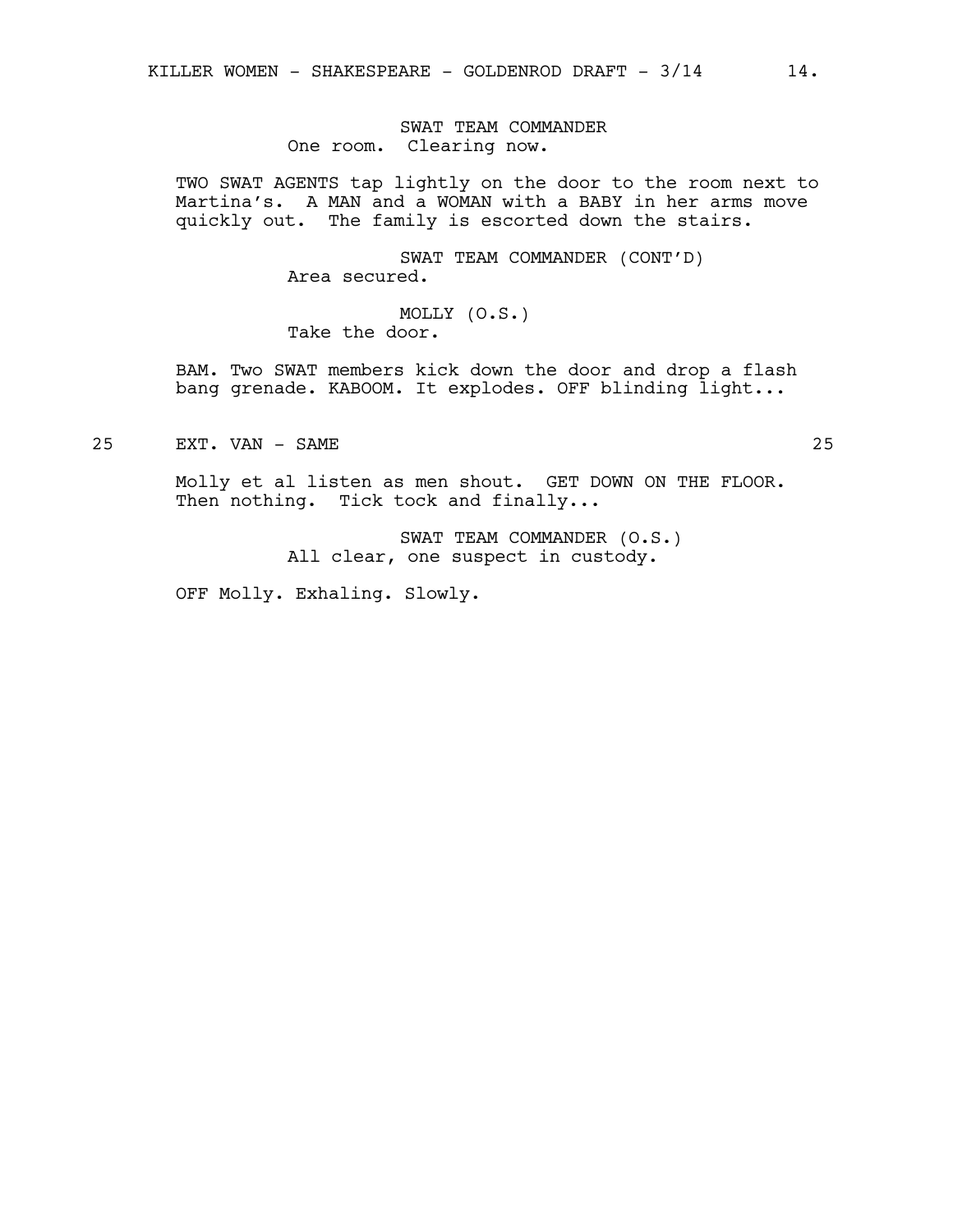26 INT. INTERROGATION ROOM - NIGHT 26

Salazar drops red HIGH HEELS on a table.

# SALAZAR ...I bet these are your size.

Salazar leans forward. His eyes lock on Martina's.

SALAZAR (CONT'D) We have the getaway driver's testimony that you contacted him IN ADVANCE of the shooting. You know what that means?

He switches to Spanish.

SALAZAR (CONT'D) Death by lethal injection. (In English) You killed an ADA. You killed an innocent woman who devoted her life to justice. Any remorse?

Martina doesn't flinch.

SALAZAR(CONT'D) How long have you been sleeping with Jason Bluford?

Martina swallows. Then...

MARTINA

Jason told me he was leaving her. He wasn't going through with the wedding because he loves me.

SALAZAR But then he changed his mind?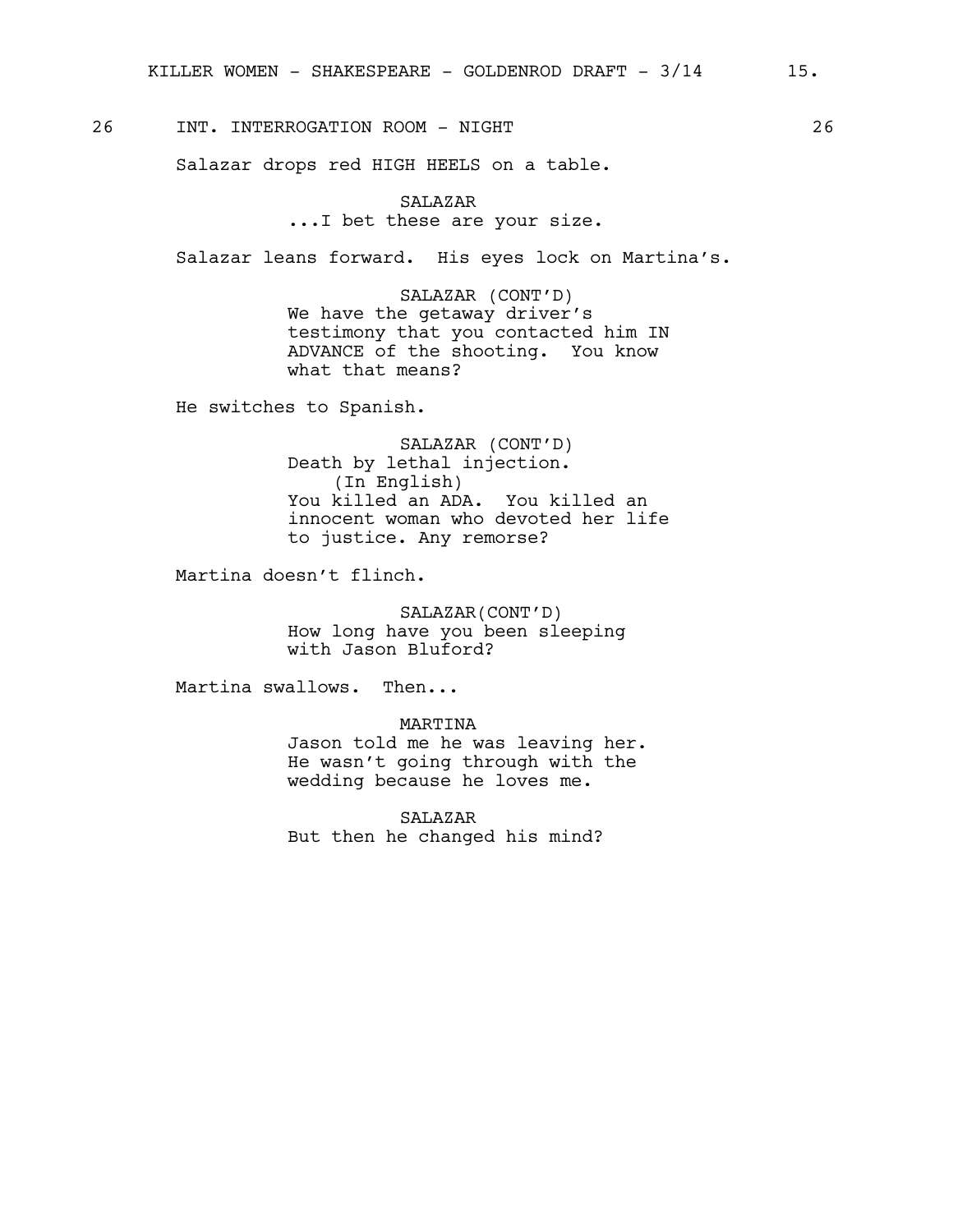#### MARTINA

We were supposed to meet. We were going to go away together. Leave Texas this morning.

MOLLY When you were together, where would you meet?

MARTINA At the gym. Always at the gym. The steam room. His office, sometimes.

Salazar is annoyed. Why is Molly breaking his pace?

#### **SALAZAR**

So you were supposed to meet at the gym this morning, but Jason never showed up. And that bastard never even bothered to answer your calls. That must have felt real bad, huh?

## MOLLY

And how long ago did these meetings start?

#### MARTINA

Eight months. A month after I started working there. We talked and connected and--

#### SALAZAR

So you gave him eight months of your life, he promised you everything and then he left you cold. So you shot his wife. If you couldn't have him, no one could. Is that right?

A beat.

#### MARTINA

Yes.

#### MOLLY

Ms. Alvarez, can you remember if Jason is right or left handed?

A beat between the two women. Eye to eye. And for a split second Martina hesitates and in the hesitation Molly sees fear.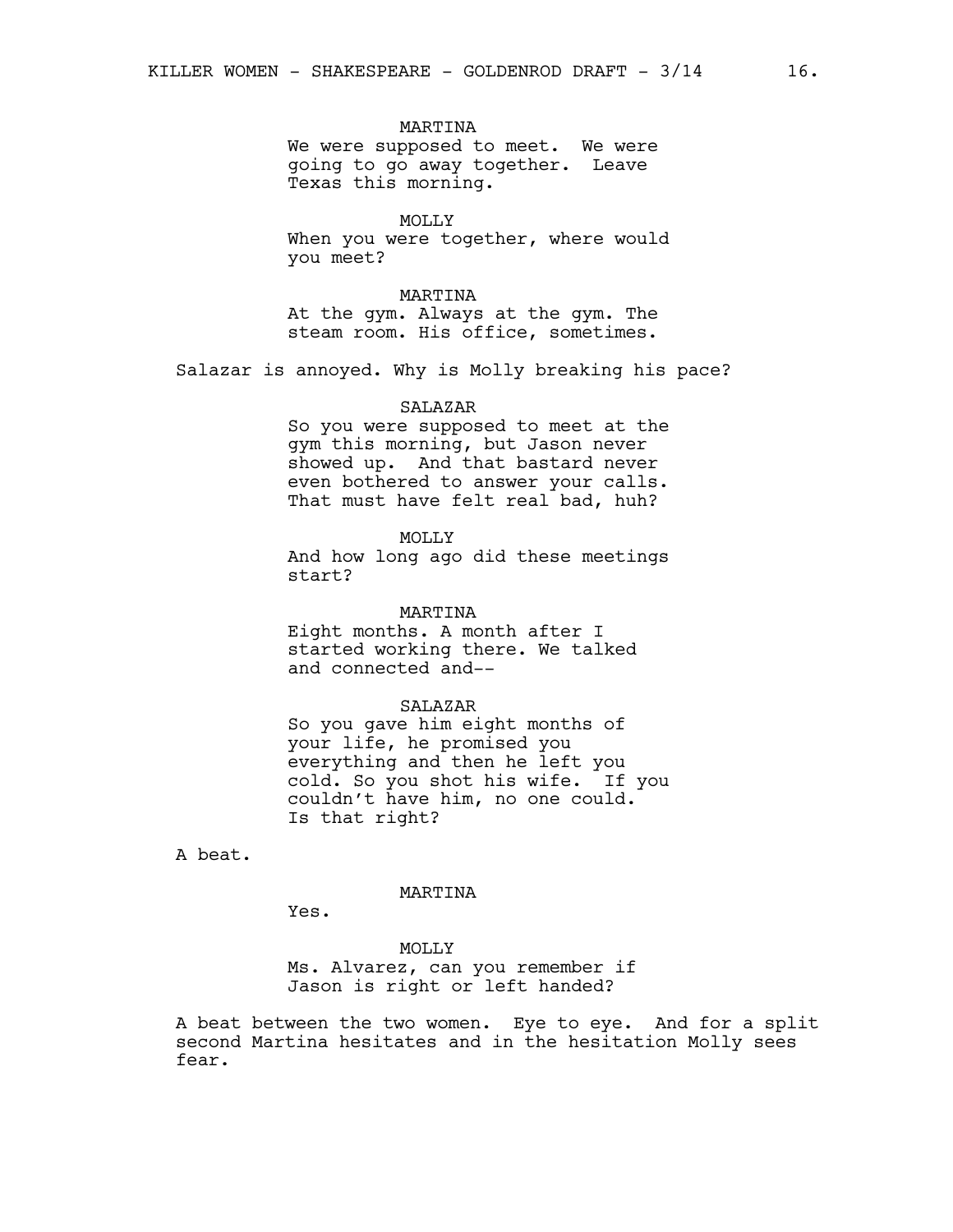# MARTINA

Right.

#### 27 EXT. HEADQUARTERS - MOMENTS LATER 27

Martina is led out of police headquarters in handcuffs toward a squad car that will take her to jail. Reporters take video and stills of Martina's Perp Walk as Salazar steps forth to the spotlight. Proud. Molly passes the Lieutenant and in total contrast, avoids the press. She heads toward a TALL MAN in a jacket, tie, Stetson and cinco peso badge. He leans against a grey Tahoe.

#### SALAZAR

SAPD has arrested Martina Alvarez in the shooting of Assistant District Attorney Heather Endelsohn. Cause of death is  $\star$ multiple gunshot wounds to the chest and office of the Chief Medical Examiner has ruled the death a homicide. We ask and implore members of the media to please respect the family's privacies at this time. I'll take a few questions, understanding there are certain things we cannot discuss at this time.

Salazar waves. He heads back into headquarters as Molly reaches RANGER LIEUTENANT, LUIS ZEA, Hispanic and 50s. Without her asking, Luis hands Molly a burrito.

LUIS

Is this wrapped up?

**MOLLY** 

Salazar sure thinks so. There's nothing that man likes more than a podium.

Molly begins to wolf down the burrito.

year old Latina.

LUIS

He's one hell of an investigator.

MOLLY Who can't imagine a world in which the groom wasn't sleeping with a 28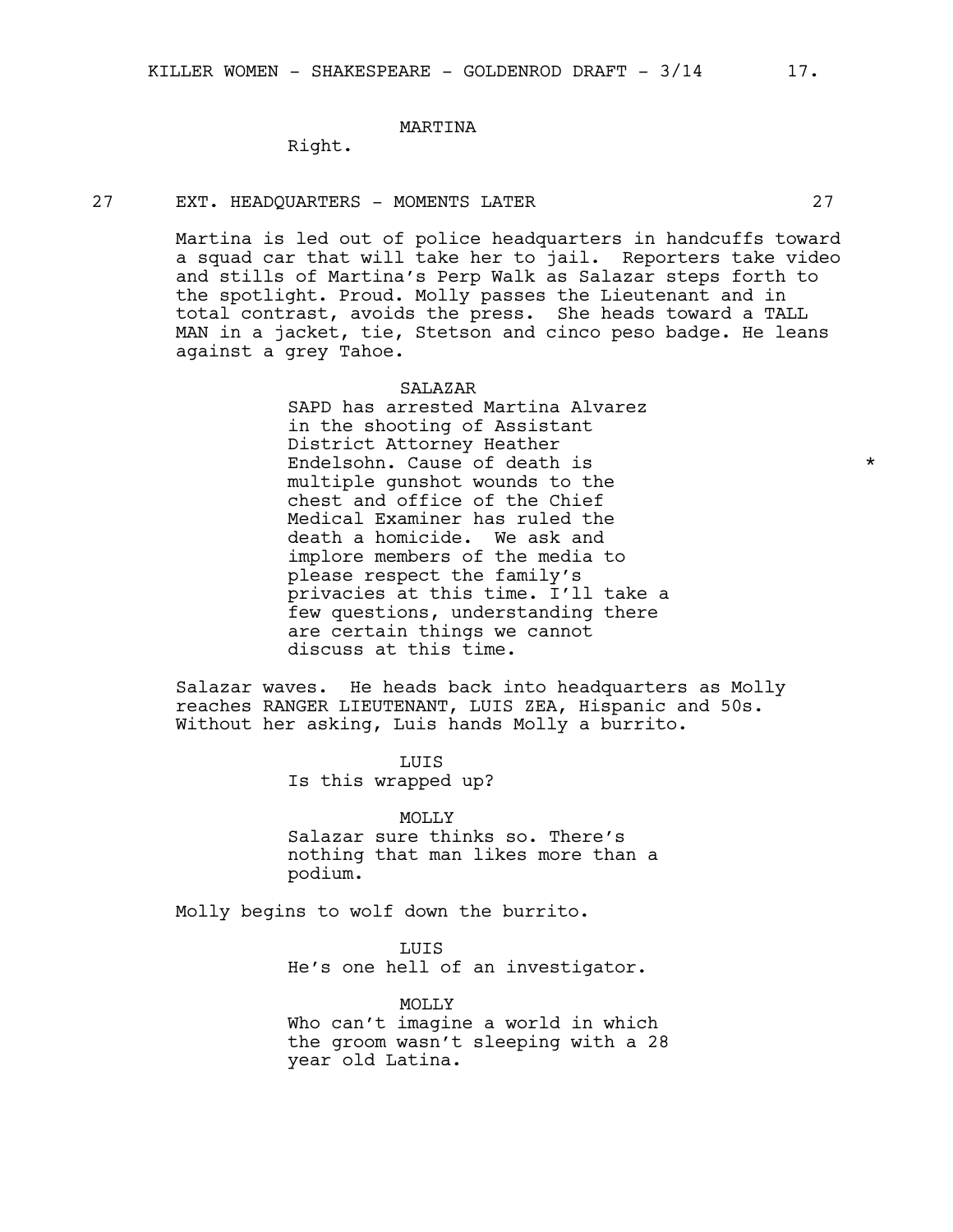LUIS

Salazar has a confession that supports his theory.

**MOLLY** Alvarez wasn't sleeping with Bluford. She's lying.

LUIS

She just lied her way into a death penalty.

MOLLY Her nails were chipped.

LUIS Is that supposed to break my heart?

MOLLY

You don't shoot the wife of your soulmate without looking like the one he should have picked.

LUIS Salazar has a confession and you have chipped nails.

MOLLY

Jason Bluford is left handed. Shooter guessed right handed. Do I need to tell you why a woman would know which hand her lover favors?

Luis studies Molly.

MOLLY (CONT'D) I saw fear in her eyes, Lieutenant. There's more to this case.

**LUTS** Don't burn bridges with SAPD. They're fully capable of--

MOLLY I didn't say they weren't capable.

REVERSE TO Salazar, still in the limelight.

SALAZAR The groom knew the shooter. Correct.

MOLLY I just said they're wrong.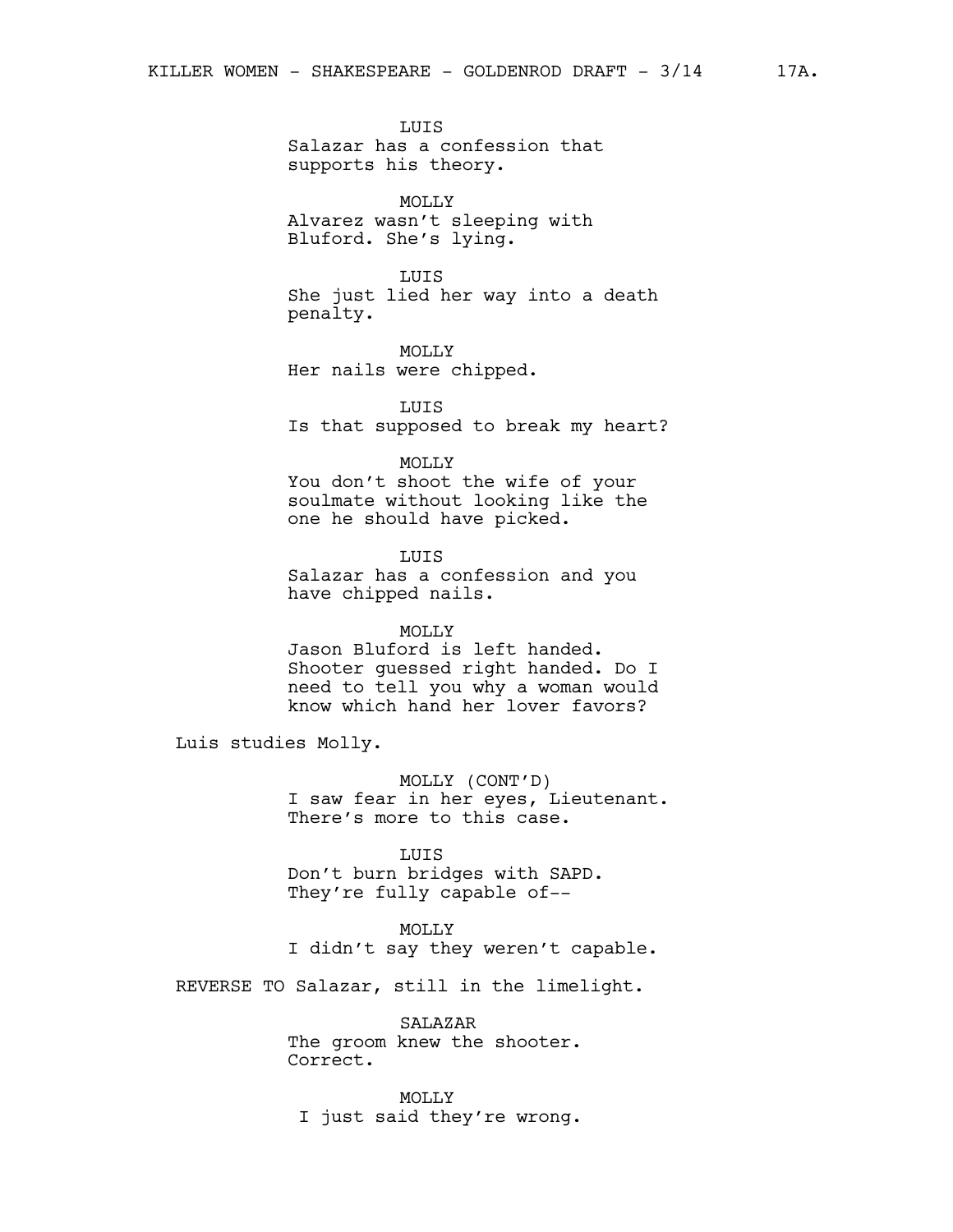END OF ACT ONE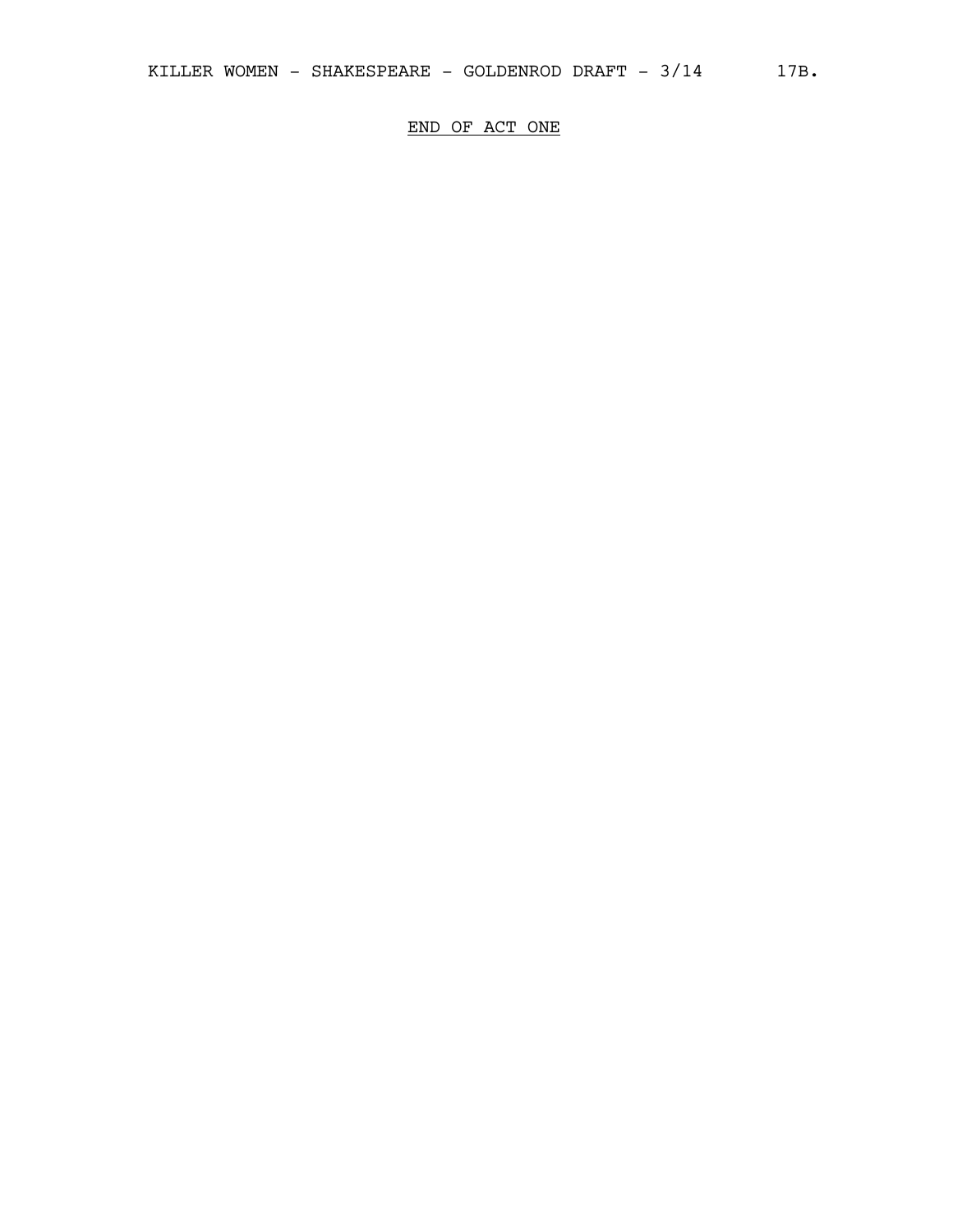# ACT TWO

# 28 INT. BEDROOM - MORNING 28

A sliver of sunlight through curtains. SNORING. PAN AROUND a teenager's hub. Nirvana poster. Pictures. CLOSE ON...Molly in a gown with a sash over the dress that reads: MISS TEXAS. Next to the beauty shot, one of Molly in a State Trooper's uniform next to an older man. A SHERIFF. PAN OVER to two feet hanging off a bed. MOVE UP the feet past a massive retriever, NEIL, to two little toes of a nine year old, Lulu, intertwined with sheets and Molly. The threesome sleeps in peace until...an alarm blasts. Molly reaches across Lulu who is still asleep, to turn it off. Lulu, plump, pulls the covers up. Molly nudges her.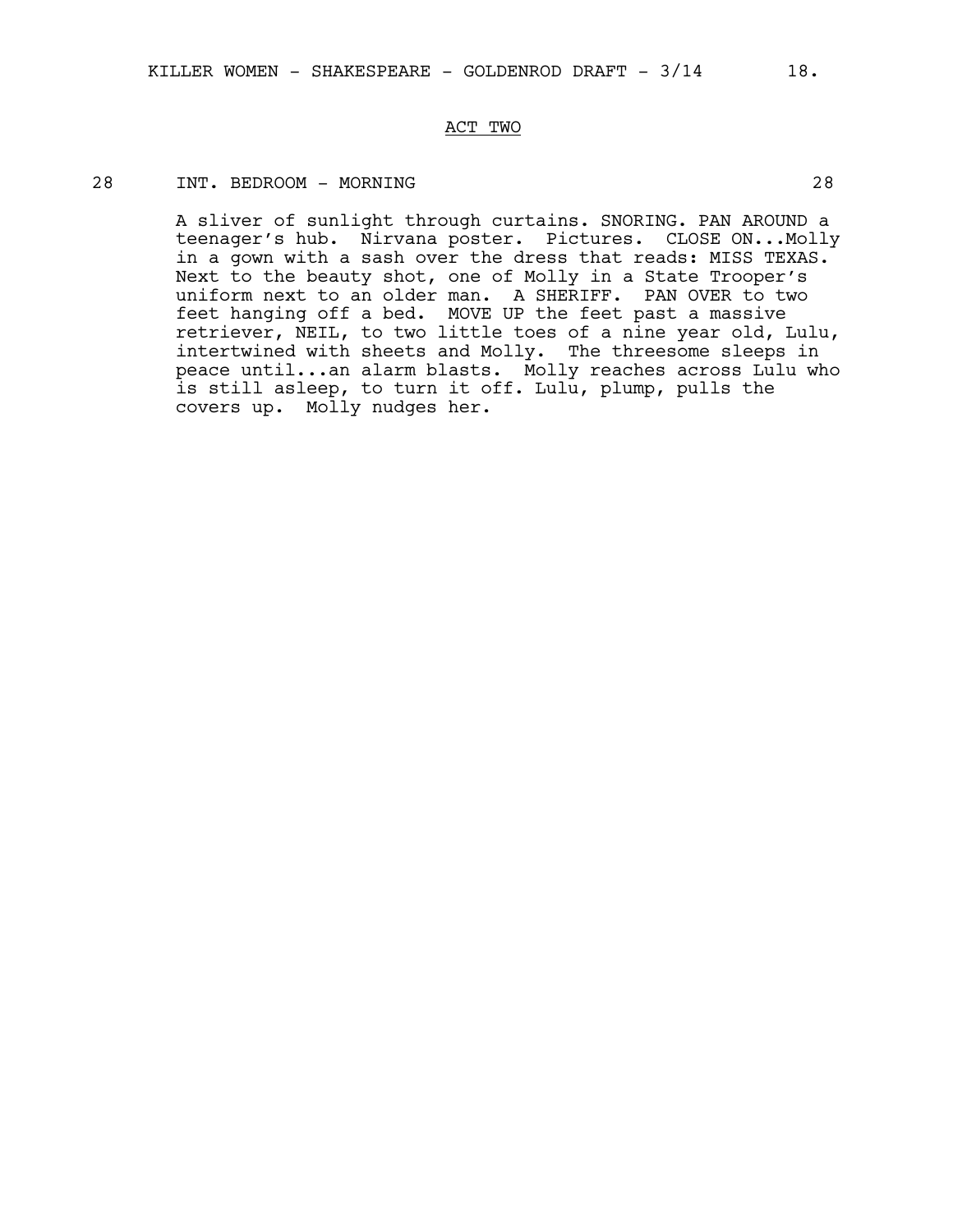# MOLLY

Move it.

Molly tries to crawl over Lulu and Lulu grabs her hand.

LULU Noooo. Don't go.

# MOLLY

I gotta get to work. Neil, get off the damned bed. Neil!

Molly pries three black cocktails dresses from under the fat hound.

> MOLLY (CONT'D) Look at these? Neil!

Molly tries to brush off the dresses as she hangs them on the back of the closet. Lulu sits up. Puts on her glasses.

> LULU Did Jake have another girlfriend besides you?

MOLLY Come again?

LULU Mom says that's why you moved back here last June.

MOLLY You're nine, that's none of your business.

LULU But, I don't want you to leave. It's so much more fun with you here. You're my best friend.

Molly stoops, strokes Lulu's rosy cheeks.

#### MOLLY

What goes on between adults is not the stuff kids need to worry about. Where I live, why I left... none of that changes how I feel about you. Got it?

Lulu nods.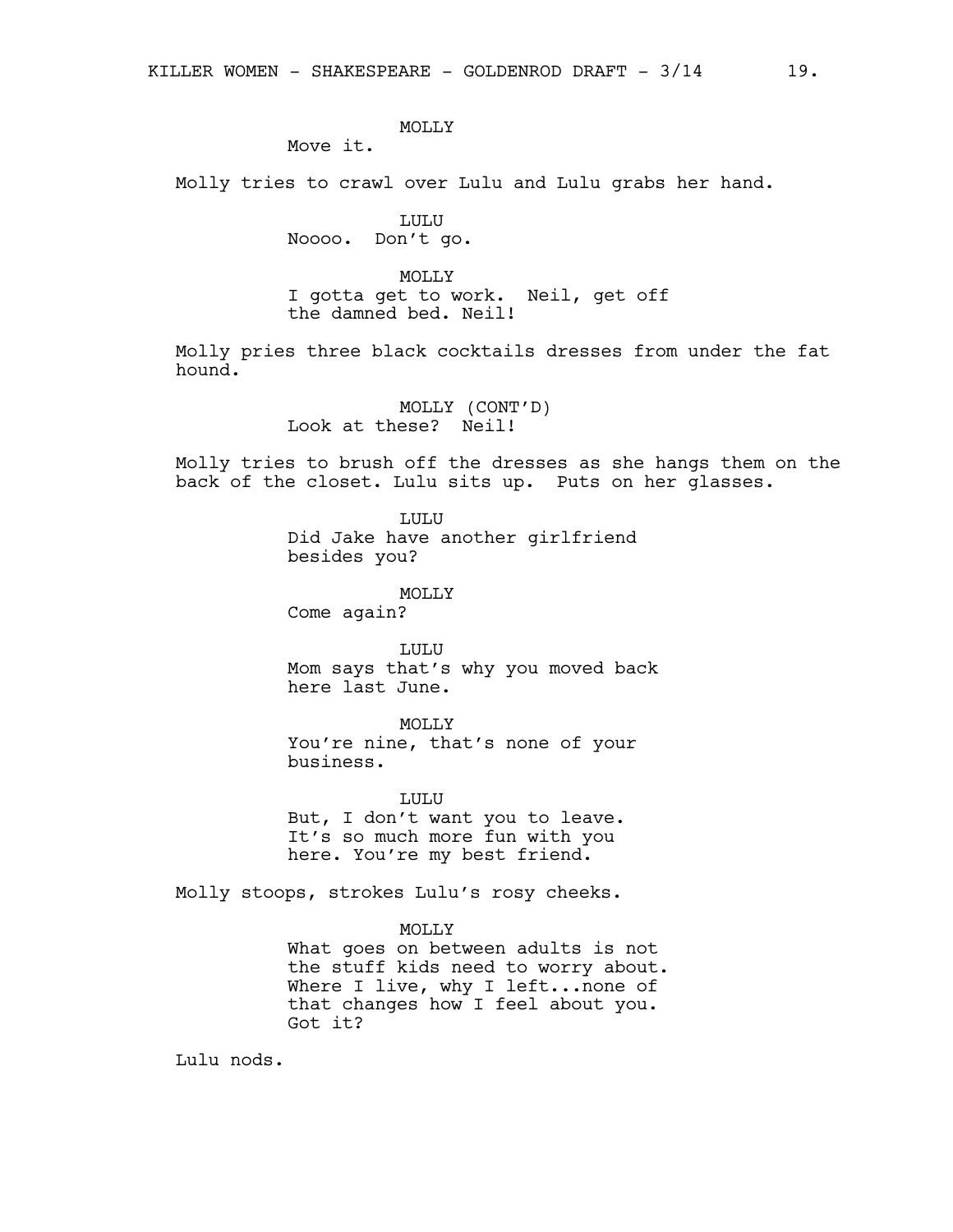MOLLY (CONT'D) Now, I want you to look me in the eye and tell me the truth....who ate pork rinds in bed, you or Neil?

# 29 EXT. RANCH - MORNING 29

Neil races around the yard playing with a torn to shit rabbit toy. A ROPE WHIRLS THROUGH the air to land perfectly...around a roping dummy. BILLY PARKER, Molly's ruggedly handsome older brother hoots as he hand bumps, HAILEE PARKER, his 15 year old stunningly beautiful daughter. Hailee is dressed in a mini skirt and a deliberately torn T-shirt. Cowboy boots.

BILLY

Badang....

Hailee begins to recoil the rope.

**HATLEE** I think I'm releasing too early.

Lulu lies on hay and makes a 'snow angel'. Neil runs around with a torn-to-shit stuffed bunny.

> BILLY Watcha doin sweetie.

LULU I'm making hay angels.

Becca bolts through the back door.

BECCA It's 7:40. We have to leave. NOW. Lulu get off the ground.

HAILEE

Yes, SIR.

Hailee salutes, teenage attitude.

BECCA Are you kidding me? You think you're wearing that to school?

HAILEE

Correct.

BECCA Change. Now. To pants. And pull your hair back.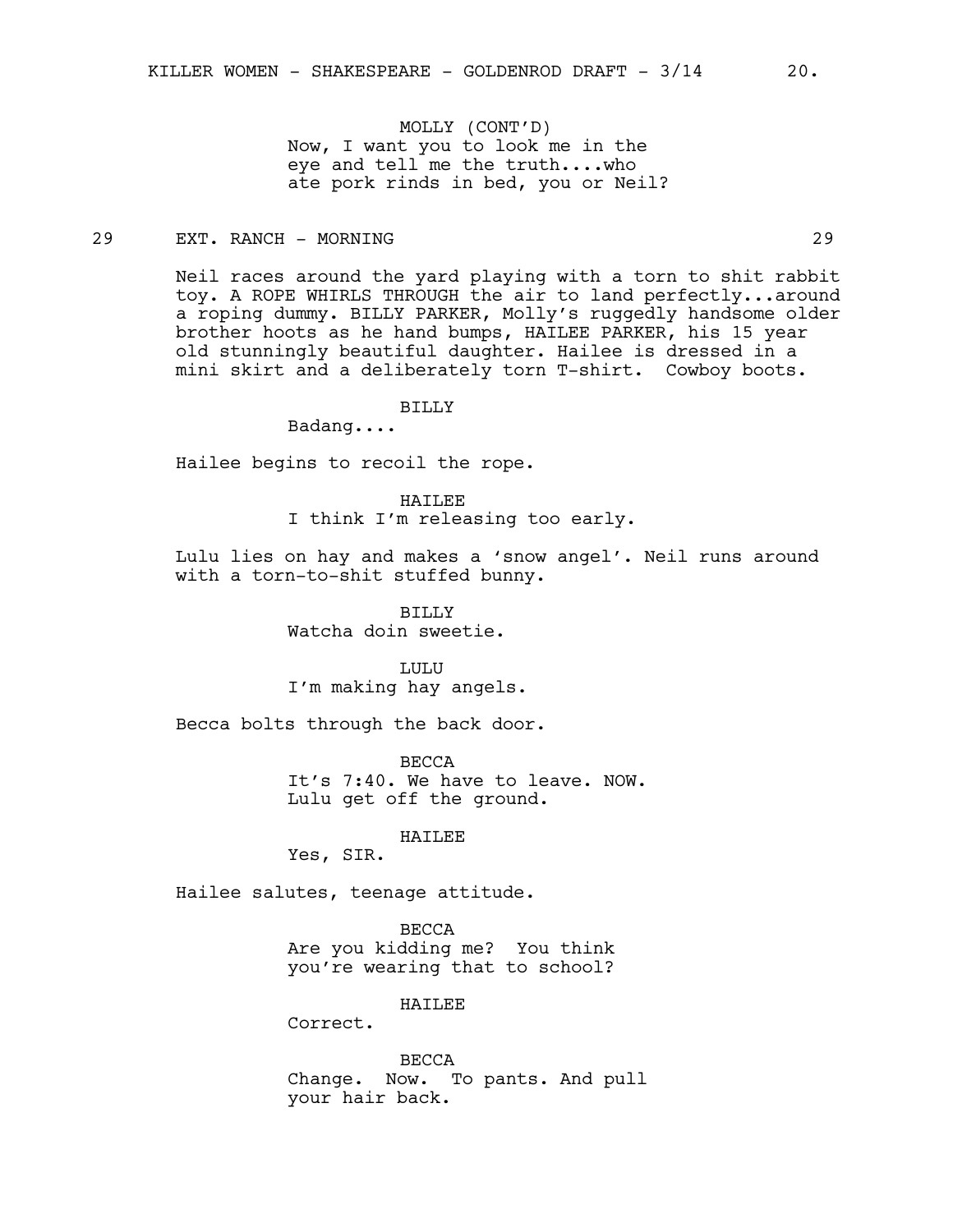HAILEE Oh, so now you're telling me what to wear. On top of how to live my life.

#### BECCA

NOW!

At the same time that Becca yells, Molly covers her ear as she exits the house.

# MOLLY

Jesus. Good morning to you too.

HAILEE

Aunt Molly, tell Mommy she's crazy.

Molly juggles her gun holster in one hand and a dress, heels and a velvet clutch for the soiree in the other.

MOLLY<sub>N</sub>

Ya'll this is not my fight.

HAILEE Aunt Molly walked around half naked on stage when she was my age.

MOLLY

Um. I was in a bathing suit. Because it was a beauty pageant. That I won.

#### BECCA

Stop with your Miss Texas of it all. The last thing my daughter needs is more validation of superficial values.

MOLLY Meow to you too.

Billy cracks up. Comes to Becca as Molly heads to her truck.

BILLY Come here Sweetpea.

BECCA (melting) Don't sweetpea me.

HAILEE I'm not changing, I don't care what you say.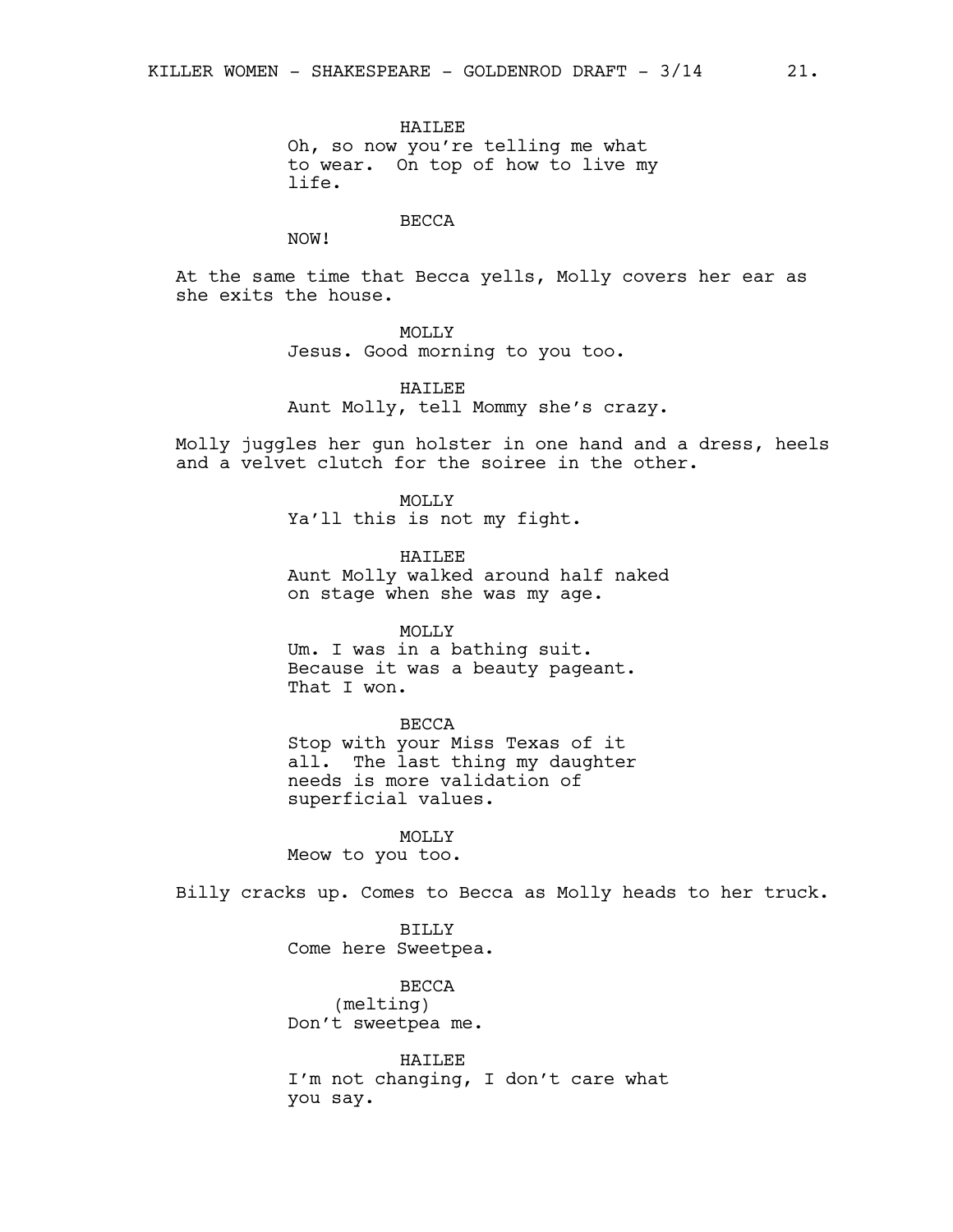BECCA Fine. Then you're grounded.

BILLY

Oh, boy.

# HAILEE

For what?

BECCA For being a brat.

HAILEE Ay, momi, por favor.

BECCA Get in the house. NOW.

OFF Molly getting into her truck as the fight echoes behind her.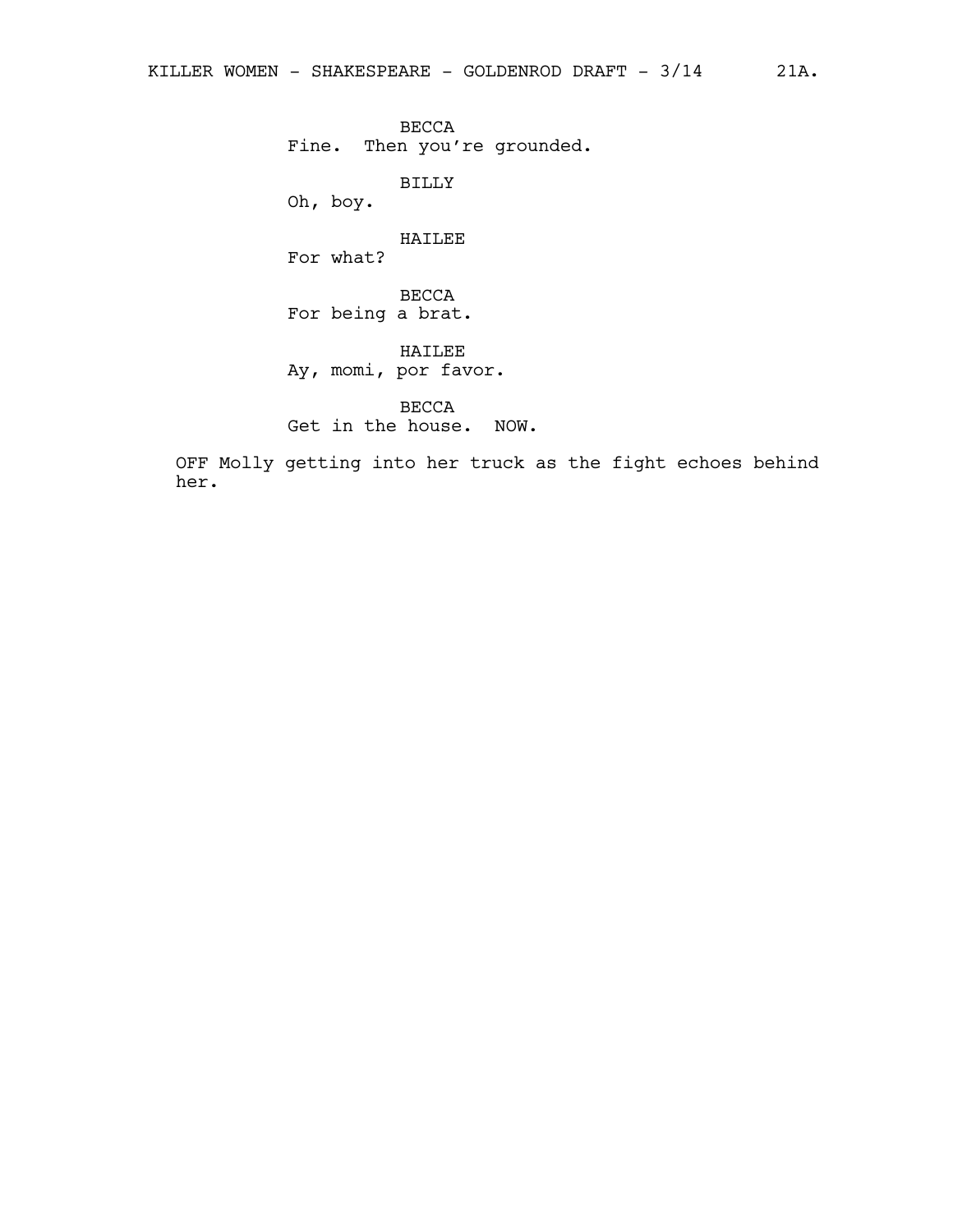KILLER WOMEN - SHAKESPEARE - GOLDENROD DRAFT -  $3/14$  22.

- 30 OMITTED 30
- 31 INT. TAHOE SAME

...Molly cranks up the radio. Divine Fits: *Would That Not be Nice* blasts as we PAN UP and OUT over the wide open Texas landscape while Molly drives away.

- 32 OMITTED 32
- 33 INT. ADA'S OFFICE MORNING 33

CLOSE ON: Pictures of Heather Endelsohn and Jason Bluford at \* the beach, together with their dog, sailing with her parents. PULL BACK TO REVEAL... Molly at Heather's desk scanning active cases. She prints out the list and then hits HISTORY. Macy's sale. Turks and Caicos restaurants. OUTLOOK. Molly opens the calendar. Court appearances, Willie Nelson concert and... lunch with SPECIAL AGENT DAN WINSTON. Ah-Hah. Molly's on the move.

> MOLLY (on SIRI) Call Danny-boy.

Molly heads out of the office and into the long hallway as her cell phone rings on speaker. CUT TO:

34 INT. SUV – SAME 34

A cell phone ringing on the passenger seat of the Denali. DEA officer, DAN WINSTON, 40, unshaven and dangerously handsome, flies down a remote country road in ranch country, Texas. He leans forward and looks through the windshield. Overhead, blue sky and...a large DRONE. Dan speaks on a second cell as he speeds over potholes.

> DEA DAN I have visual five miles out of Bareda headed west.

Dan grabs his cell. Caller ID registers: MOLLY.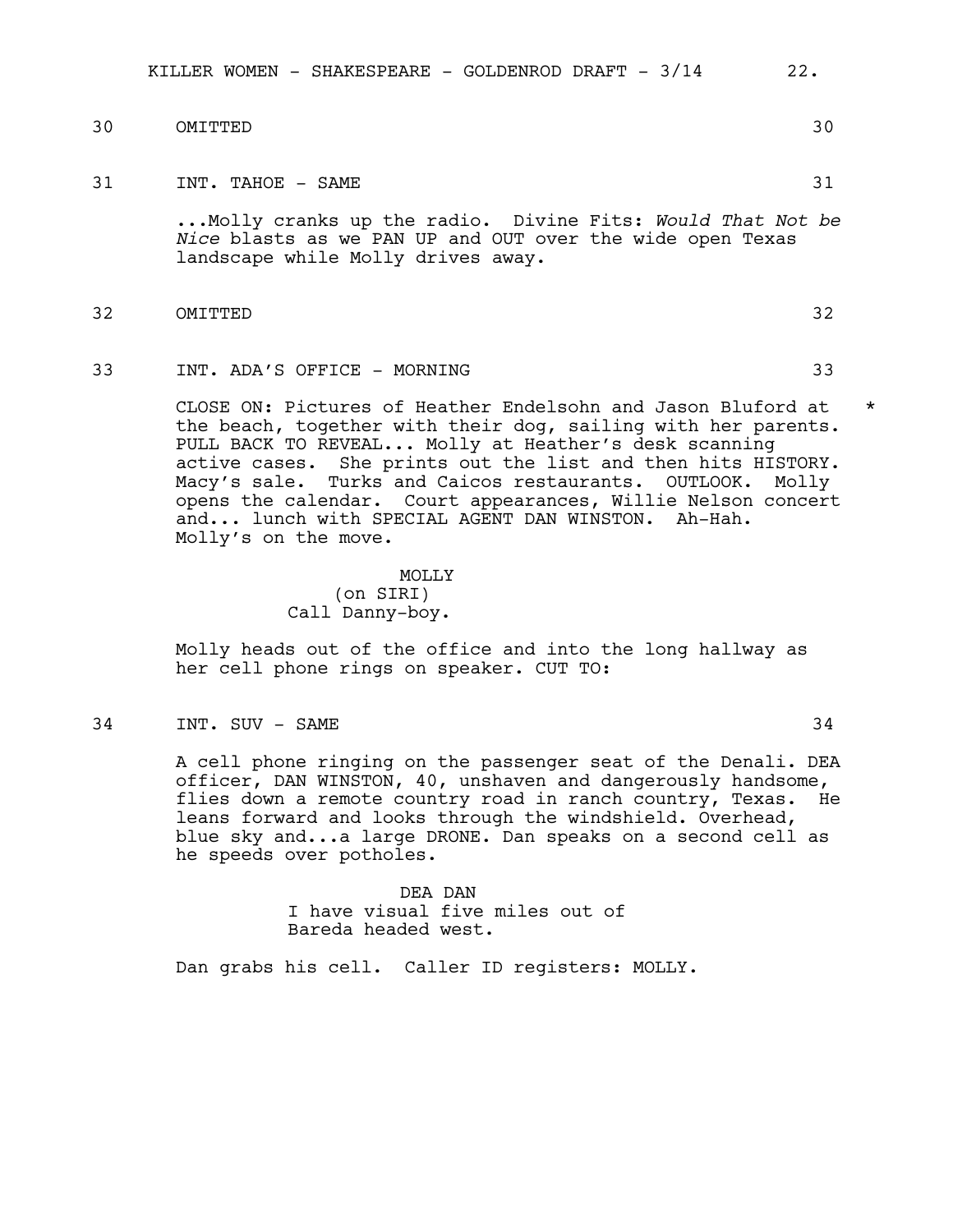DAN Not now, I'm on a drop.

35 INT. COURTHOUSE HALLWAY - INTERCUT 35

MOLLY Why was the DEA meeting with the ADA who was just killed?

# 36 INT. DAN'S CAR - INTERCUT 36

Overhead, the drone suddenly disappears. Dan leans his head out the driver's window, but he's lost visual.

> DAN Ten kilos of dope are about to get dropped from the sky. I gotta go--

MOLLY Don't, don't, don't--

CLICK. Dan hangs up and suddenly veers a hard left into a field and blasts down a dirt road toward two red lights in the sky.

# 37 INT. COURTHOUSE HALLWAY - SAME 37

Bastard. Molly shoves her phone into her back pocket. She hustles toward the exit as...JAKE BRINKS, 48, enters. Jake's suit is impeccably cut. His eyes are piecing and cold despite the well honed smile on his face.

> JAKE What a coincidence.

MOLLY I doubt it.

JAKE Senators do talk to prosecutor's from time to time.

MOLLY I don't want to speak to you, Jake.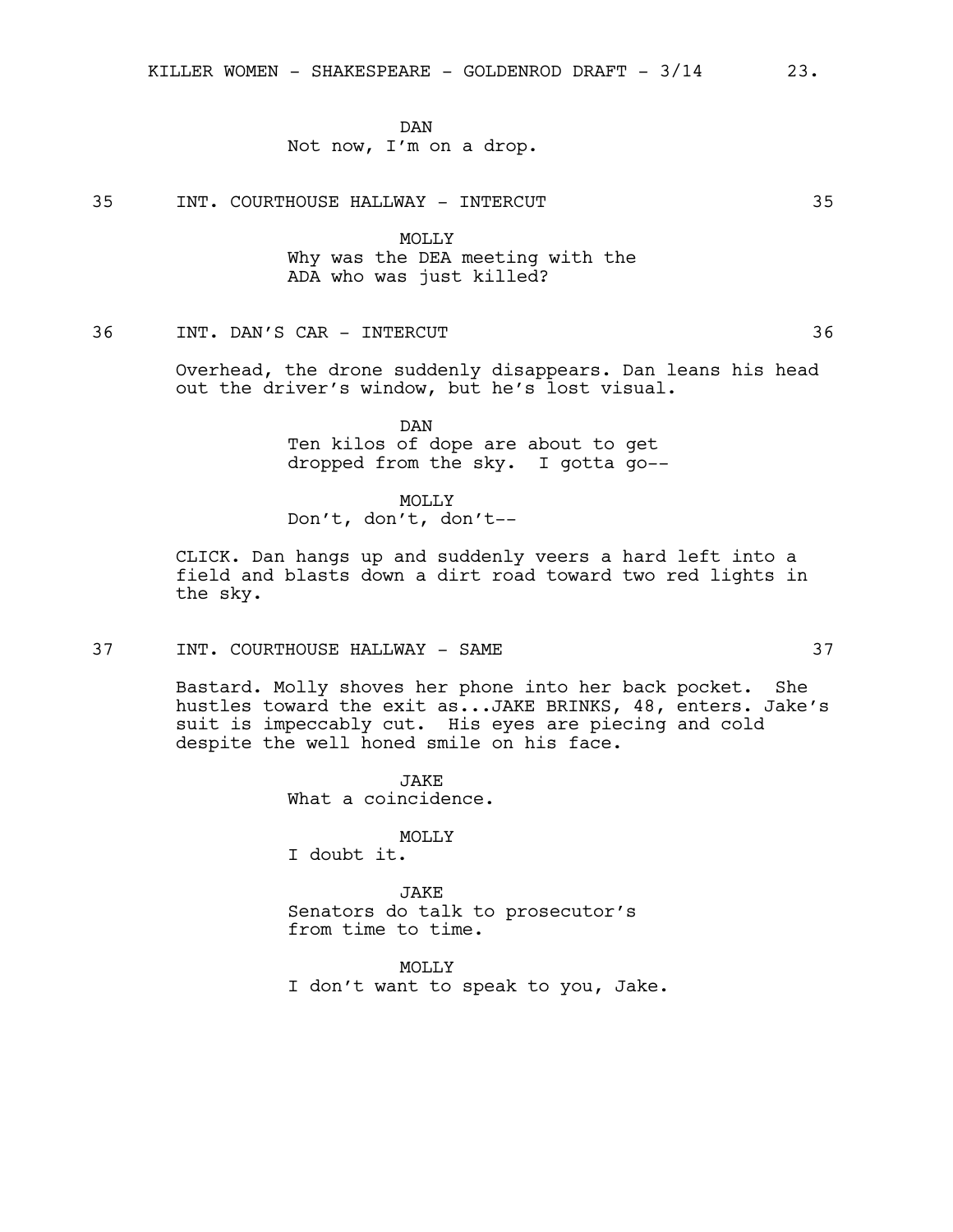JAKE I understand. That's not why I'm here.

Jake pulls out a set of keys from his pocket.

JAKE (CONT'D) I moved out of our loft. Everything's out.

Oh?

JAKE (CONT'D) You can move back. Alone. I know you need time.

MOLLY Time? Is that what you think I need? What I need is for you to sign our divorce papers.

Jake smiles, but only slightly.

JAKE We'll get through this.

MOLLY I'm already past it.

Jake's gaze lacks self doubt.

JAKE I'm never going to divorce you. Ever. I love you Molly, I just hope

you find the self confidence to believe it.

As Jake walks away a beat before...tears spill down Molly's cheeks.

END OF ACT TWO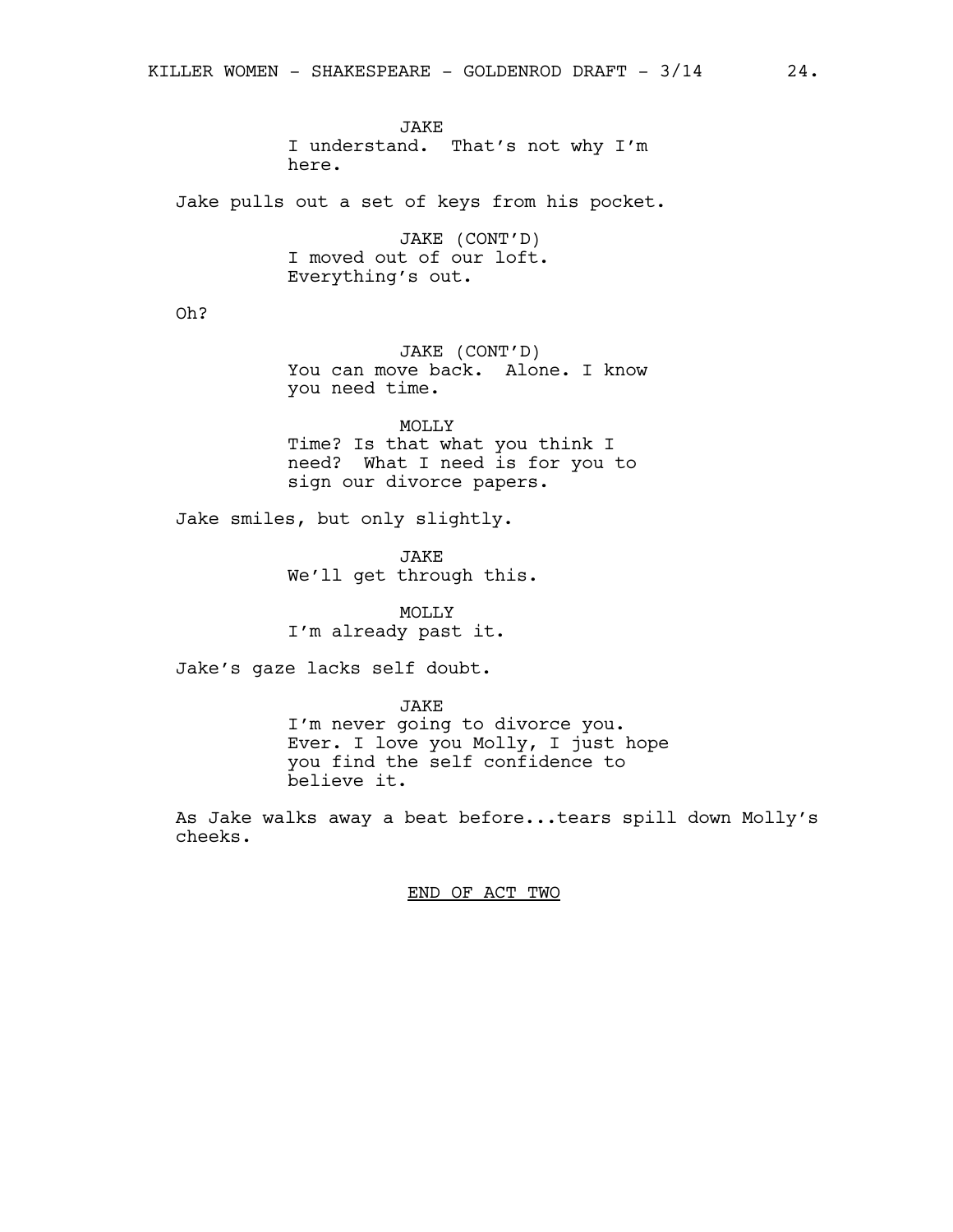#### ACT THREE

#### 38 INT. DEPARTMENT OF PUBLIC SAFETY - MORNING 38

Molly and Luis sit at a table in the center of a basic bureaucratic room. No frills. Case files everywhere. And a mounted deer head with a Cinco Peso hung around its neck.

> MOLLY Winston was scheduled to meet with Heather Endelsohn two days before \*\*\* she was shot. Sorry, that's not coincidence. My instincts are right.

Molly grabs a peanut from a pile in the middle of the table.

LUIS What did Agent Winston tell you was the reason for the meeting?

MOLLY

Idiot hung up on me. But he knows I'll find him.

LUIS How many active cases do you have, Molly?

MOLLY Fifteen in three counties.

LUIS

But?

MOLLY I'm going back to Alvarez.

LUIS

Rangers SUPPORT other agencies when they lack resources. That's not the case with SAPD.

MOLLY Are you telling me to drop this?

A beat.

LUIS No. I agree with you it's odd the DEA was dealing with a state prosecutor. (MORE)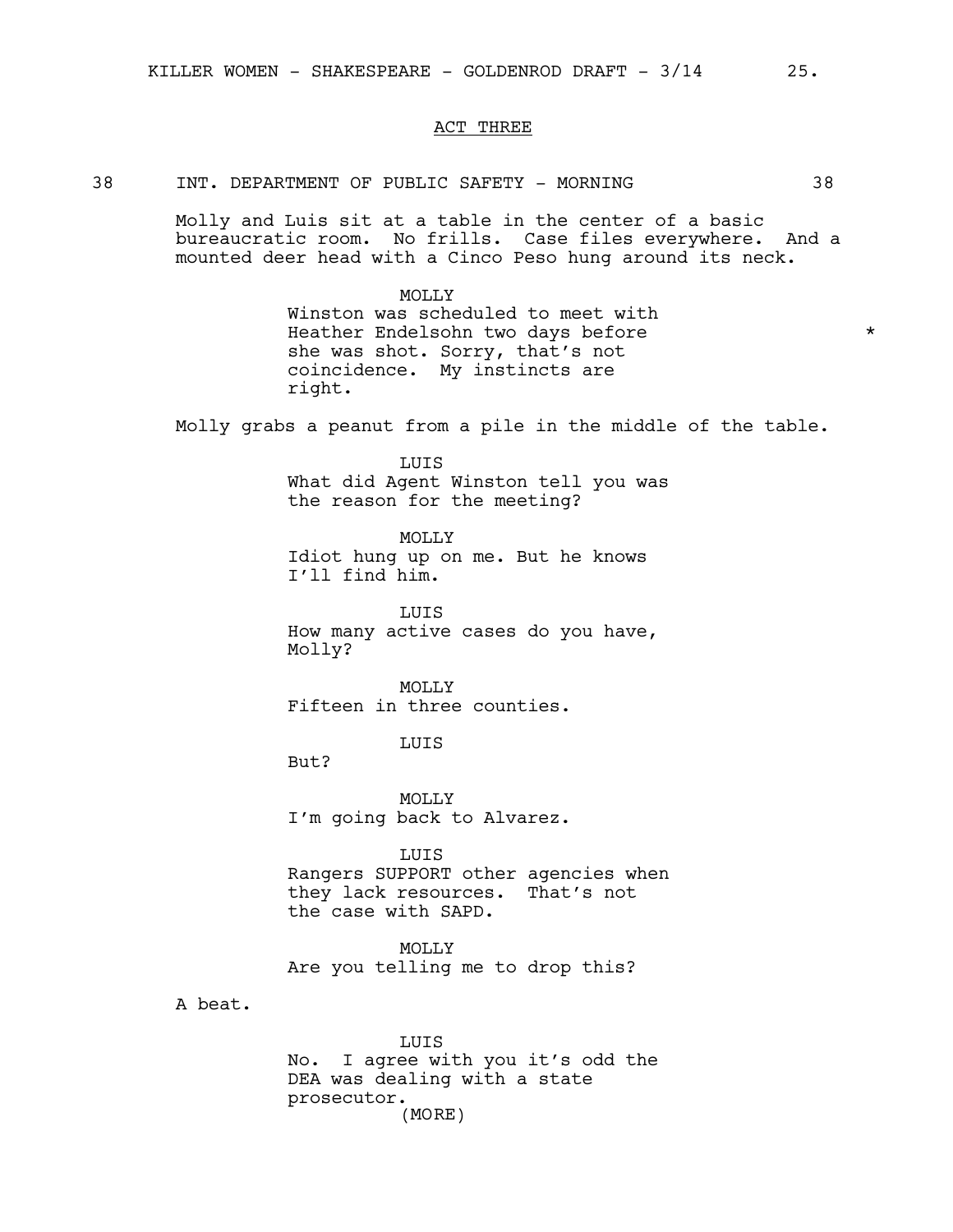# LUIS (CONT'D)

Find out why and make sure to keep the communication channels open with SAPD.

MOLLY

Yes, sir. Salazar can take the credit when I prove it.

OFF Molly, snagging a few more peanuts before she leaves.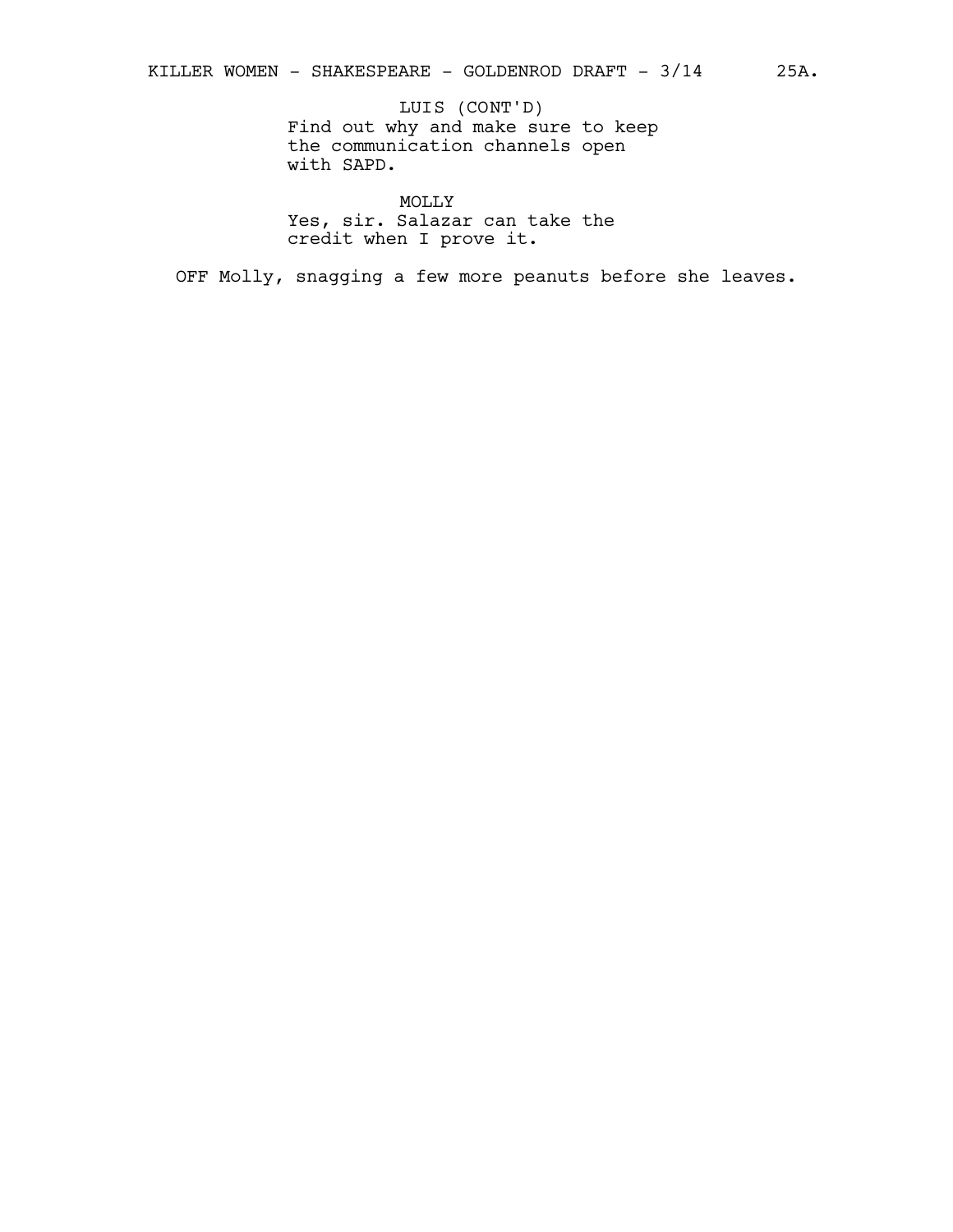# 39 INT. COUNTY JAIL - DAY 39

Molly sits in a barren jailhouse interview room opposite Martina Alvarez. A GUARD stands at the door: listening. Molly slides a coffee across the table.

> MOLLY (CONT'D I forgot cream...but...I got you these.

Molly sets hand cream on the table, lip balm, toothpaste. Martina stares at the items with disdain.

> MARTINA Why are you here? I have nothing else to say.

MOLLY SAPD has charged you with premeditated murder. And they have plenty of evidence to support their case.

A beat. Eye to eye.

#### MOLLY (CONT'D)

My training and my instinct tells me you weren't having an affair with Justin Bluford. And I'm hoping you might come to trust me enough to tell me why you're lying. The why of it all might keep you off death row.

MARTINA I knew what I was doing when I pulled the trigger.

MOLLY

If you were angry and wanted revenge, why didn't you shoot him?

MARTINA Because he hurts more alive.

MOLLY

Oh, he hurts alright.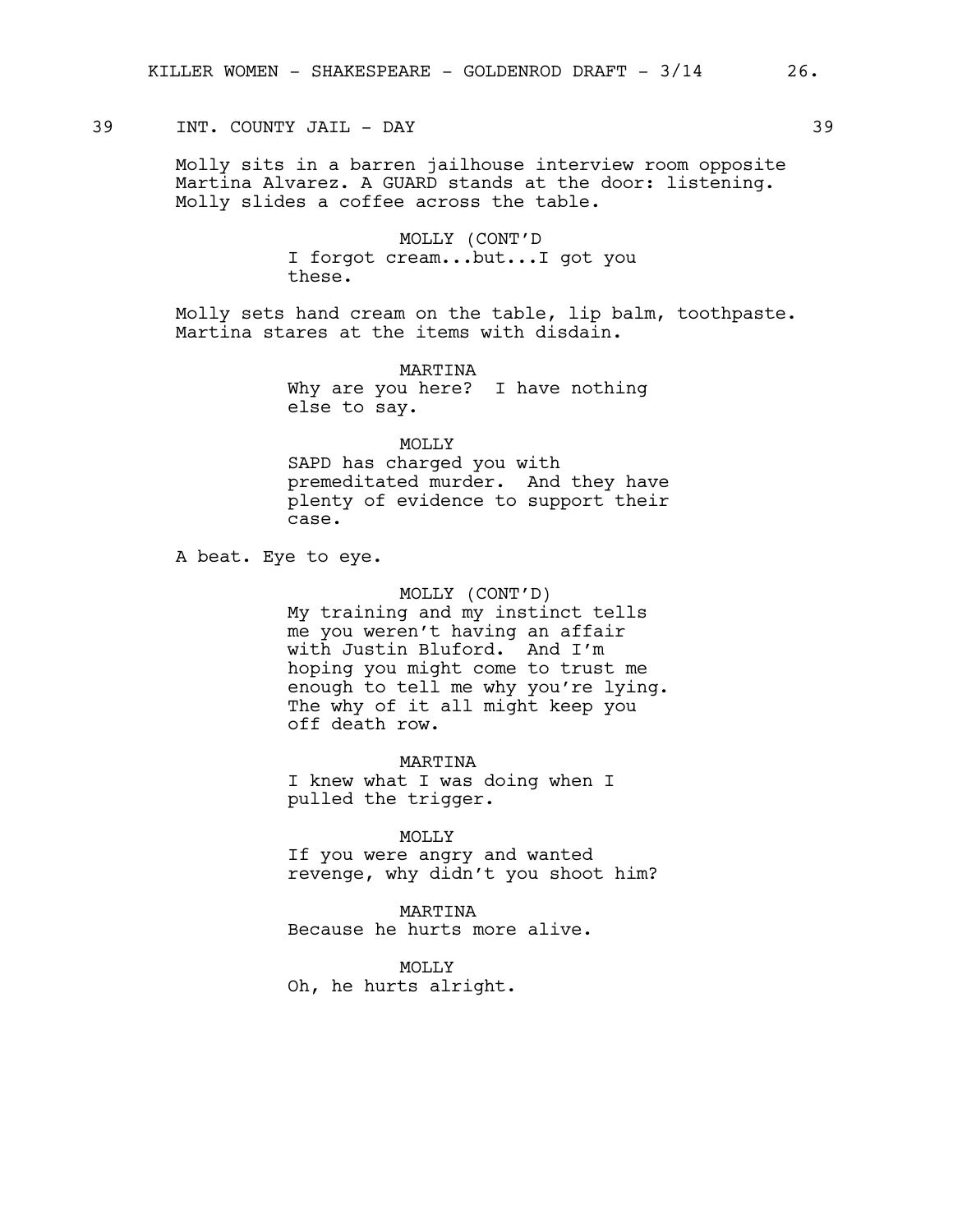Molly stands.

MARTINA It's Jason. You said Justin earlier to see if I would notice. It's Jason.

MOLLY (lying) My mistake.

# 40 EXT. RANGER MUSEUM - NIGHT 40

A massive bronze star rises above a modern, glass structure in front of which a black SUV parks. A beat before...the back door opens and a woman's foot in stilleto heels hits the ground. PAN UP the long legs to Molly. She wears a black cocktail dress with her hair pulled back into an Audrey Hepburn chignon. Luis greets her in a suit and Stetson.

> MOLLY I love this museum. Dad used to take me here.

LUIS He was one hell of a Sheriff.

MOLLY

Yes he was.

LUIS I'm sure he'd be real proud you made Ranger.

OFF Molly and her bittersweet memories.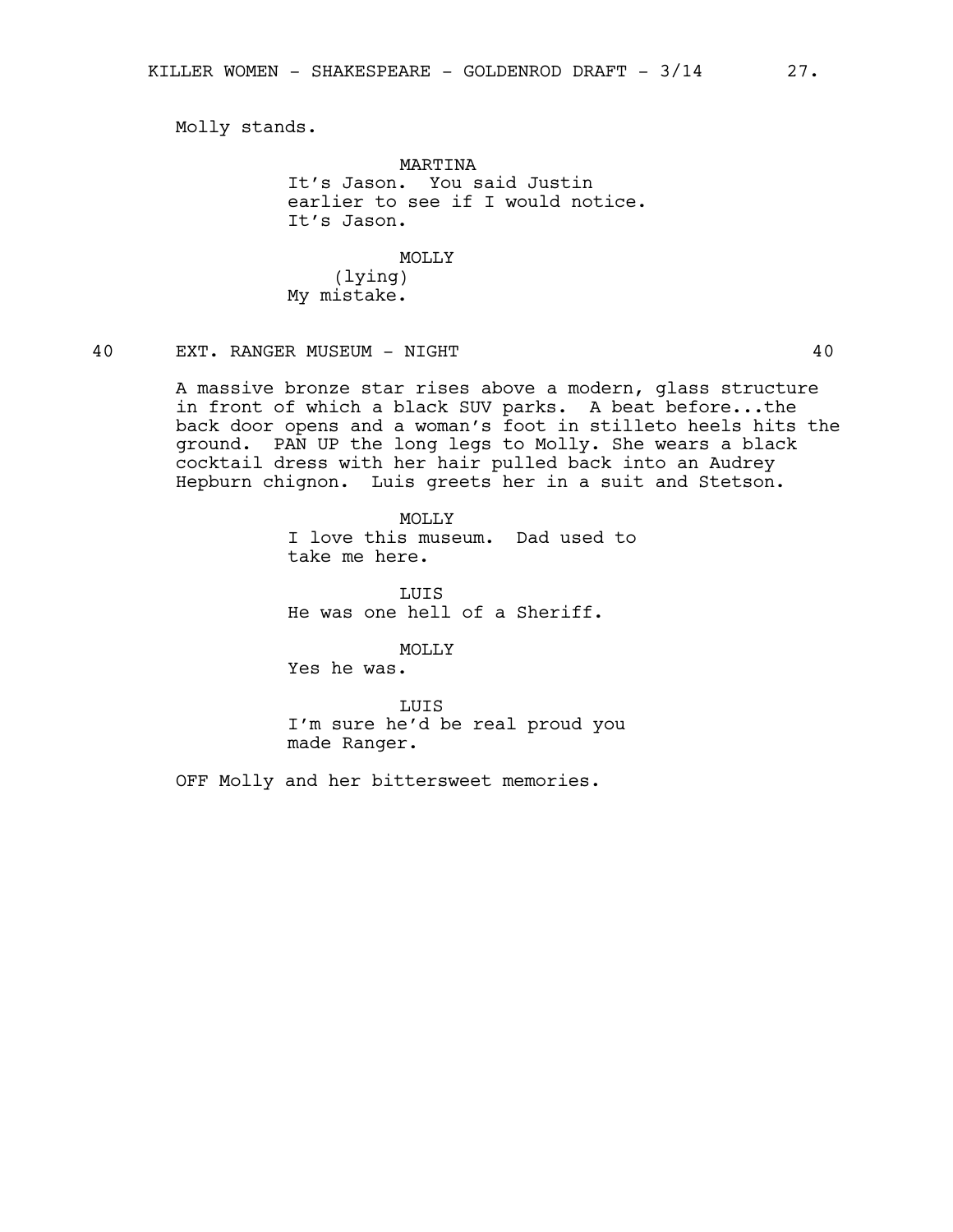#### 41 INT. MUSEUM - NIGHT 41

Luis and Molly enter the main gala area. A sea of retired Rangers: tall, MEN over six feet who are joined by their wives. Other members of Texan elite society: politicians, lobbyists, oil tycoons mingle with the esteemed lawmen. Bonnie and Clyde's shot-up car sits in the center of the room. On the far wall, a projector flashes images of the first Rangers with a VO which articulates: *Steve Austin was the first Texas Ranger in 1823. Since then, the Rangers have always made it their missive to stay one step ahead of worldwide investigative techniques...* Displays of guns, spurs, badges and vests are mounted on the walls. Molly takes it all in. With wonder. Until...

MAN'S VOICE

Lieutenant Zea.

Luis spins to find THE GOVERNOR.

GOVERNOR I appreciate the work ya'll do for the chindren's center.

LUIS Hopefully we can beat last year's haul. Governor, this is...

The Governor extends his hand to Molly.

GOVERNOR Miss Texas, 1993.

MOLLY

Molly Parker.

GOVERNOR Ranger Molly Parker. I know that, I appointed you.

Cameras flash. It's a picture perfect moment.

GOVERNOR (CONT'D) You keep those Ranger boys in line.

MOLLY

Yes, sir.

And the Governor is off just as WILY WHITMAN, 6'4", 60 and still daunting, approaches Luis.

> CAPTAIN Glad to see you made it.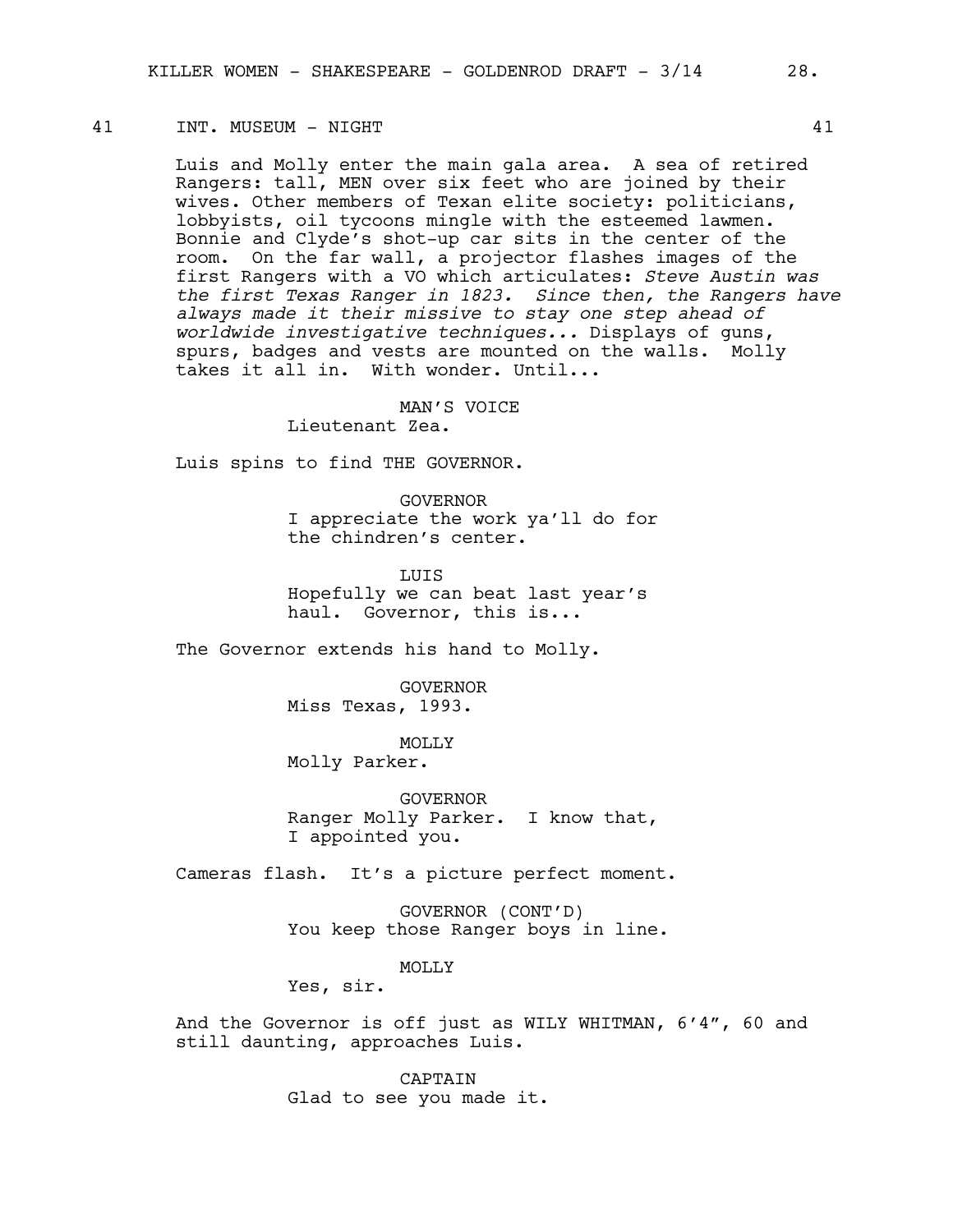LUIS Captain. Always a pleasure.

Luis shakes Wily's hand.

WILY Who's this filly?

LUIS Molly Parker. Company F. This is Retired Company Captain Whitman.

WILY

Wily.

Wily shakes Molly's hand.

WILY (CONT'D) I keep forgetting they let lady folk into the ranks.

#### MOLLY

Just two.

Wily leans in conspiratorially.

WTT<sub>N</sub>

Ya know some of the old timers were against adding women to the force. But I'll tell ya something...women are a hell of a lot tougher than men. They'll look you straight in the eye and keep on lying even when the facts are stacked against them. Learned that one from my ex-wives.

Molly's cell suddenly buzzes. CLOSE ON the text: U R now top of my 2 do list. Molly spins around to see...Dan across the room. His tux is perfectly cut to his build. His eyes are piercing and a two day growth covers his angular jawline. Molly smiles, Dan raises his scotch from afar. SMASH CUT TO:

#### 42 INT. HOTEL BEDROOM - NIGHT 42

Molly and Dan move through the doorway of a high end hotel room, kissing. Their passion is undeniable. He reaches under her dress. She stares in his eyes. Firm.

> MOLLY It won't work, you know.

DAN What's that?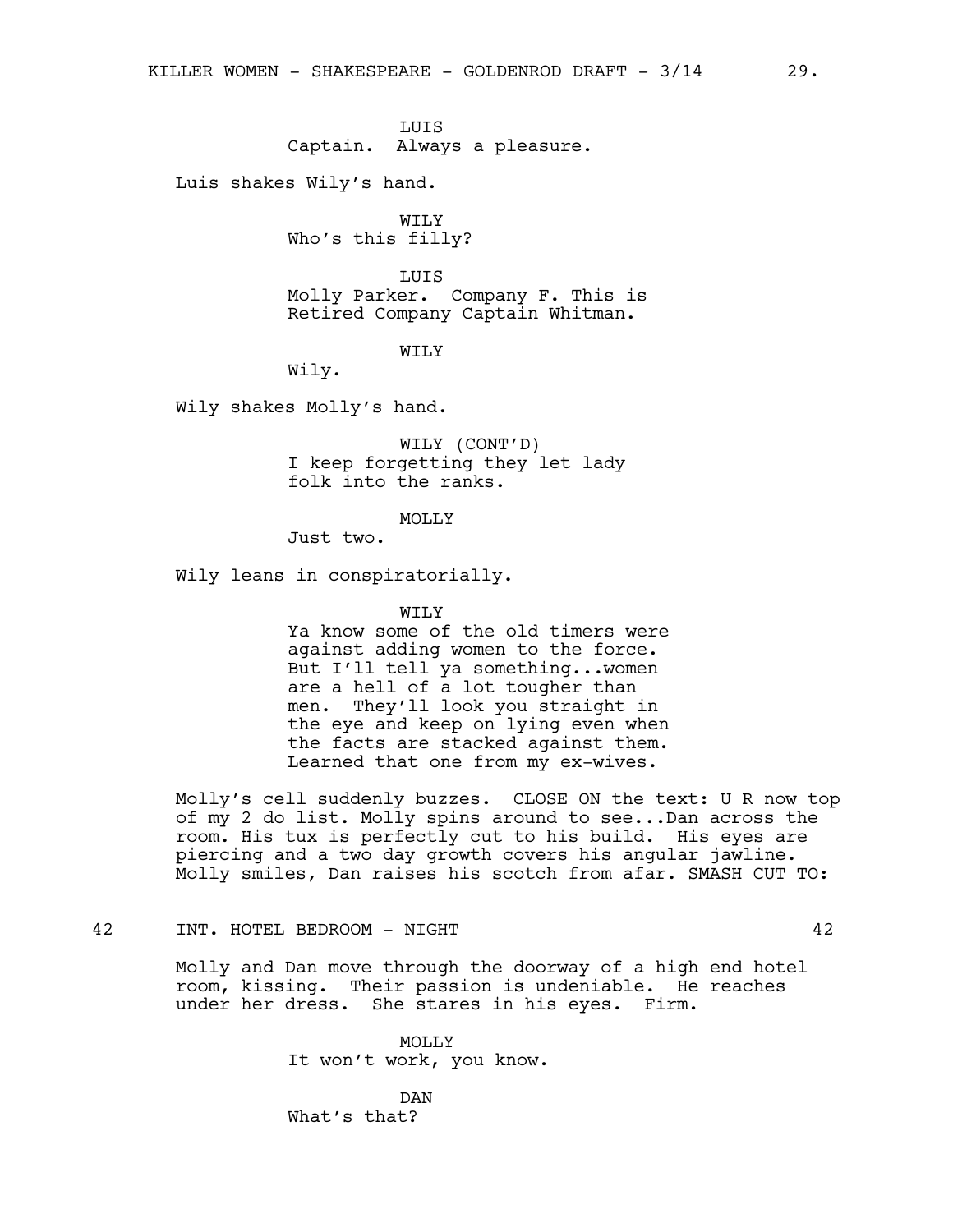### MOLLY

Seducing me for information.

Smirking...

# DAN

I would never do that.

Dan's hand comes back from under her dress. He sets Molly's gun on a side table as she moves her hands around his back. To his waist. Close.

> DAN (CONT'D) And you would never bed me for intel on a DEA investigation.

#### MOLLY

Never.

Molly sets Dan's gun beside hers. Eye to eye.

MOLLY (CONT'D) I don't do this.

# DAN

I know.

A reassuring smile. Gentle and then...no more talking. The clothes come off and on the bed, Molly and Dan begin to make love.

#### 43 INT. HOTEL BEDROOM - MORNING 43

Molly lies next to Dan. Outside the window, the early hours of dawn in a booming metropolis. Inside, silence. Molly studies Dan's face. She can't help it. Something has changed between them. Something of the heart. Love? Dan seems to sense her gaze and wakes. She covers an exposed heart.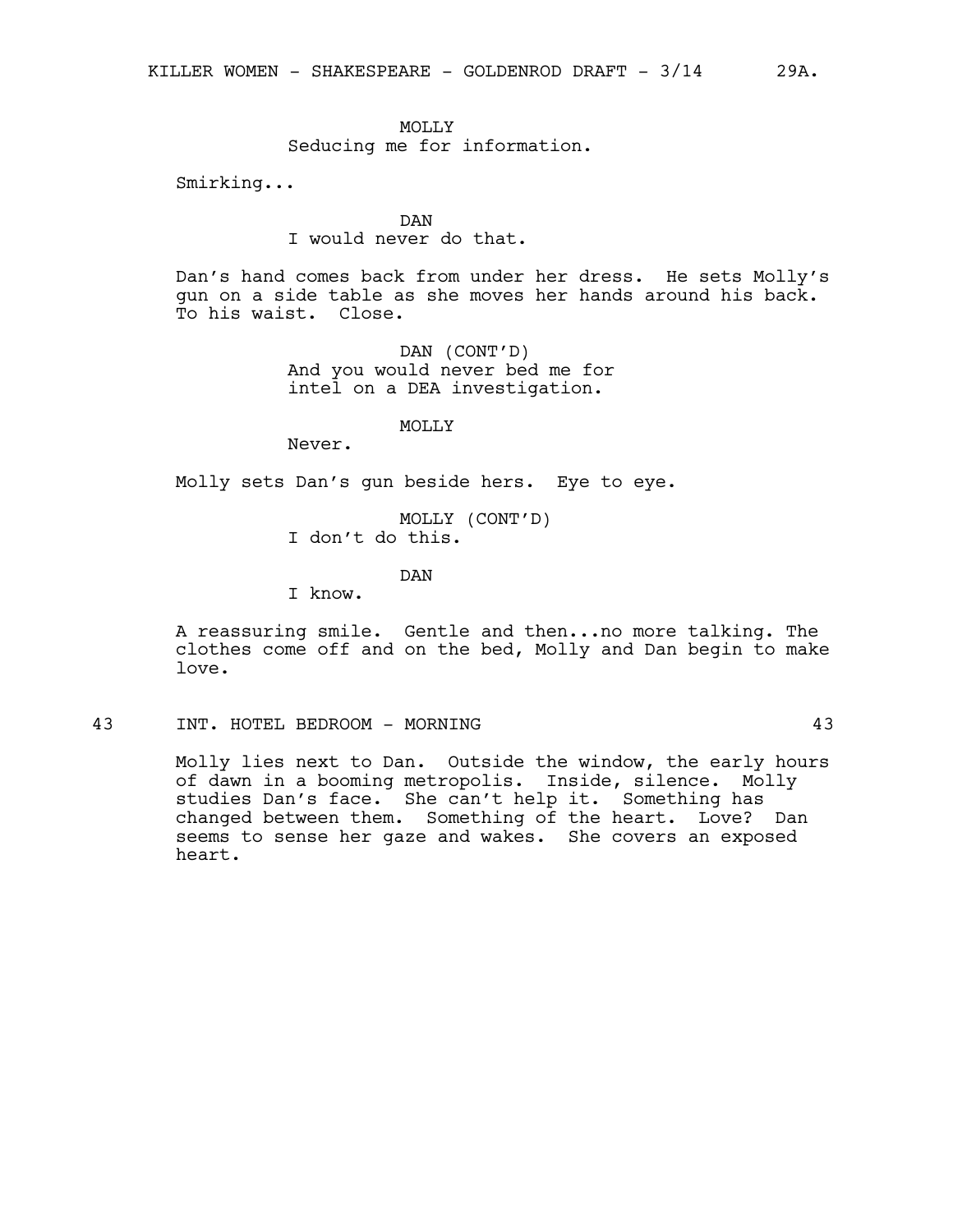MOLLY Do all DEA agents look like hell?

DAN You betcha. Otherwise we get shot.

Dan faces her in bed. Intimate. He slides a lock of hair out of her eyes. Molly stiffens, he's too close.

> MOLLY Why were you meeting with Heather Endelsohn? \*

DAN Ah, so that's what last night was about after all?

**MOLLY** 

Same as you.

DAN No. I can separate my ambitions.

Dan pulls away. Okay. Two can play that game.

MOLLY

I don't think Martina Alvarez shot an ADA because she was sleeping with the groom. And the fact you were meeting with the DA's office tells me your agency has an interest in this. So what is it?

DAN

Not your jurisdiction. It's a case I've been building for two years. I'm not cross contaminating it with the Rangers.

Dan gets out of bed and begins to dress.

MOLLY

Alvarez didn't shoot the ADA because she was jealous. She shot her because someone forced her to.

Molly gets out of bed and begins to dress.

MOLLY (CONT'D)

My bet, the Nuevo Laredo cartel is involved. So why don't you tell me how so we can help each other.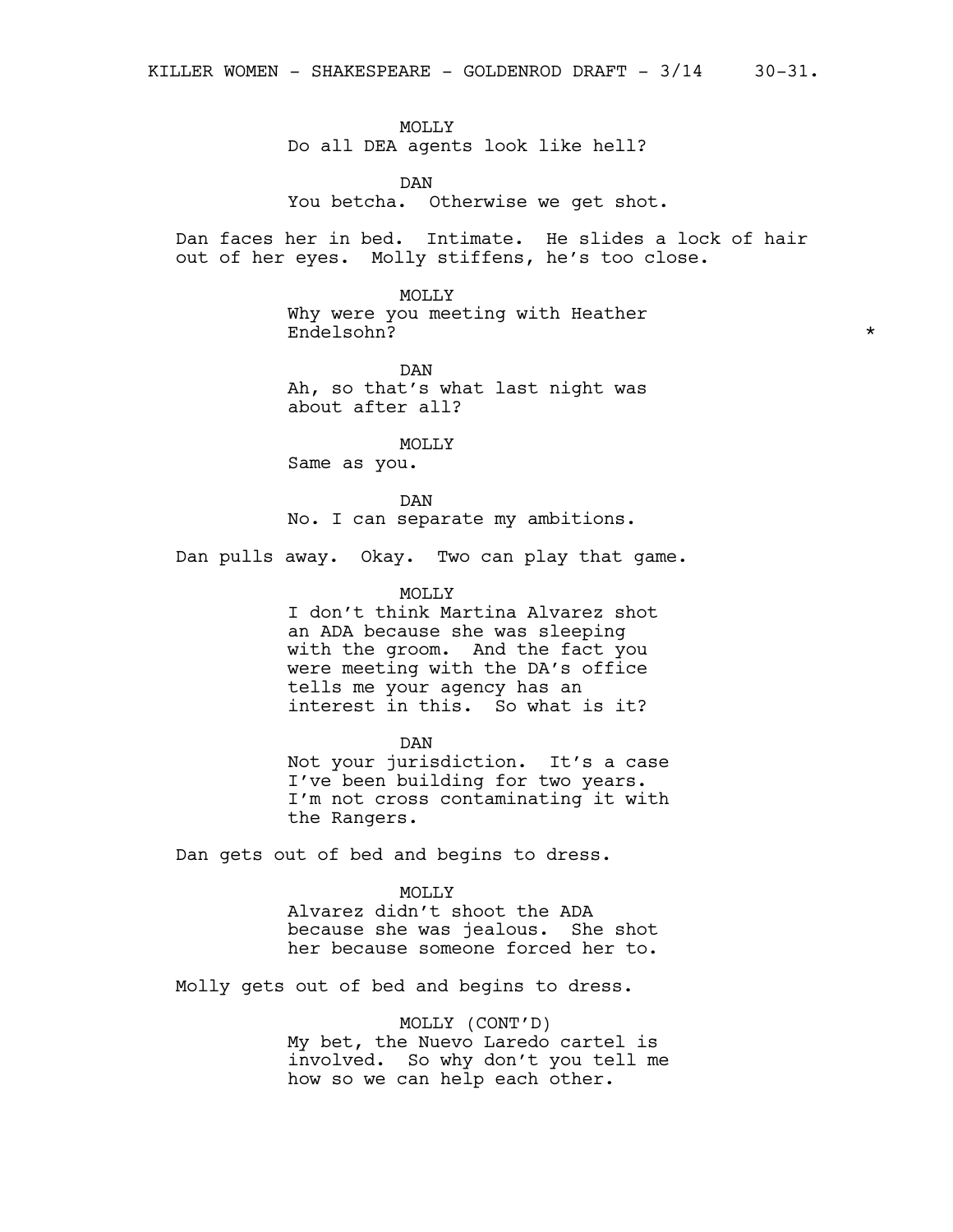DAN We can help each other? What do I get out of this?

MOLLY Federal witness.

DAN

Really? From where I stand, SAPD has charged a woman with premeditated murder. Unrelated to the DEA.

MOLLY You know it's related.

DAN Give me something to prove it.

Molly stops. A flash of anger crosses her face.

MOLLY Shutting me out is a big mistake. Maybe some day you'll figure that out.

OFF her exiting. The door slams behind her.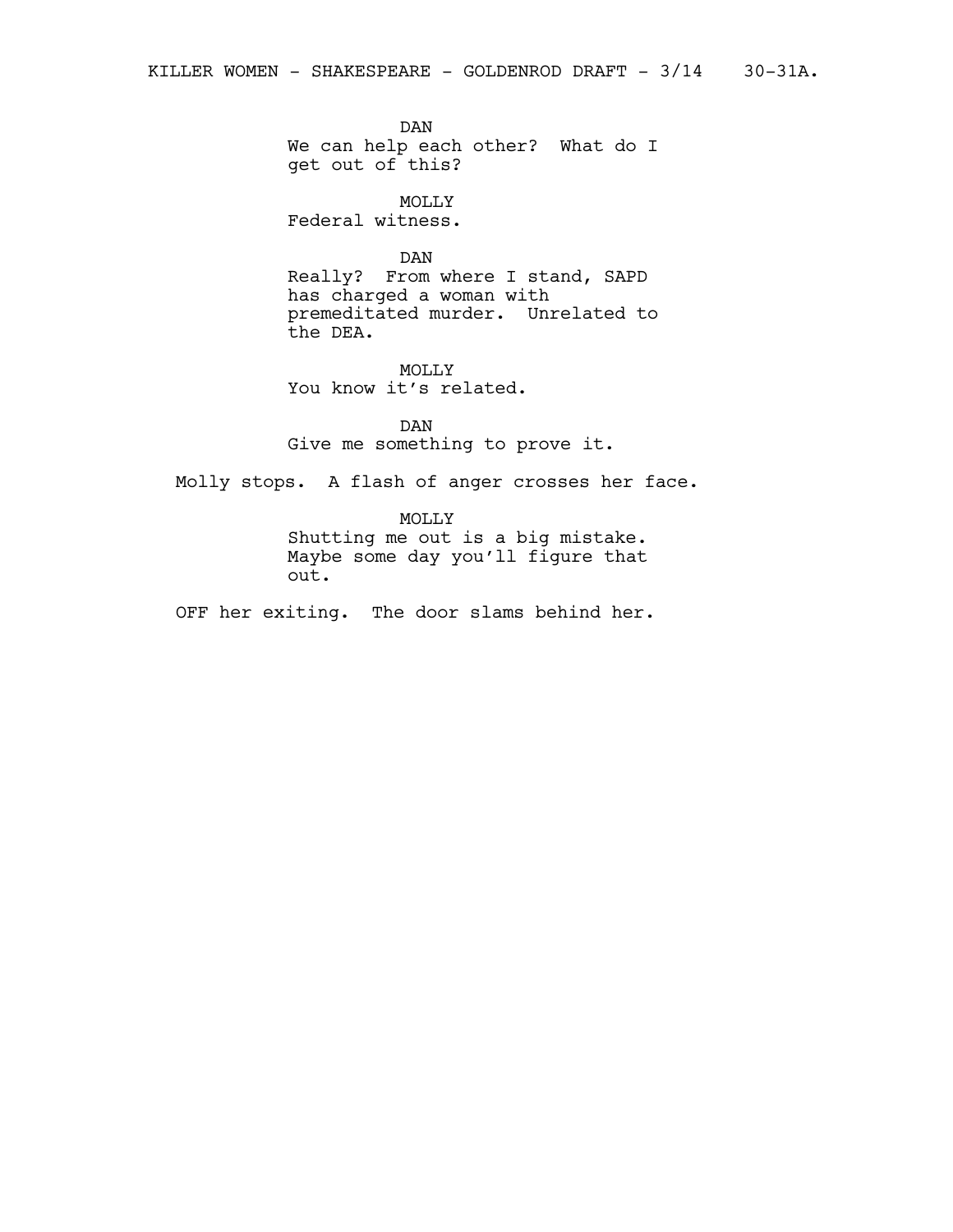## 44 EXT. PARKING LOT - MORNING 44

Molly changes from her evening gown into Ranger gear between the two doors of the Tahoe in the parking lot. INTERCUT TO Luis at DPS. Inside the truck. An arsenal of Ranger gear.

> MOLLY I think Alvarez is working for the Nuevo Laredo cartel.

**LUTS** They hire hitmen. Not little girls.

MOLLY Not this time. They chose Alvarez because of her proximity to the groom and they knew they could sell this as a crime of passion.

Molly opens the gun vault, inside, bullets and... clean socks.

> LUIS Why does Alvarez go along with it?

MOLLY I don't know. They've got something on her. Something that terrifies her.

LUIS More than the death penalty?

MOLLY I have no idea why she is so afraid, but she's served her purpose. If we don't get protection on her. Now. She's dead.

Molly leaps into the Tahoe. Hair back, work gear on.

LUIS If you're wrong in this--

MOLLY

Yeah, I know. I'm a lone Ranger.

OFF Molly, speeding away.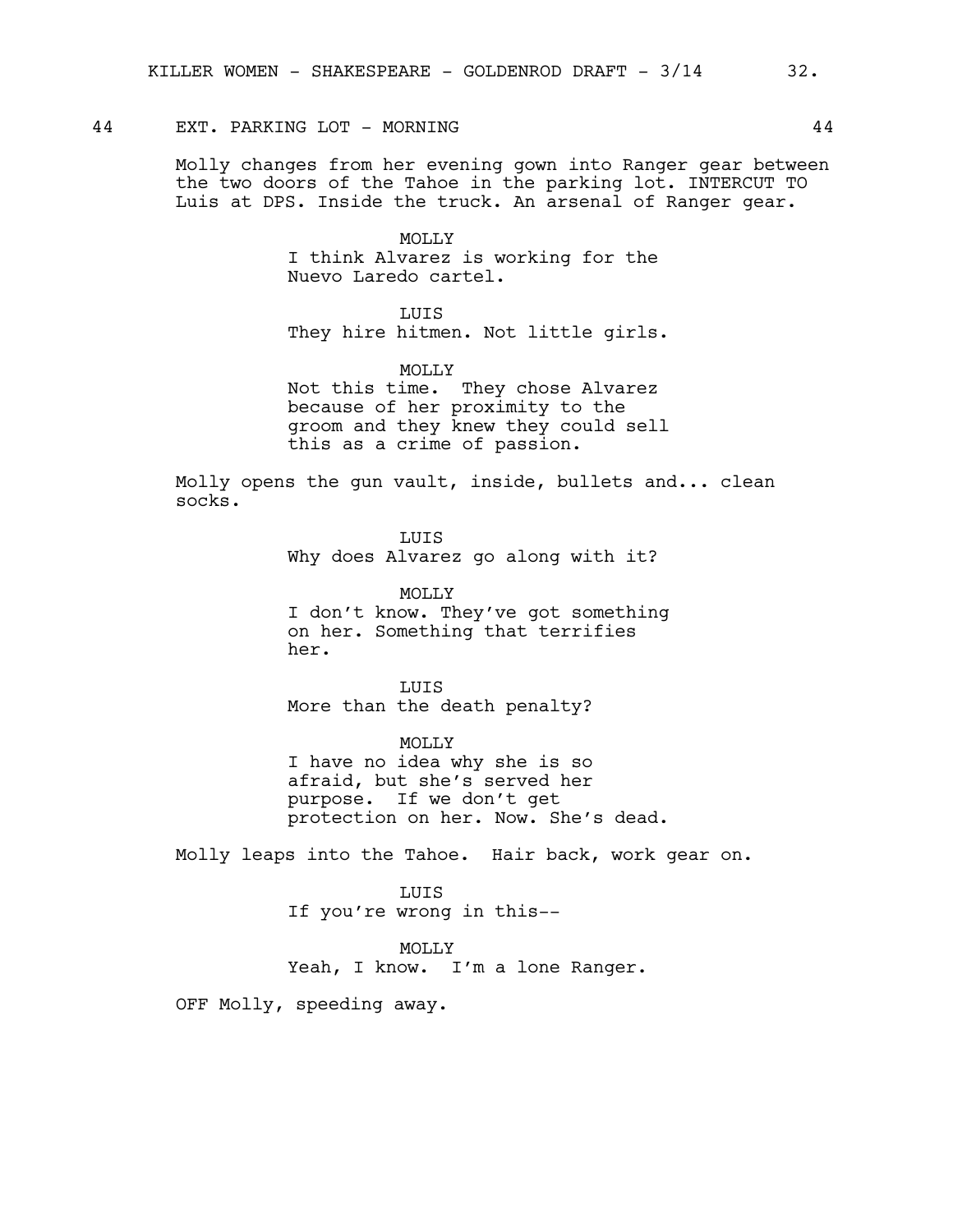| 45  | OMITTED (MOVED TO A48) |  |  |     | 45 |
|-----|------------------------|--|--|-----|----|
| 46  | OMITTED (MOVED TO B48) |  |  |     | 46 |
| A47 | OMITTED (MOVED TO C48) |  |  | A47 |    |

47 INT. SHOWERS, JAIL - MORNING 47

Martina and other FEMALE INMATES shower in an open area. Then, one by one, the other inmates exit. A FEMALE GUARD, the one who brought Martina to meet Molly, stands at the door until...two large HISPANIC WOMEN enter. The guard exits and Martina is alone. Her back is to the door until she reaches for a towel at the same time the women lunge. They stab Martina several times with the filed end of a toothbrush. Martina struggles against the attack. Pulls the women's hair, scratches and screams. The lead attacker stabs Martina once more in the arm. Her eyes meet Martina's, a warning of sorts, and then she flees. OFF blood seeping into the drain. Molly's too late.

#### END OF ACT THREE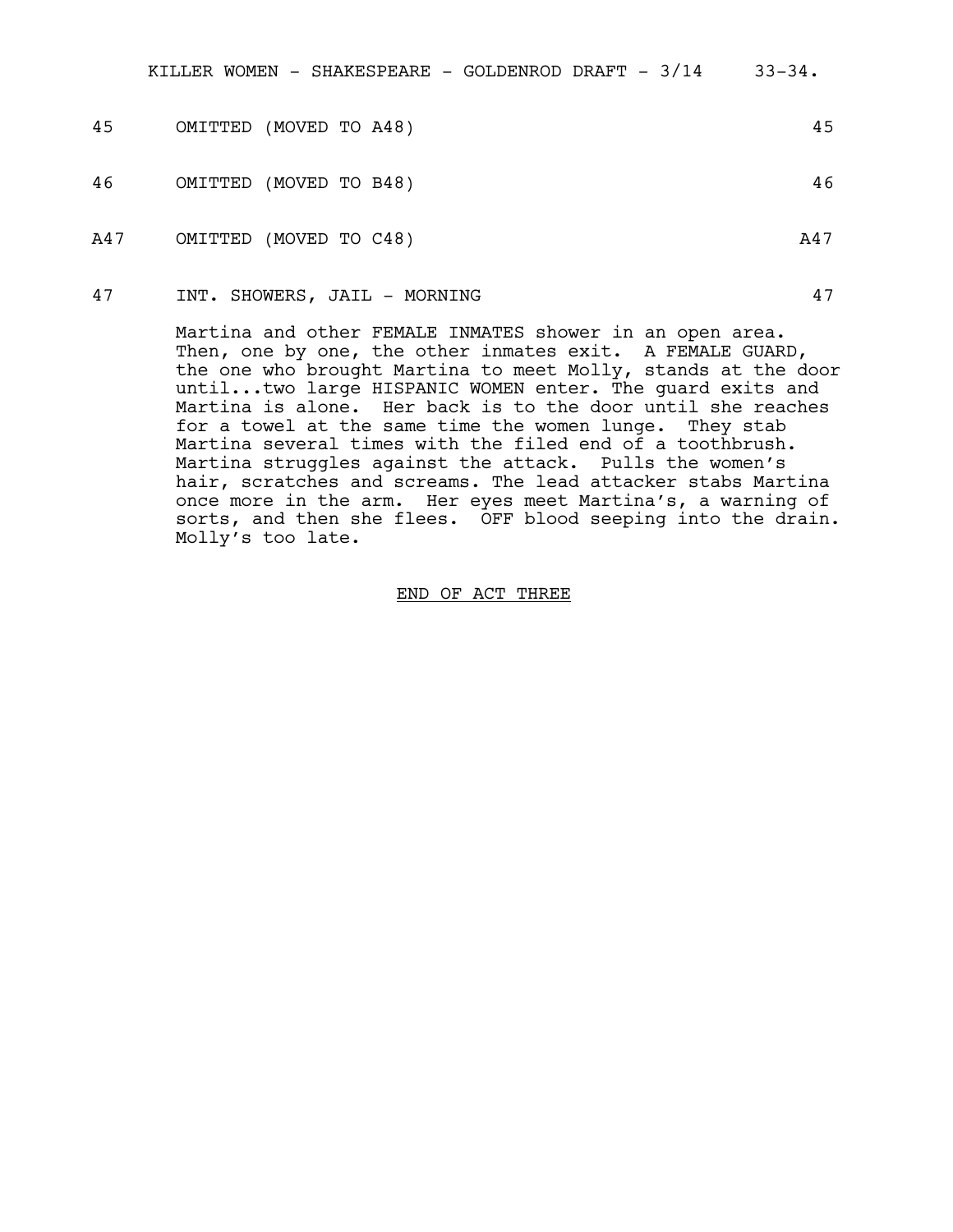#### ACT FOUR

# A48 EXT. POOR MEXICAN NEIGHBORHOOD - DAY A48

Molly drives through a barrio just outside the city. Small shacks, tenement housing. Men on old porches. Watching. Strangers are noticed here. Especially white ones.

#### B48 INT. SMALL APARTMENT - DAY B48

Molly, large forensic crime kit in hand, enters a small, dark room. She flips the lights. No electricity. Molly palms a Sure Fire flashlight. The small but intense beam illuminates a mess. Finger dust from SAPD is sprinkled around the apartment. The mattress is flipped over. Drawers left open. Wearing latex gloves, Molly reads the SAPD report from a clipboard. The light beam moves throughout the apartment. Nothing. Nothing and then...on top of the dresser, a Virgin of Guadalupe candle next to...a worn, leather Bible that has been dusted. Molly picks it up and there, deep inside, two small pictures are concealed. CLOSE ON...A Latina and a SMALL hispanic GIRL. Bingo. Molly snatches the shots and exits.

C48 EXT. APARTMENT - CONTINUOUS C48

As Molly heads toward her Tahoe, REVERSE TO...a MACHO watching her from across the street.

48 INT. COUNTY MEDICAL HOSPITAL ROOM - DAY 48

Molly enters the ICU room. Martina's forehead has about twenty stitches across it, about forty less than those in her midsection. She's awake, but groggy as Molly slides a chair toward the bed.

> MOLLY You weren't sleeping with Jason Bluford, you never even met him. You killed his wife because you were forced to.

Molly sets a picture of a little girl on Martina's bed.

MOLLY (CONT'D) This is your daughter. I know that, because the prison intake exam shows you have a Cesarean scar.

Molly offers a picture of a middle aged woman.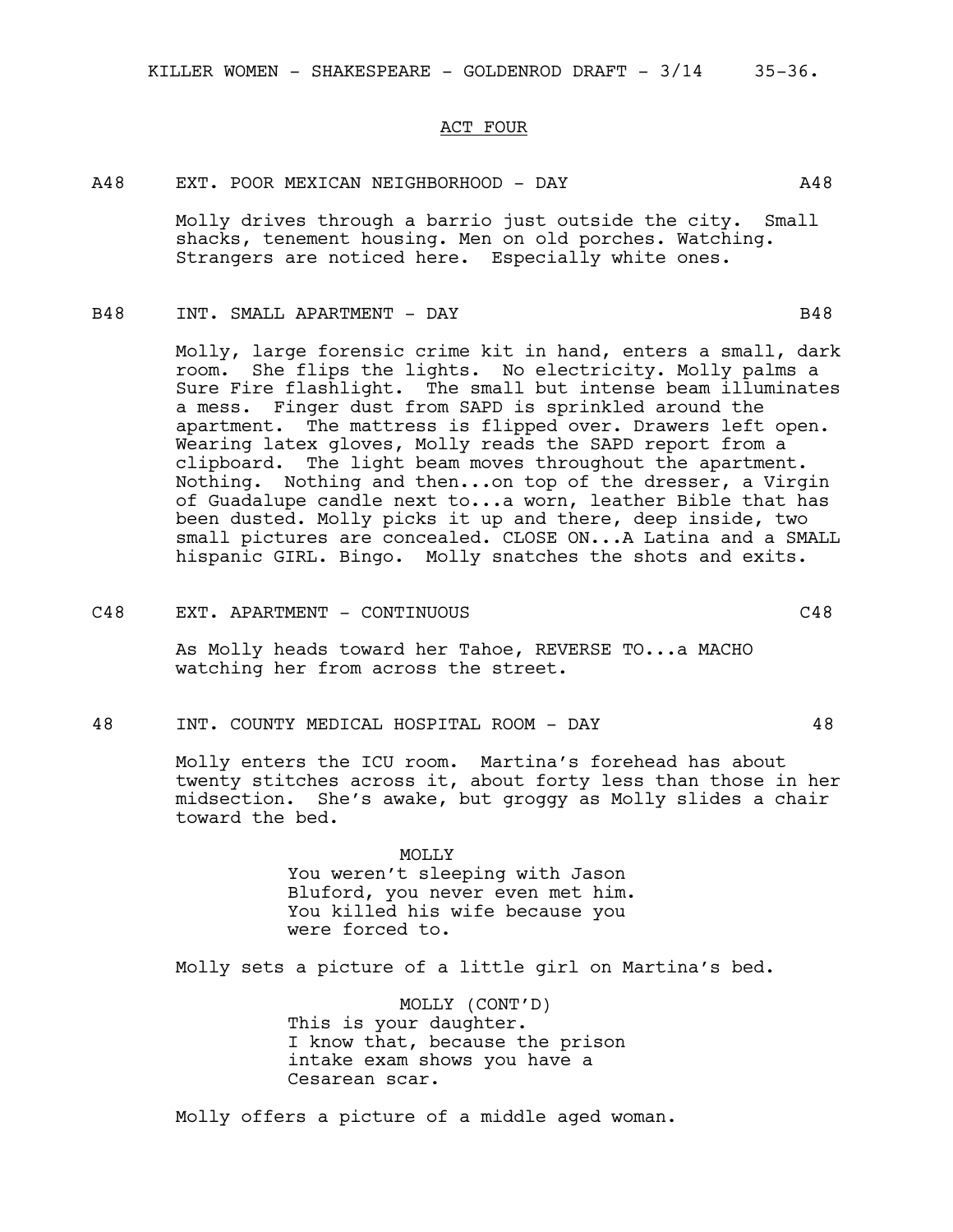# MOLLY (CONT'D)

This is your mother. Her name is Gabriella and you sent her \$250 every month from the Western Union across the street from the gym where you worked downtown. This month she never picked it up.

Martina's eyes begin to well with tears.

#### MOLLY (CONT'D)

I can't prove it, but I suspect they were kidnapped by the cartel. You're not a murderer, you're a young woman who is trying to protect her family.

#### MARTINA

You think you can dig deep and find the truth? You don't understand anything. I was nearly killed because of you.

#### MOLLY

I spoke to your attorney. I can have you transferred to federal prison where you will be under protective custody if you testify against the cartel.

#### MARTINA

I don't care what happens to me.

#### MOLLY

Martina, I understand how it feels to be trapped, but--

MARTINA You? You never could.

MOLLY That's not true.

MARTINA A spoiled, beautiful gringa.

#### MOLLY

I know you are terrified. I saw it right away in your eyes. And I know what it feels like to be so desperately afraid that you make horrible, horrible mistakes.

A beat. Molly swallows.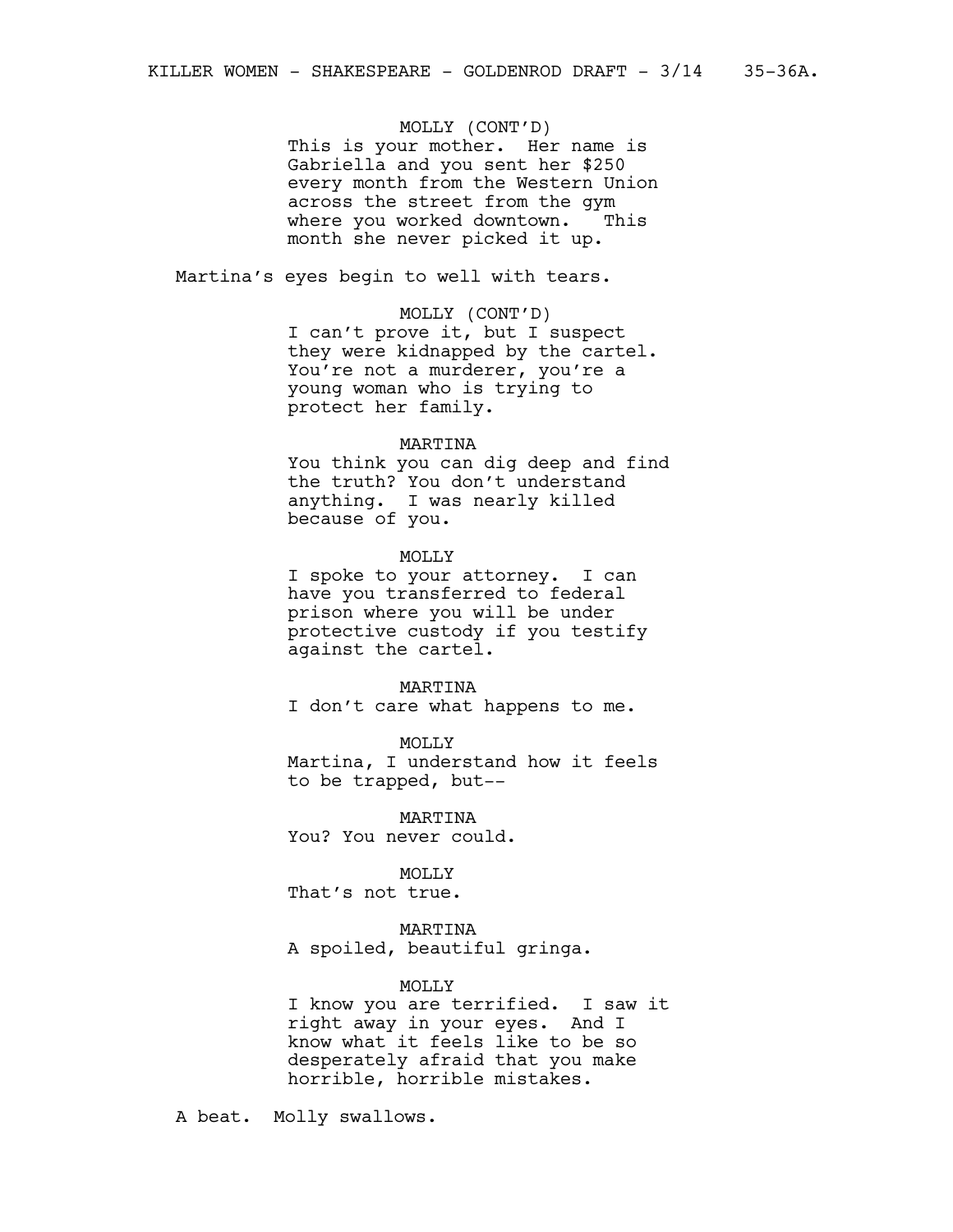MOLLY (CONT'D)

Ten years ago I married a man I thought loved me. Deeply. I was young. He was...he was strong. And made me feel protected until...one day he hit me. And then he hit me again. And again.

A long beat. Molly does not weep, the well of pain inside her runs too deep, even for tears.

> MOLLY (CONT'D) I've never told anyone the truth. I don't know if I ever will because I'm ashamed. I'm ashamed I didn't have the strength to leave sooner. But I couldn't. I felt trapped. But I was wrong.

Martina's eyes fill with tears.

MOLLY (CONT'D) I'm not here as your friend. I'm here because you face the death penalty for a crime you were coerced into doing. I can help you but you have to find the courage to tell the truth.

Martina hesitates.

MOLLY (CONT'D) Tell me what happened right now and I will find your family.

MARTINA How do you know they're still alive?

MOLLY I don't. But if they are, I will find them and get them out of Mexico.

Martina searches Molly's eyes for something to believe in.

MOLLY (CONT'D) But you have to tell me everything you know. Now.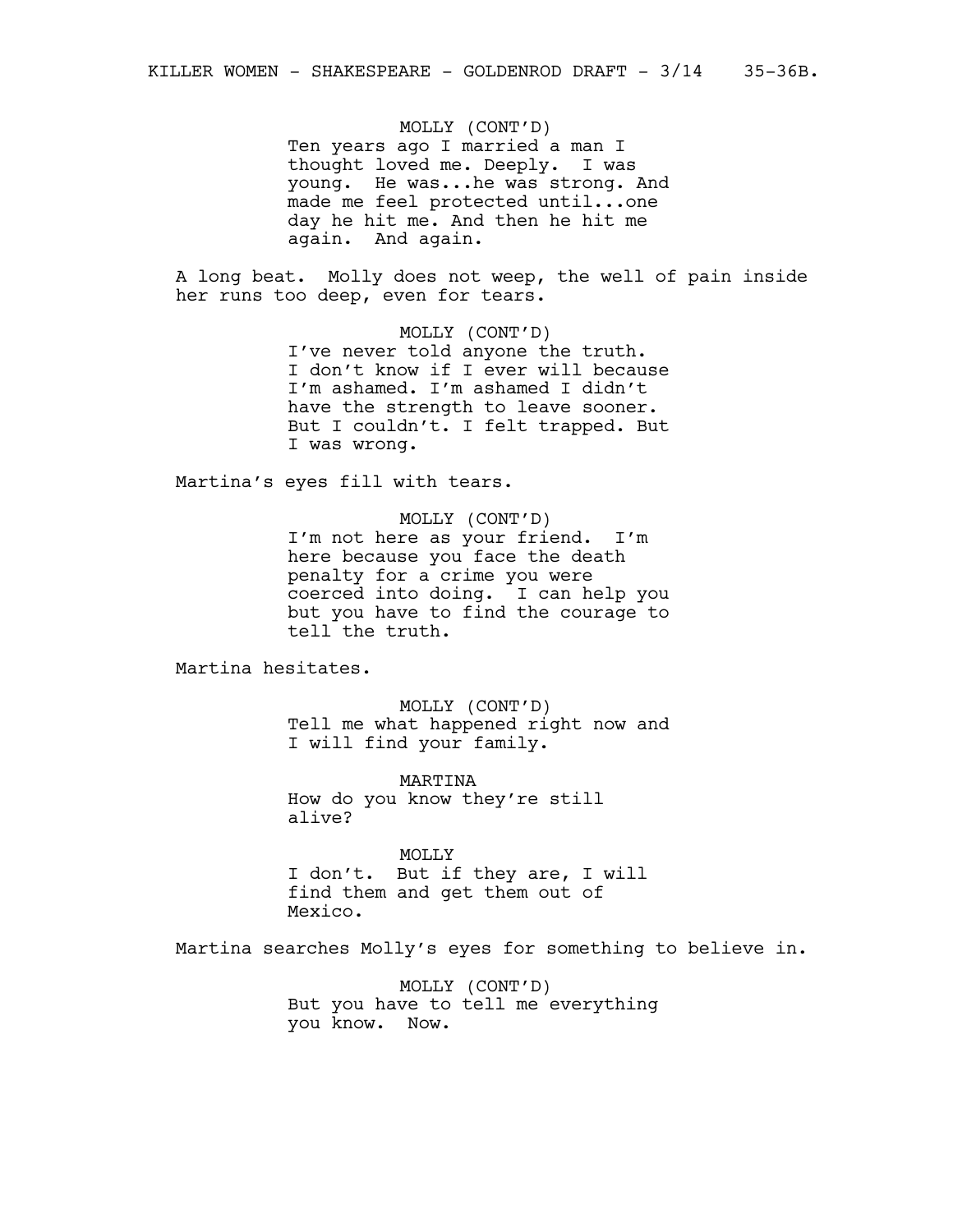INTERCUT WITH:

# A49 INT. APARTMENT - NIGHT A49

Molly stands in the dark apartment. She is dead still as the blocks of her case begin to make sense. Like ghosts who refuse to leave the past. Suddenly, the door behind her blasts open. Molly spins around as TWO THUGS rush toward...Martina in her bed..a tattoed hand suddenly covers her mouth. REVERSE TO...a gun pointed over her left eye. A CARTEL THUG speaks but the scene plays in MOS as tears spill down Martina's cheek. The thug grabs her from the bed and throws Martina to the ground.

INT. COUNTY MEDICAL HOSPITAL ROOM - SAME

Martina holds the pictures in her hands and remembers...

MARTINA They had been captured and the men said they would be killed if I didn't cooperate.

INT. APARTMENT - SAME

The thug holds his cell in front of Martina. On its screen a video plays. On the video, a little girl being dragged by her hair. The woman with her is kicked. Both are slammed against a wall where they are handcuffed to an rusted radiator. Though we can't hear her, the girl in the video screams and reaches for the woman.

The thug places a gun in front of Martina and a red dress. He points the gun in his hand at her temple and is shouting. Martina nods. Pleads. OFF the VIRGIN OF GUADALUPE...

INT. COUNTY MEDICAL HOSPITAL ROOM - SAME

Tears streak Martina's cheeks.

#### MARTINA

They said a getaway driver would take me to a hotel. And then they would come get me and take me to my family. If I did exactly what they said.

MOLLY What else?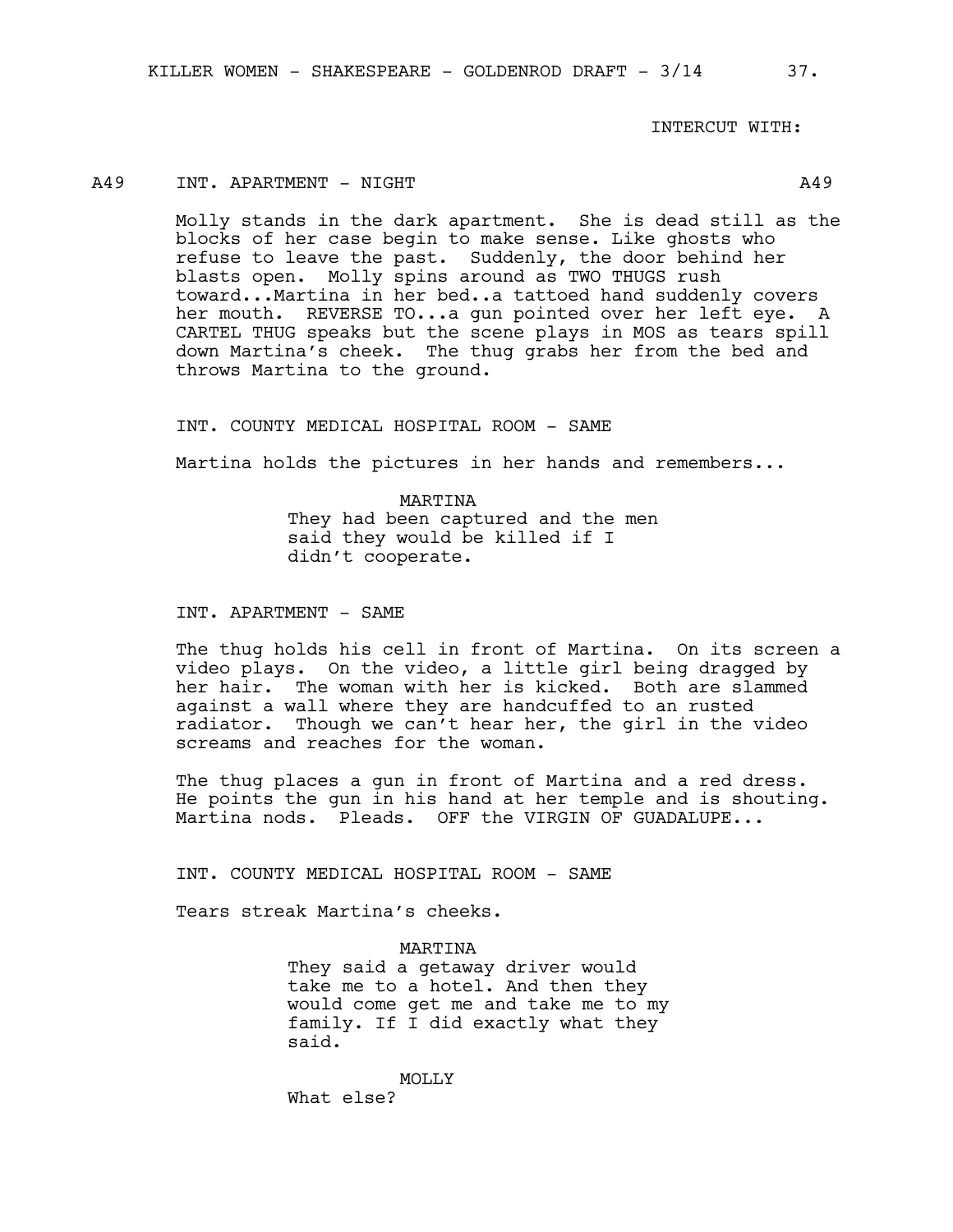#### MARTINA

They said if I got captured, I was to tell the police I was sleeping with that man. If I did that, my mother and daughter would live. They took my phone and called the man, Jason. Over and over and they hung up. I had no choice. I never wanted any of this. I came here so I could bring my family to America.

Molly takes Martina's hand.

#### MOLLY

I know.

Molly stands. All business now.

MOLLY (CONT'D) If I get your mother and daughter across the border safely, will you testify in federal court against the cartel?

MARTINA Yes, but only when I see my family is safe.

MOLLY Where are they being held?

#### MARTINA

I. Don't. Know.

49 OMITTED 49

50 INT. GREASY SPOON - LATE AFTERNOON 50

Dan sits in a booth. Molly enters the diner with a laptop.

MOLLY Alvarez is willing to testify against the Nuevo Laredo cartel. Do you find that interesting?

DAN I find it suspicious.

Molly sits across from him.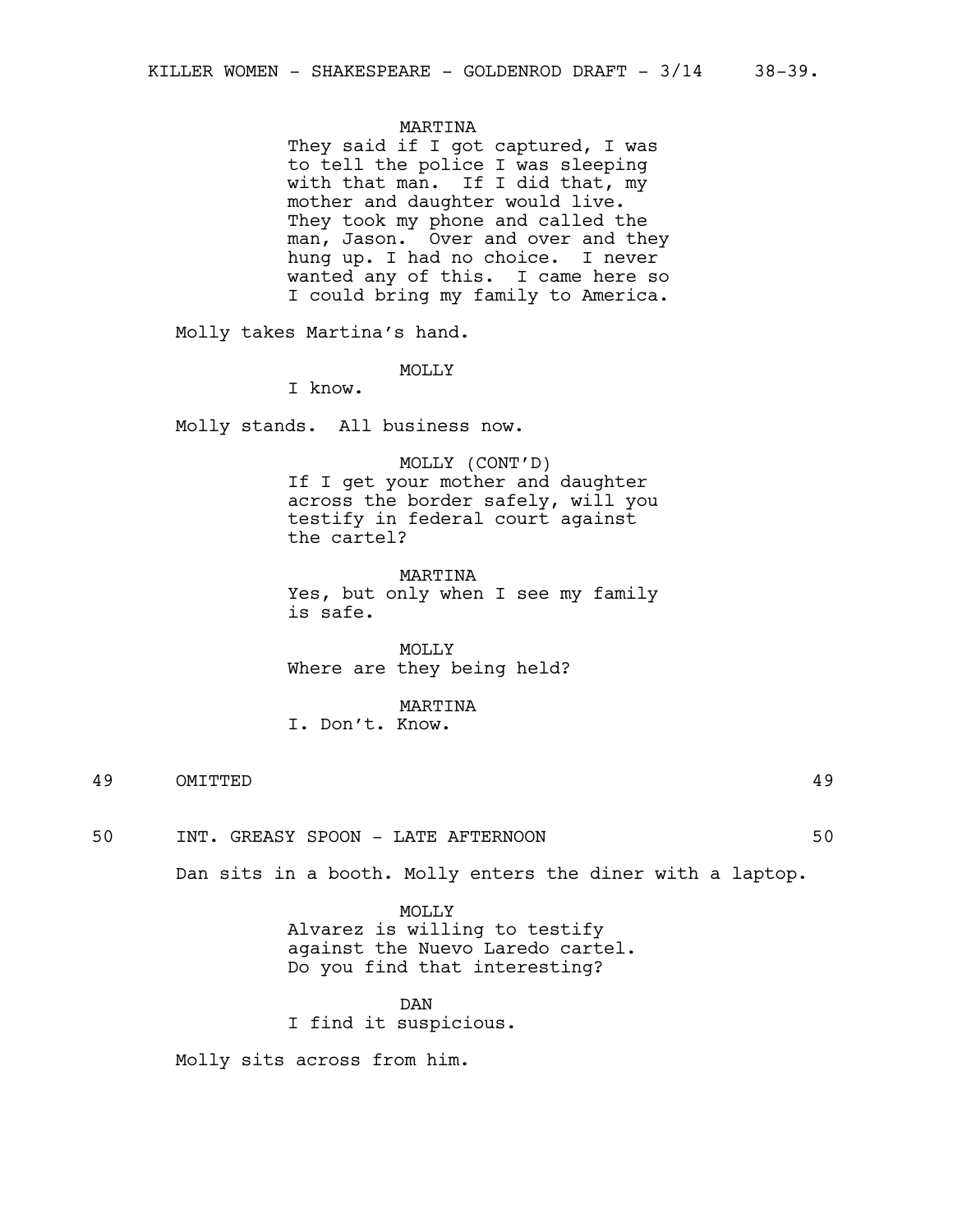#### MOLLY

The cartel kidnapped her mother and daughter. They used it as leverage to force Alvarez to kill the ADA. Something a cartel doesn't do unless absolutely necessary. What did the DA's office have?

#### DAN

Nine months ago a woman was stabbed to death in Alamo Heights by her husband. He walked, SAPD didn't have enough to charge him. I was working with Endelsohn, the ADA to \* reopen the case. Bring the husband in for questioning.

#### MOLLY

Why?

DAN

So I could use a murder wrap to flip him. Get him to testify. He's a big asset to the Nuevo Laredo cartel.

**MOLLY** In what context. Smuggler?

#### DAN

No. No. He works for a trucking company. They use him to authenticate the paperwork to transport about 40 million in contraband a year. He's worth protecting and so they did.

#### MOLLY

They staged it as a crime of passion and the police charged it that way.

#### DAN

There's no way I'm risking informants on a raid into Mexico for two people who are probably dead.

#### MOLLY

Then you don't have a case. Alvarez won't cooperate unless she sees her mother and daughter again.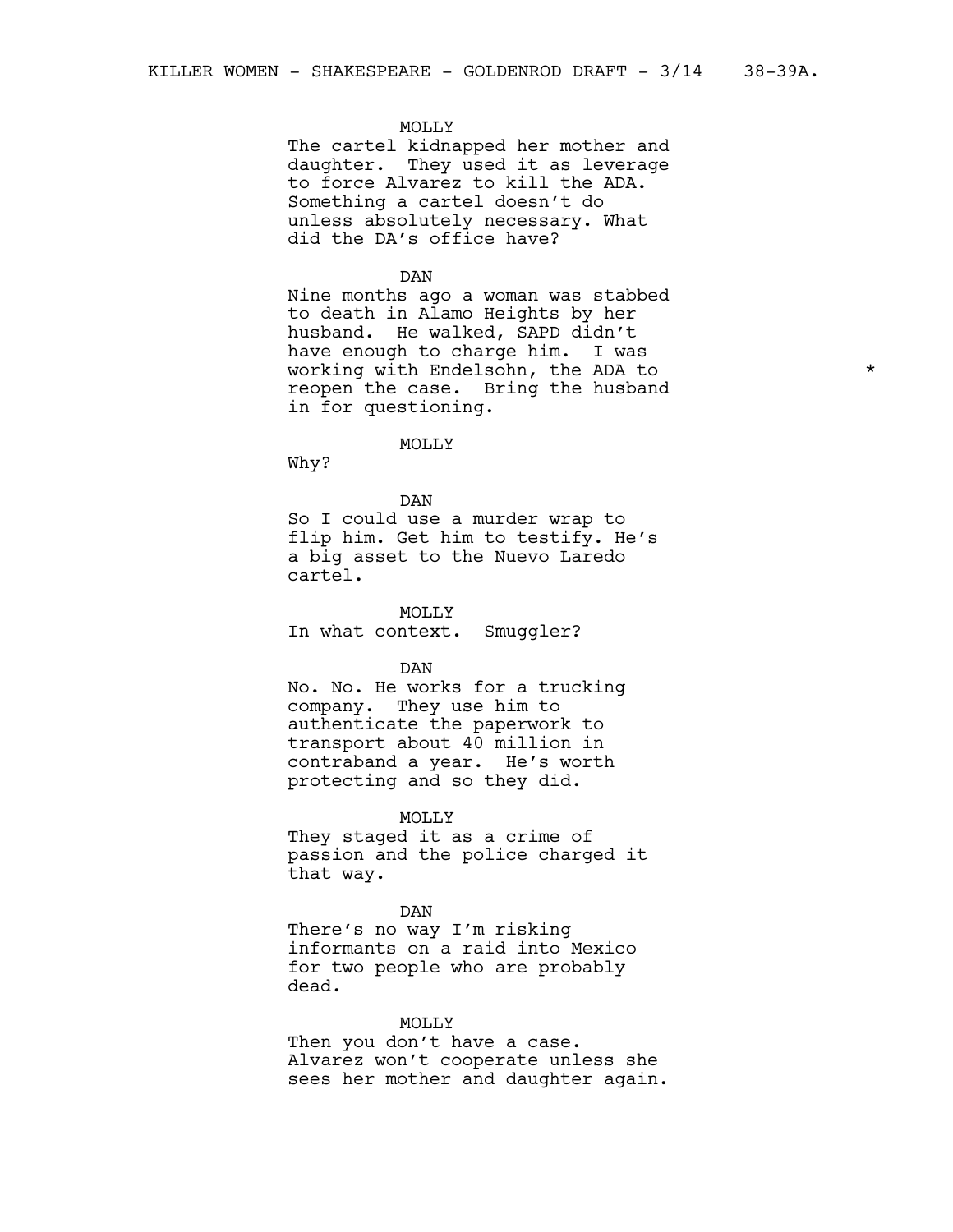DAN You're insane.

CUT TO:

# A51 EXT. GREASY SPOON - CONTINUOUS A51

Molly follows on Dan's heels as he heads toward his truck. Imploring...

MOLLY

If you help me get these people out, you have a real shot at taking down a major ring. It's a huge win for you.

DAN What do you get?

MOLLY

Justice.

DAN Justice doesn't motivate me into Mexico. Neither does your intel.

Dan slides out of the booth. Their eyes meet.

MOLLY

There's a good chance Alvarez's mother and daughter will be killed because I didn't let the case close with SAPD. I can't forgive myself, Dan. I'm asking for your help.

Dan studies her face. So much anguish in it. Then...

DAN If we go, we go alone. I'm not risking agency assets for this. I have on contact. That's it.

MOLLY I understand.

DAN Do this knowing there is an excellent chance you could die in Mexico tonight.

MOLLY We're wasting time.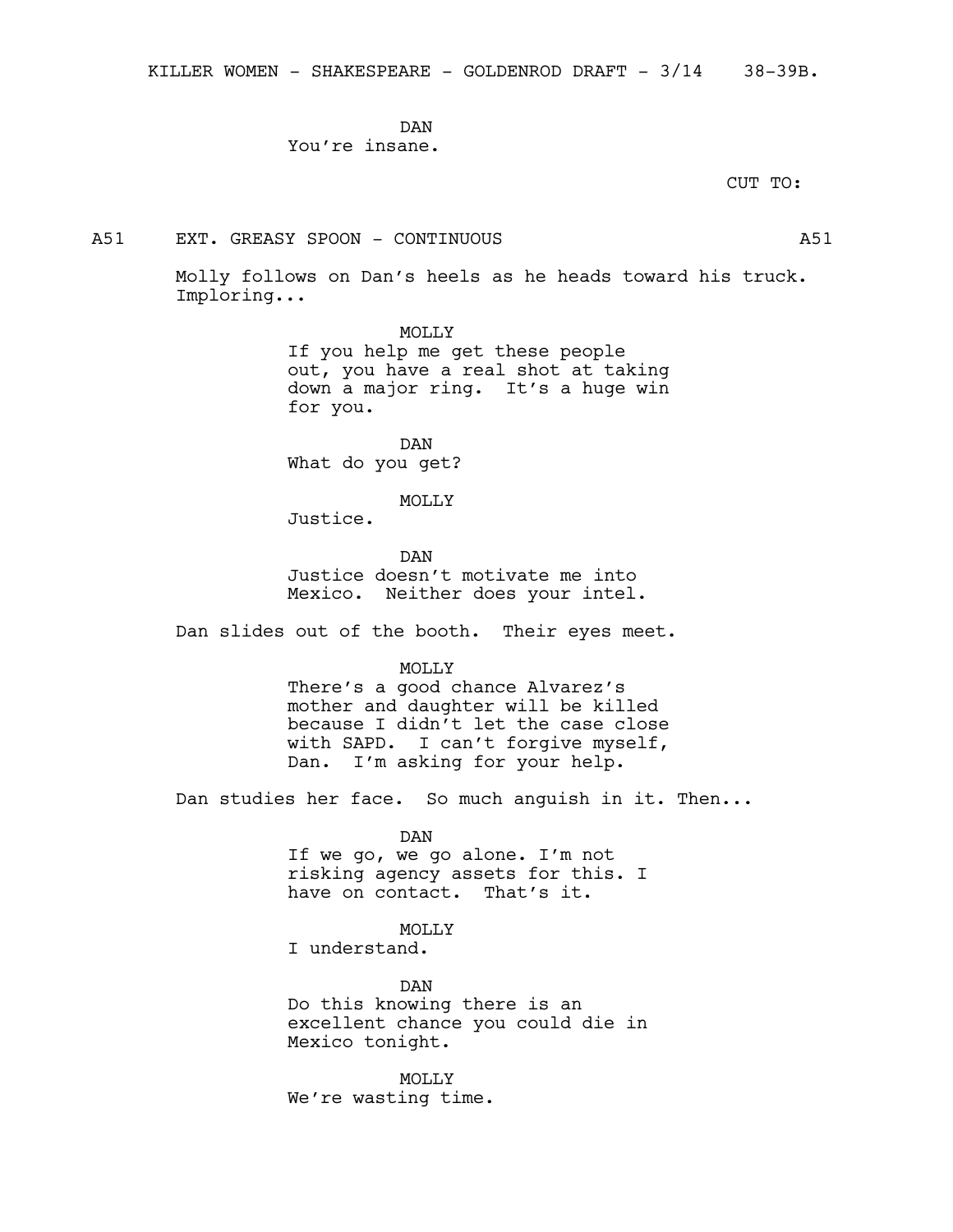51 OMITTED 51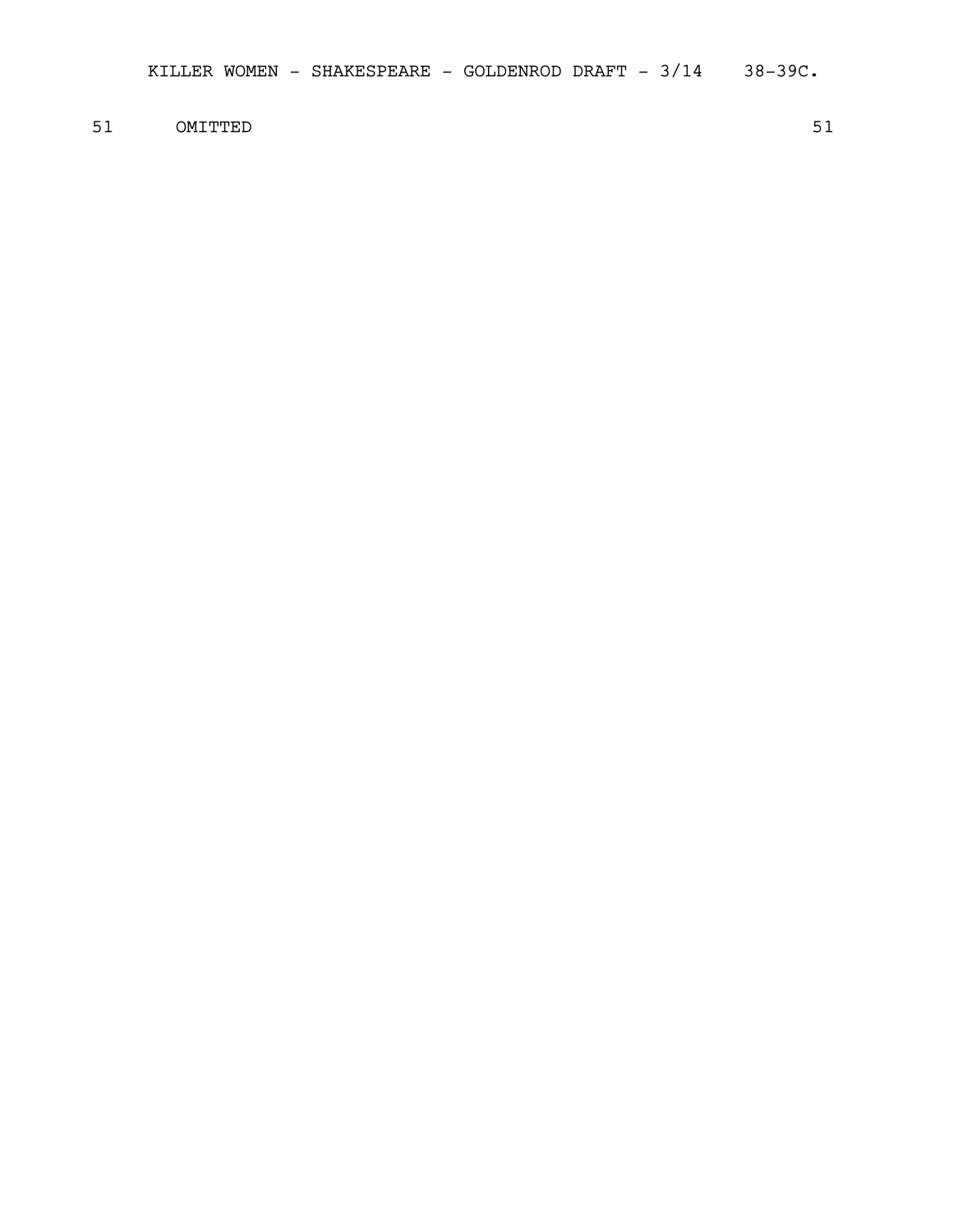# 52 EXT. 1-35, LAREDO, TEXAS - NIGHT 52 Dan drives through the main thoroughfare of the US city toward:

53 OMITTED 53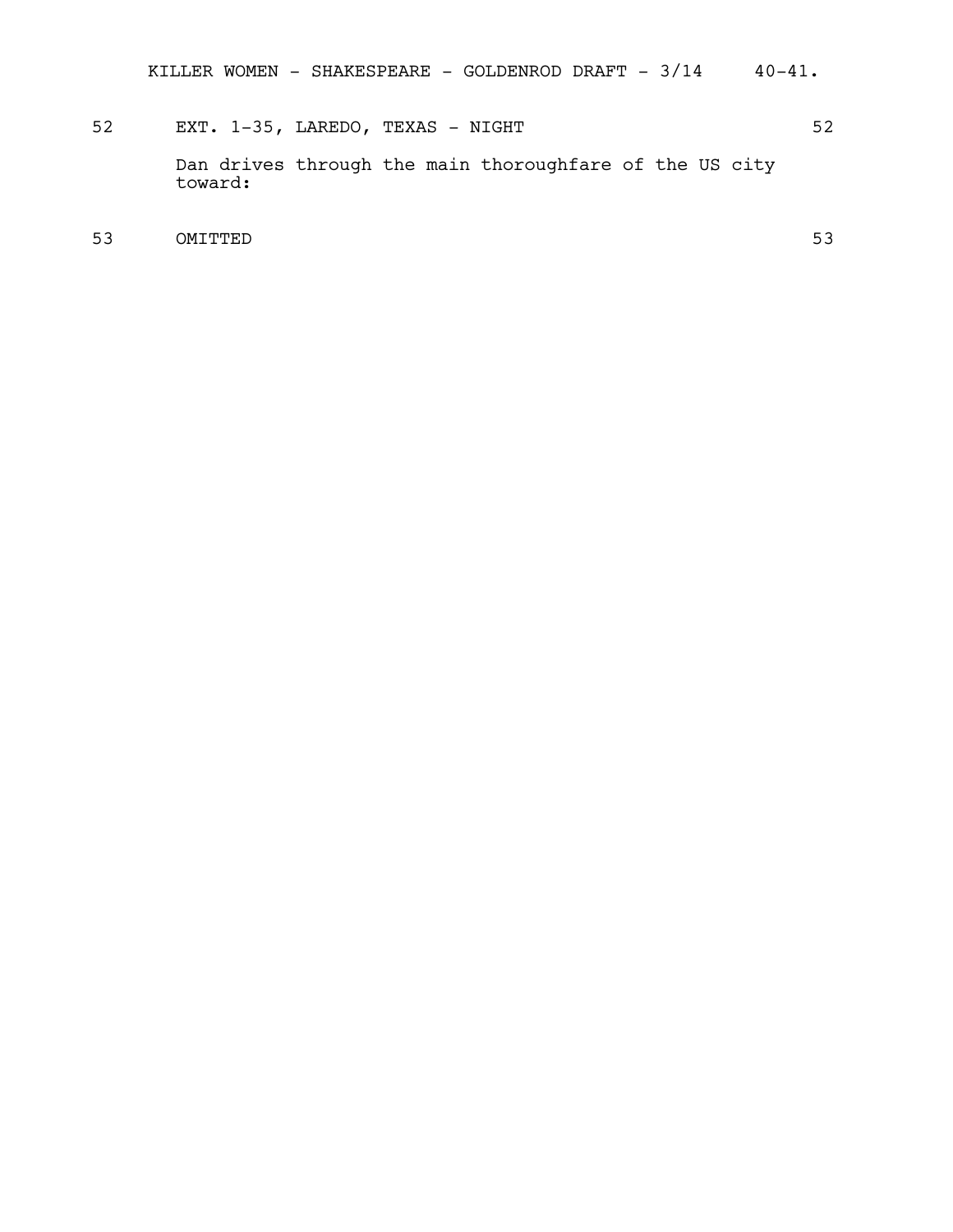# 54 EXT. INTERNATIONAL BRIDGE - NIGHT 54

Road signs delineate America from Mexico. Dan and Molly cross in silence into Nuevo Laredo. The street lights switch from bright fluorescent in Laredo to a dim yellow in Nuevo.

# A55 EXT. WAREHOUSE STREET - NIGHT

Dark and danger behind every curtained window. As if on cue, a garage door suddenly opens and Dan drives into a warehouse. In an instant the door closes. Darkness.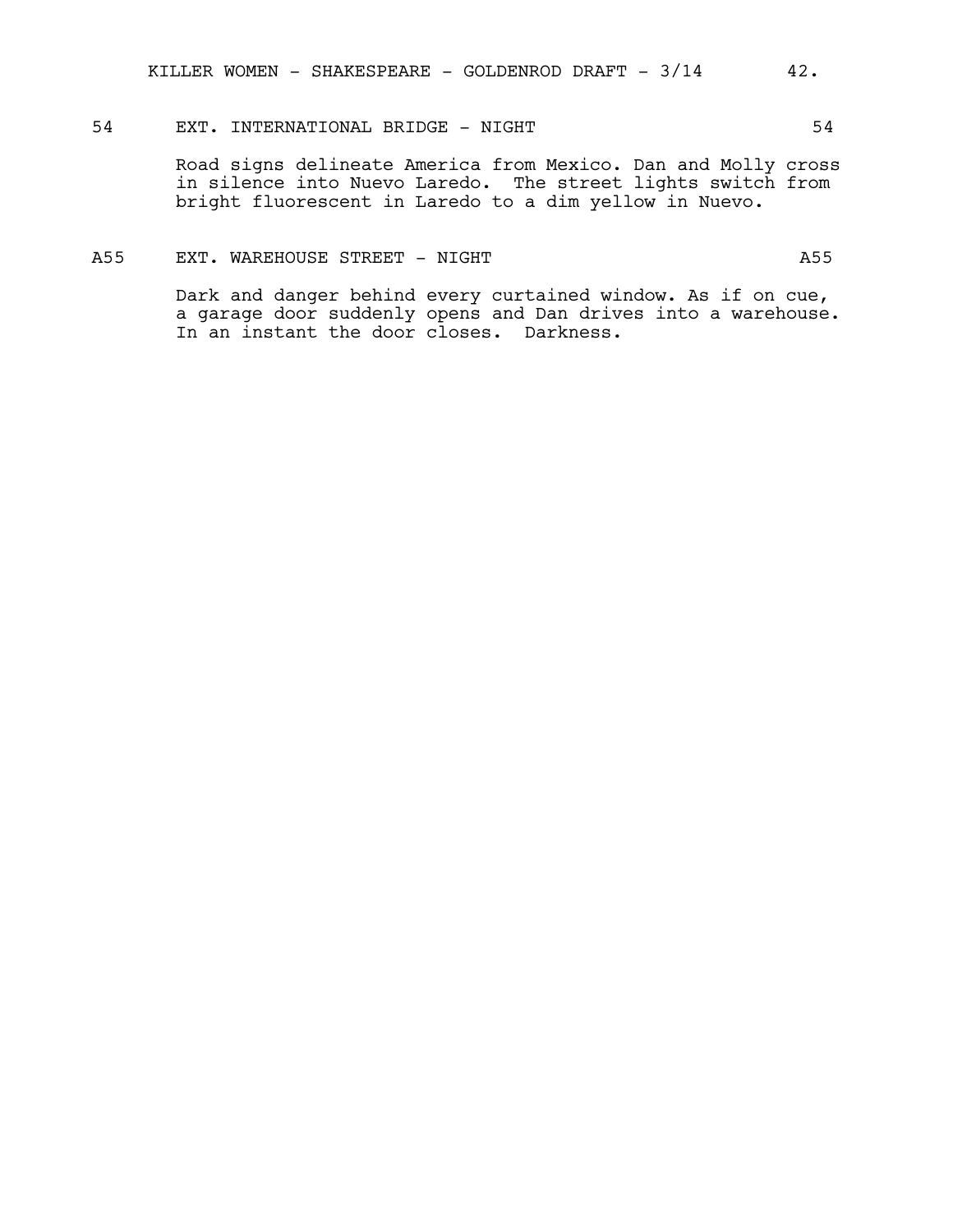#### 55 INT. WAREHOUSE - NIGHT 55

A beat and then a door to a side office opens. Light.

#### 56 INT. WAREHOUSE - NIGHT 56

PEDRO, Hispanic and rough, points to the map on a fold out table. Molly's hand never leaves her gun as she watches.

> PEDRO Cartel thinks the Federales are planning a raid. It's a false set up so they move out of the area you need to go into.

Pedro points to an aerial map.

PEDRO (CONT'D) They'll start to move the drugs and you wait until the snipers on the rooftops, here..

Pedro points to the map.

PEDRO (CONT'D) Here. And here head away from the place where Abuelita y nina are being held.

Dan studies the map.

DAN

Occupied?

Pedro tosses Molly a roll of duct tape. Yep.

PEDRO

Once you see they are on the move, you have about twenty minutes before they know the raid was false. And when they come back, we better be far away, eh?

DAN How long before the raid is tipped?

PEDRO Three hours.

MOLLY What do we do now?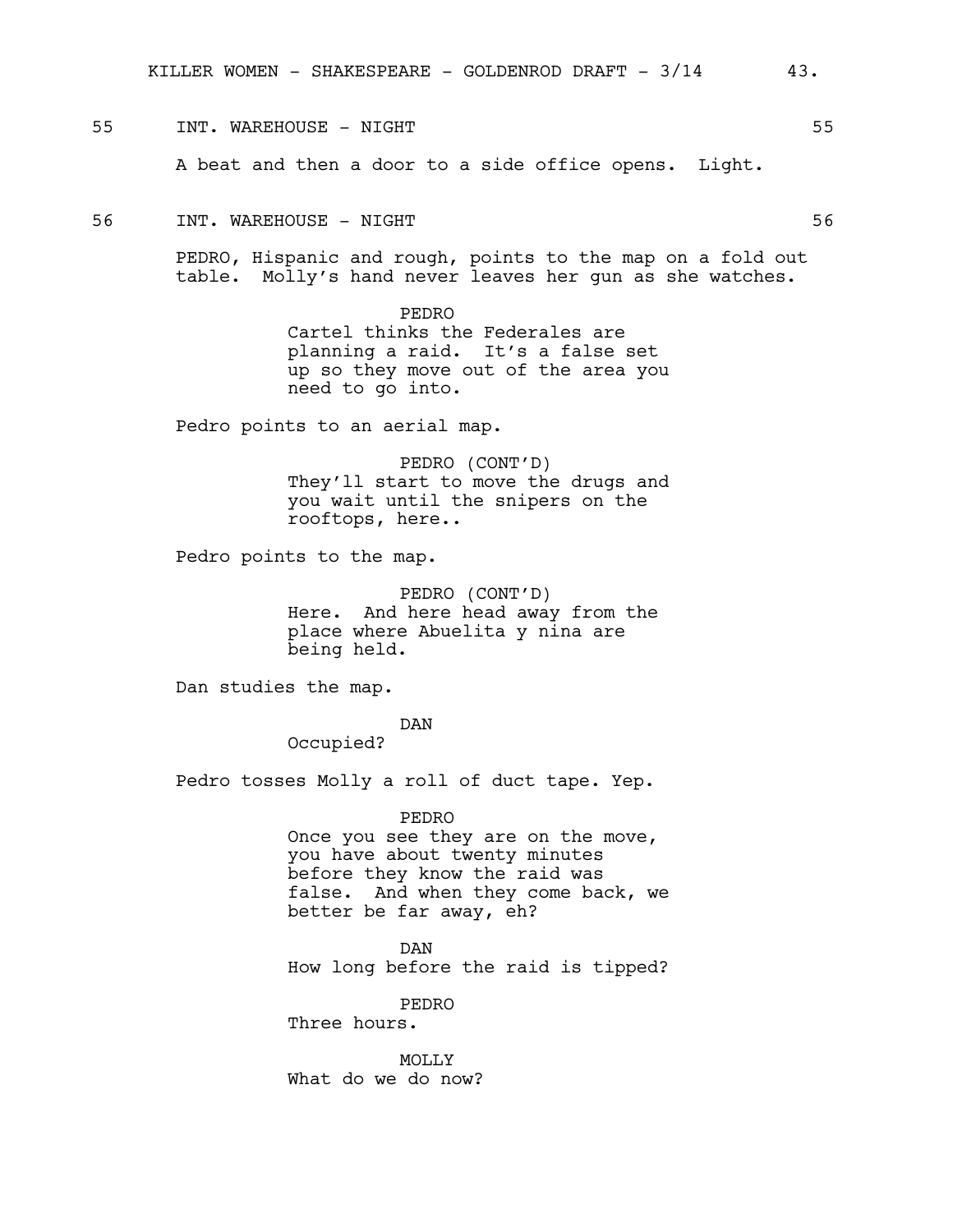DAN

We wait.

OFF Dan reaching for a dusty bottle of tequila in the last drawer of a broken desk.

# A57 INT. WAREHOUSE – LATER And the state of the state of the state of the state of the state of the state of the state of the state of the state of the state of the state of the state of the state of the state of the state

Dan and Molly sit on crates. There is barely any light. Just stacks of tarps and car parts and old bed springs.

DAN

Do you really play the trumpet?

Molly smiles.

MOLLY Every Tuesday night at the Continental Club.

Neither looks at the other. They both know there may never be another Tuesday night. A beat before a TEXT arrives on Dan's phone. It's time. He tips his shot glass against hers. They down the shot...OFF Dan and Molly on the move we SMASH CUT TO: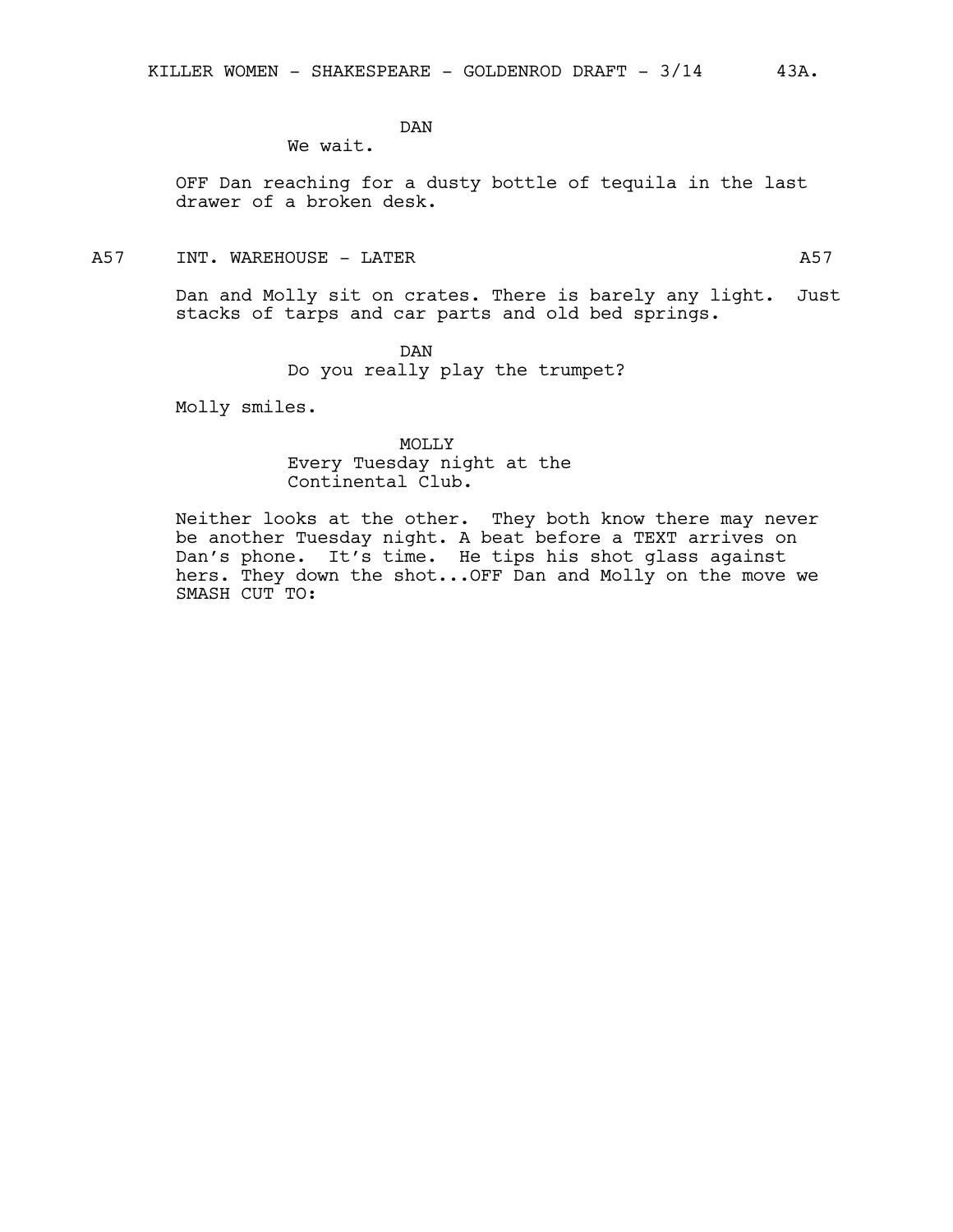#### 57 INT. WAREHOUSE – NIGHT 1988 SOME 1999 ST

Dan and Molly strap on their tactical drop holsters and check ammunition stocks. Molly puts on a bullet proof vest under a hoodie. Dan does the same under a denim jacket. Pedro loads extra ammo into a beat to shit Toyota pick up. Dan's eyes catch Molly's. This is it. She nods once...then:

#### 58 EXT. BARRIO - NIGHT 58

Night provides no warmth to what is basically hell on earth. Dan and Molly are crouched behind a concrete wall in silence. Nearby, tin shacks and utter silence. Nothing moves. A single bulb hangs off a line. Dan watches the distance through night binoculars, then, the sound of dogs barking.

# DAN

#### We've got movement.

In the distance, a stream of moving headlights moving away from the barrio. Dan motions and Molly is on the move.

- 59 OMITTED 59
- 60 OMITTED 60
- 61 EXT. ALLEY MOMENTS LATER 61

Dan and Molly approach the back of a plywood shack. Stooping, Molly uses a small scope to peer between the siding while Dan uses a silent drill to remove the hinges of a back door.

62 INT. SHACK – SAME

TWO YOUNG WOMEN in dirty dresses are asleep on a single mattress on the floor. In the far corner, an OLDER WOMAN and a YOUNG GIRL are bound to a rusted refrigerator. Both are awake. Tears spill down the young girl's face.

# 63 EXT. SHACK - CONTINUOUS 63

Molly motions. She has a visual. FOUR. Dan nods. He silently lifts the door off it's hinges and before a floorboard can creek, Molly and Dan are inside.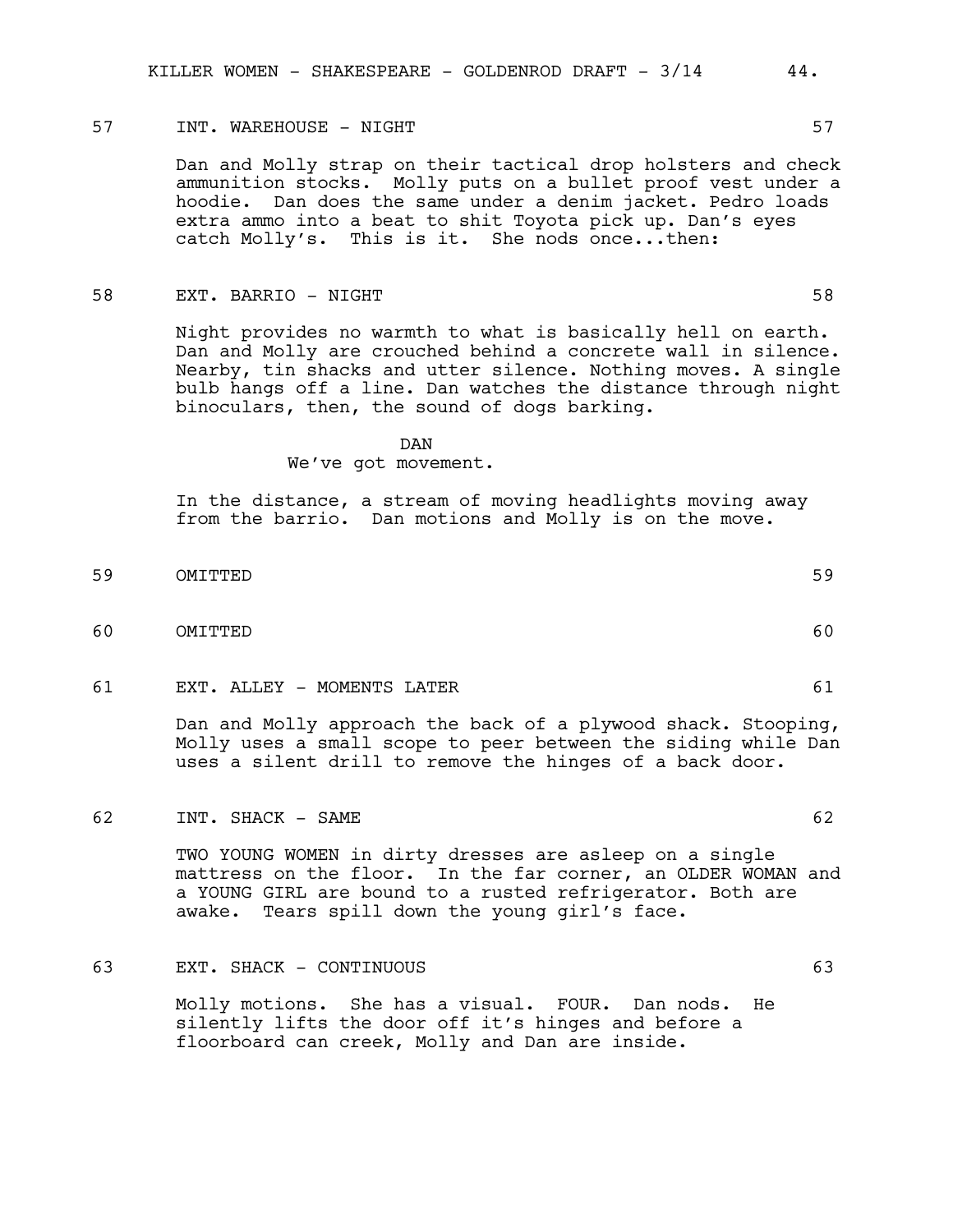# 64 INT. SHACK - CONTINUOUS 64

They move quickly together to immediately contain the two sleeping women. One bolts awake as Molly speaks quickly, gun drawn.

> MOLLY (In Spanish, whispering) Don't scream. We're not going to hurt you.

The woman's eyes lock on the weapon and she nods.

DAN (in Spanish) Don't move.

Dan quickly duct tapes their mouths as Molly moves to the grandmother and little girl who begin to cry for help.

> MOLLY (In Spanish, quickly) Ssshhh. Please. Martina sent us. To free you.

The grandmother trembles.

MOLLY (CONT'D) Tranquilla.

Molly quickly extracts a knife and cuts the plastic binds around their wrists. The grandmother immediately breaks down into tears as Molly sweeps the little girl into her arms and holds her tightly.

> MOLLY (CONT'D) You're okay. You're okay.

Through the slats of the shack, headlights flash across the wall.

DAN

We have to go. Now.

# 65 EXT. BARRIO – MOMENTS LATER 65

Right on plan, Pedro drives through an abandoned rodeo ring toward the shack. He slams to a stop as Molly forces Martina's mother and daughter down behind the front seat of a beat to shit Toyota. Dan races to the passenger seat just as Kaboom. A shot explodes from a shot gun across the street and Pedro goes down. Blood seeps into the ground as Dan opens fire and kills the SHOOTER.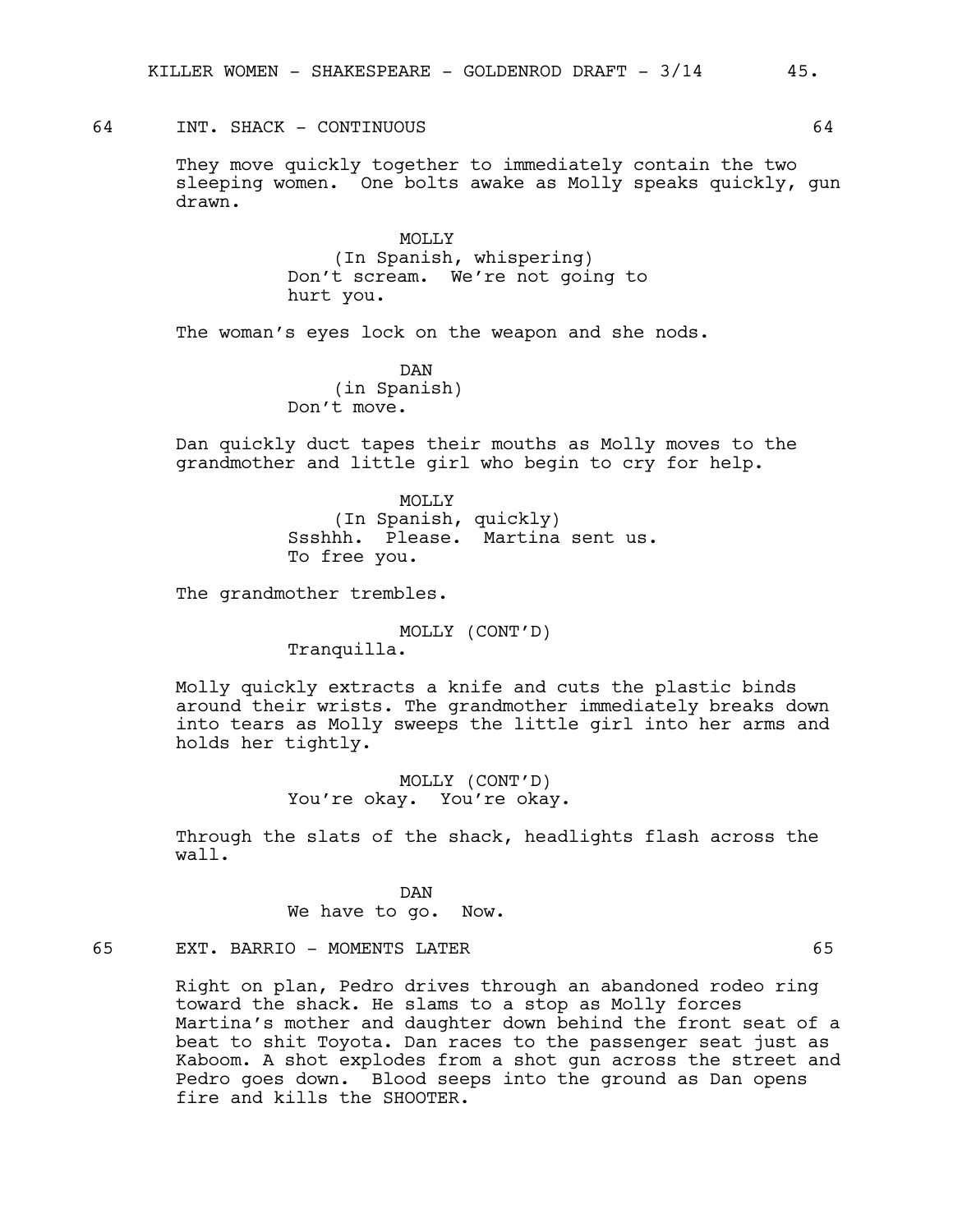Within seconds, all hell breaks lose as people from the cartel race onto the street. All armed. Molly and Dan take a tactical position and kill the first wave.

#### MOLLY

# Let's go.

Molly leaps onto the backseat to take cover over the grandmother and child as Dan slams the car into gear and speeds backwards. Bullets blow out the windows. Molly continues to fire. A tire is hit. The car fishtails out of control, Dan hits the brakes and spins it around, clipping the side of a propane tank and knocking it off its legs. The tank roles into the center of the street as Molly takes aim. She fires.

#### MOLLY (CONT'D)

Gun it...

A beat and then...KABOOM. A massive explosion engulfs the filling station. OFF a wall of flames through which the gunmen cannot pass. Freedom.

## END OF ACT FOUR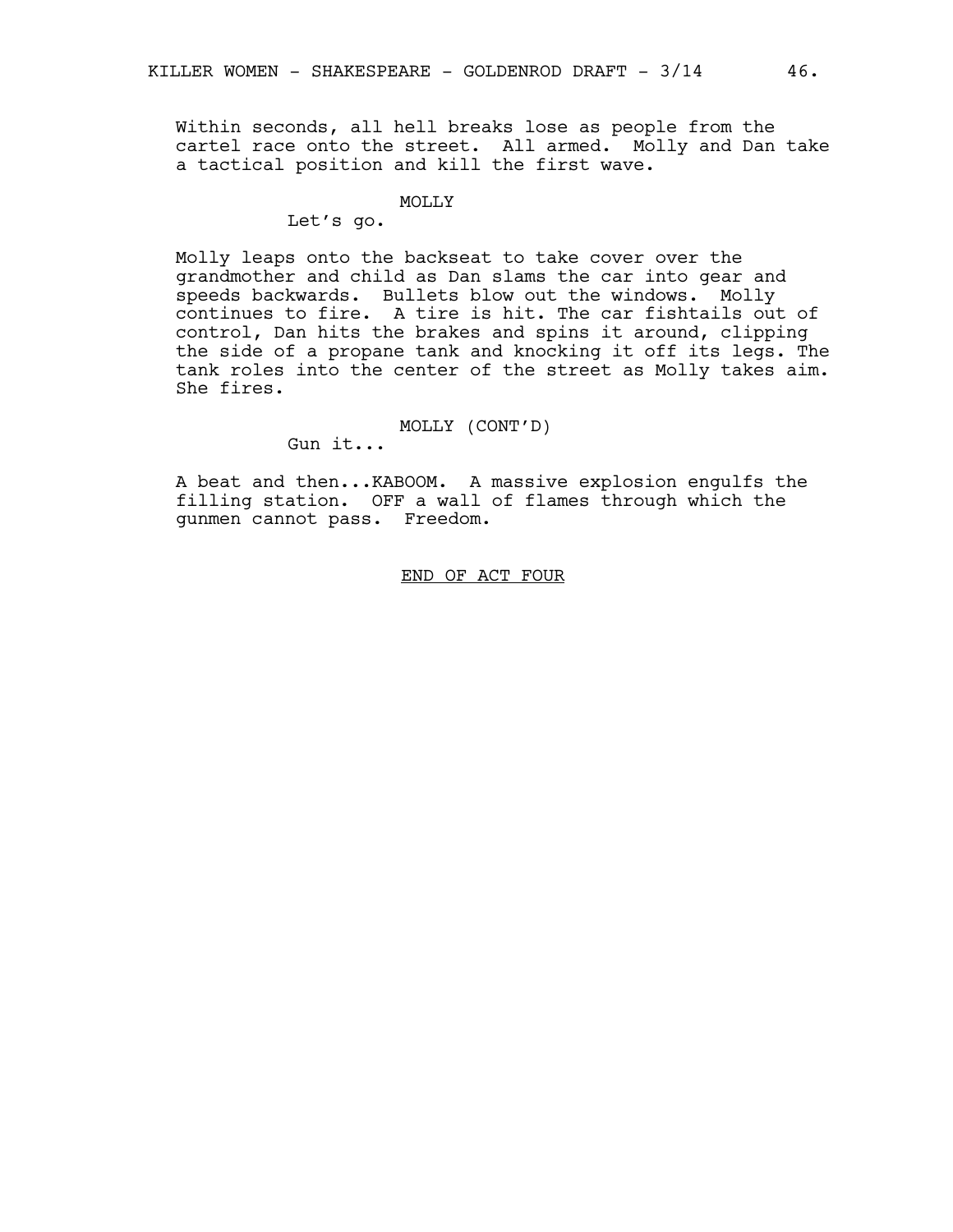#### ACT FIVE

# 66 INT. FEDERAL PRISON - DAY 66

Molly sits across from Martina in a locked visiting room.

# MARTINA Do I...do I look alright?

Martina smooths back her hair and tries to straighten her orange federal prison suit.

> MOLLY The US Attorney has guaranteed your protection. You'll be safe here.

> MARTINA I haven't seen my daughter in three years and now she sees me like this. In here.

> > MOLLY

It's okay.

MARTINA What do I tell her?

MOLLY You don't have to tell her anything. She just wants to be with her mom.

Martina's eyes fill with tears.

MARTINA The shame of what I've done will follow her forever.

MOLLY Your daughter is alive because you had the courage to stand up to the cartel.

Courage.

MOLLY (CONT'D) She deserves to know that about you.

MARTINA I don't know if I can do this.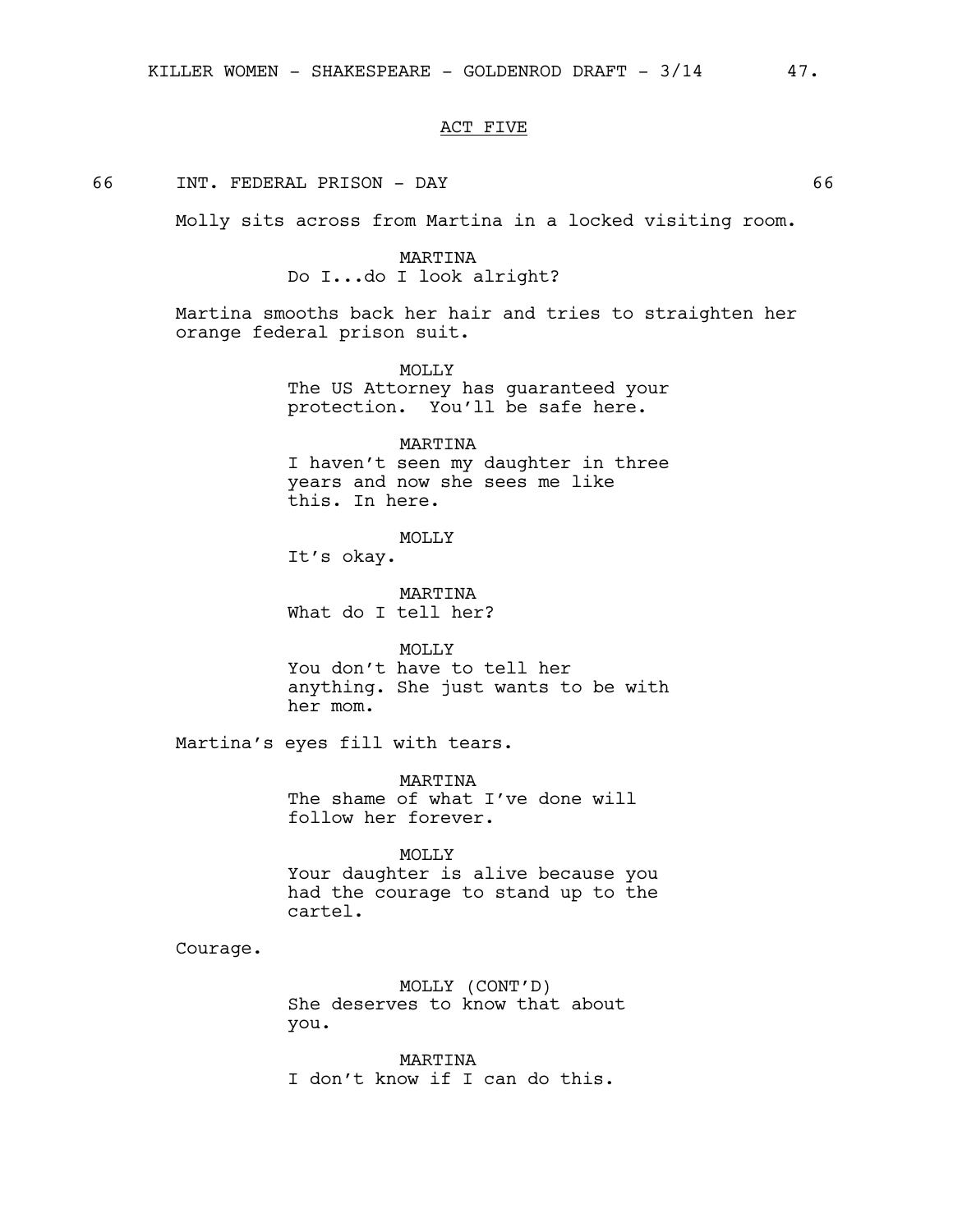Molly simply reaches across the table and takes Martina's hand. The gesture speaks volumes. Martina wipes her tears. She looks up at Molly and smiles.

MARTINA (CONT'D)

Thank you.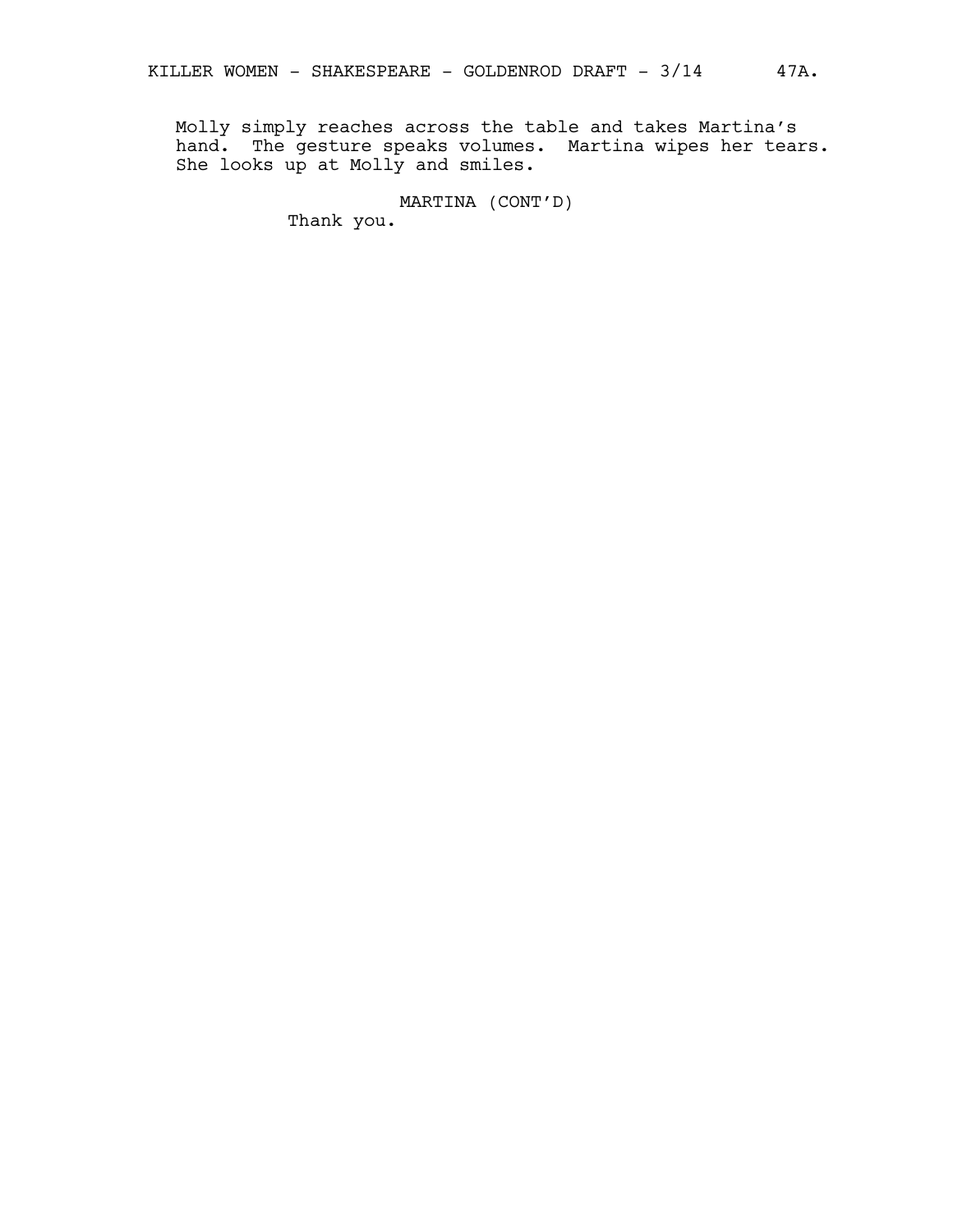A beat. Molly stands, she waves to the guard and GABRIELLA, Martina's mother, walks into the room with SOFIA, Martina's little girl. Sofia is dressed in a matching skirt and blouse. She hides behind her grandmother as Martina stoops. Martina reaches her arms out to her daughter. Sofia hesitates for a moment and then...leaps into her mother's arms. OFF Molly watching as Martina clutches her family and sobs.

- 67 OMITTED (MOVED TO SCENE A72) 67
- A68 EXT. ROAD/INT. TAHOE A68 Molly drives the wide open road as thoughts surround her.
- 68 EXT. CAPITOL BUILDING, AUSTIN DAY 68

Molly walks up the front steps. Stetson and gun holster on.

69 INT. CAPITOL OFFICES, CONFERENCE ROOM - MOMENTS LATER 69 Jake sits at a conference table with several other MEN.

> JAKE I mean, we can talk about this fence thing forever. The truth is, the damned thing doesn't keep the border secure and..

Molly smiles as she enters the room.

JAKE (CONT'D) Hi. Honey...?

Jake stands. Confused. The other men follow suit.

MOLLY No. No. Ya'll don't need to get up.

Molly drops what are obviously DIVORCE PAPERS on the table. A beat.

> MOLLY (CONT'D) Sign the divorce papers.

Jake's face turns bright red as Molly leans in and whispers...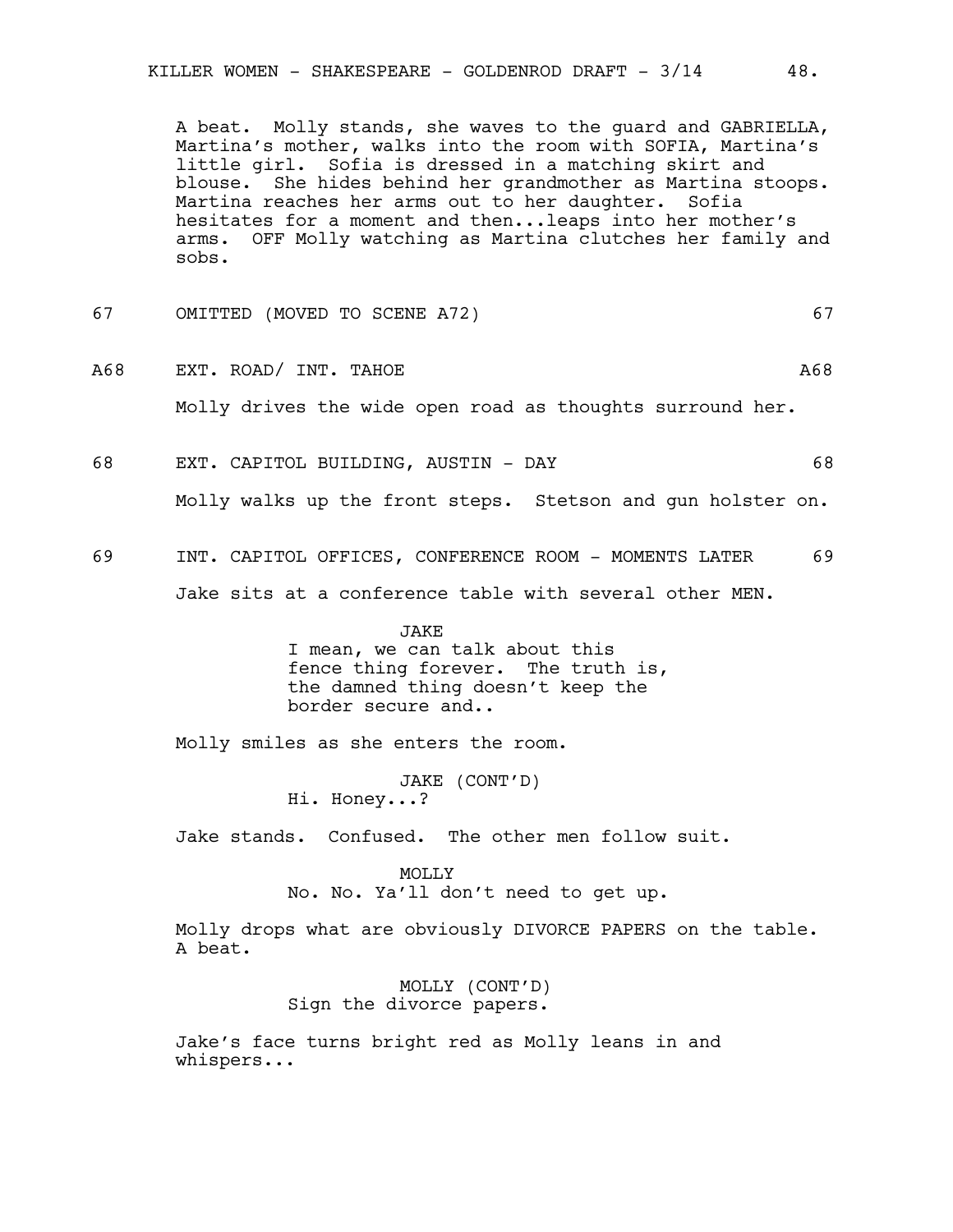MOLLY (CONT'D) Sign it, or I'll tell the world who you really are.

Molly smiles as she tips her hat to leave.

MOLLY (CONT'D) Sorry for the interruption, gentlemen. Have a good day.

OFF Molly as she walks out of the building and away from her past.

70 EXT. PORCH - DUSK 70

Billy exits, beer in hand. In the distance, Molly leans against a fence. Big Boy grazes.

71 EXT. RANCH – DUSK 71

Billy joins Molly. He too leans against the fence. A posture he assumed many times while they were growing up.

> BILLY I see your bags are packed.

MOLLY Jake moved out of the loft. I should probably face the inevitable.

BILLY

Okay.

A beat.

# BILLY (CONT'D)

Molls, I'll never come out and ask you what's really going on with Jake. I know you well enough to know whatever it is, it's something you're not prepared to talk about. Not now. Maybe not never.

Molly nods, but just barely.

BILLY (CONT'D) Don't use the pain inside as a weapon to hurt yourself. (MORE)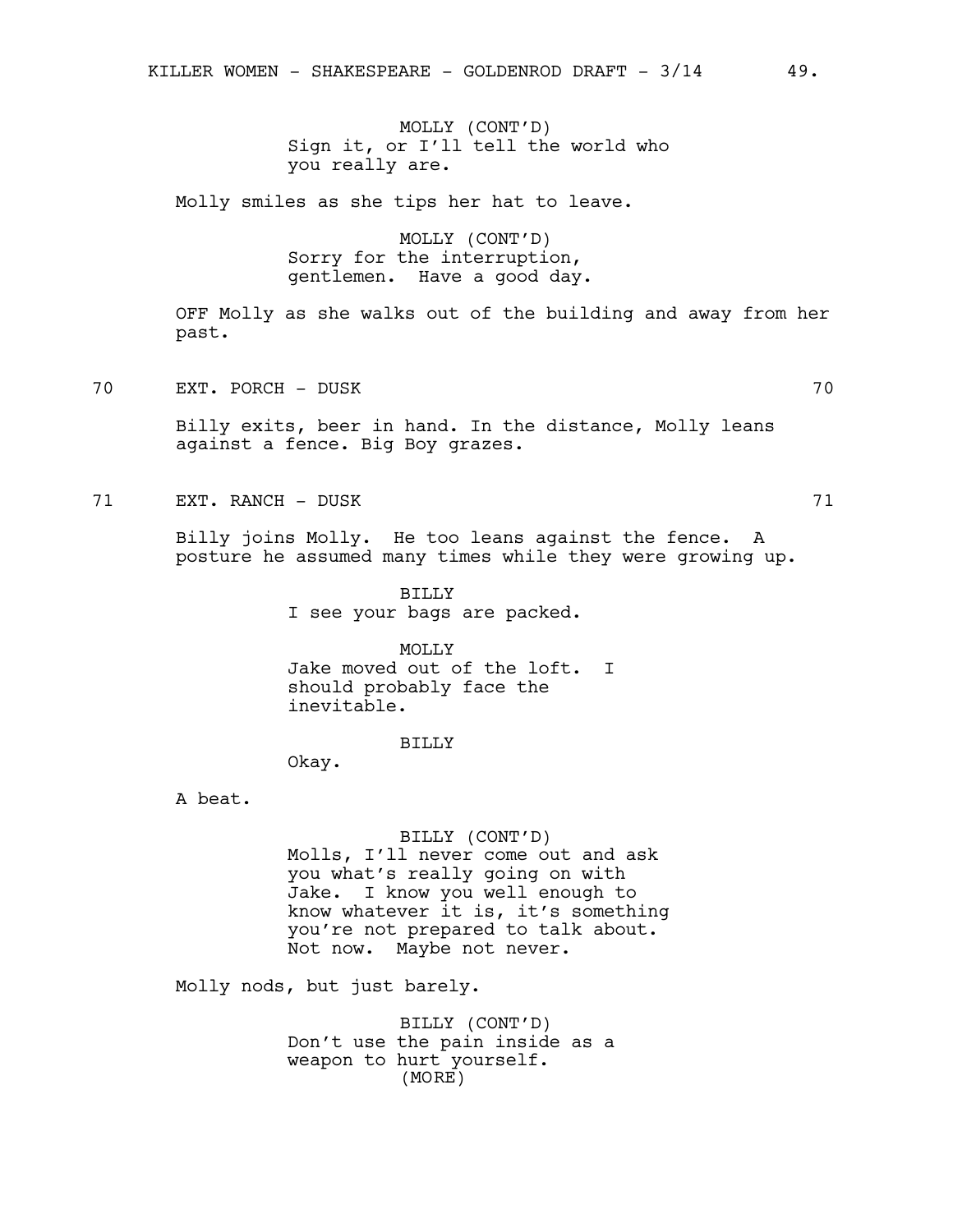Put it behind you anyway you need to, but put it behind you. Holding onto that past is no good. BILLY (CONT'D)

Neither sibling turns to the other. That's the way they've always done it. Billy taps the fence.

> BILLY (CONT'D) Alrighty then. I gotta get daughter to talk to mother. It's worse than the Gulf War in there.

> **MOLLY** Maybe I should stick around for a few more days. I am trained in hostage negotiation. And...

Molly turns to Billy and smiles.

MOLLY (CONT'D) I remember what it was like to be a teenage girl. Sorta.

A72 INT. RANGER OFFICE - DAY A72

LUIS stands in front of a flat screen TV. On it, images outside a large warehouse. Several men are being led away in handcuffs. Crime tape billows in the wind.

#### REPORTER

As of yet, federal agents have not made a formal statement regarding the arrests but initial reports suggest a Mexican cartel used the transport company to ship contraband...

Molly enters the office. Luis doesn't turn around.

LUIS Thought you weren't coming in today.

Molly grabs a small case from under her desk.

MOLLY Forgot my trumpet.

LUIS I need you out on the road first thing in the morning.

Luis turns.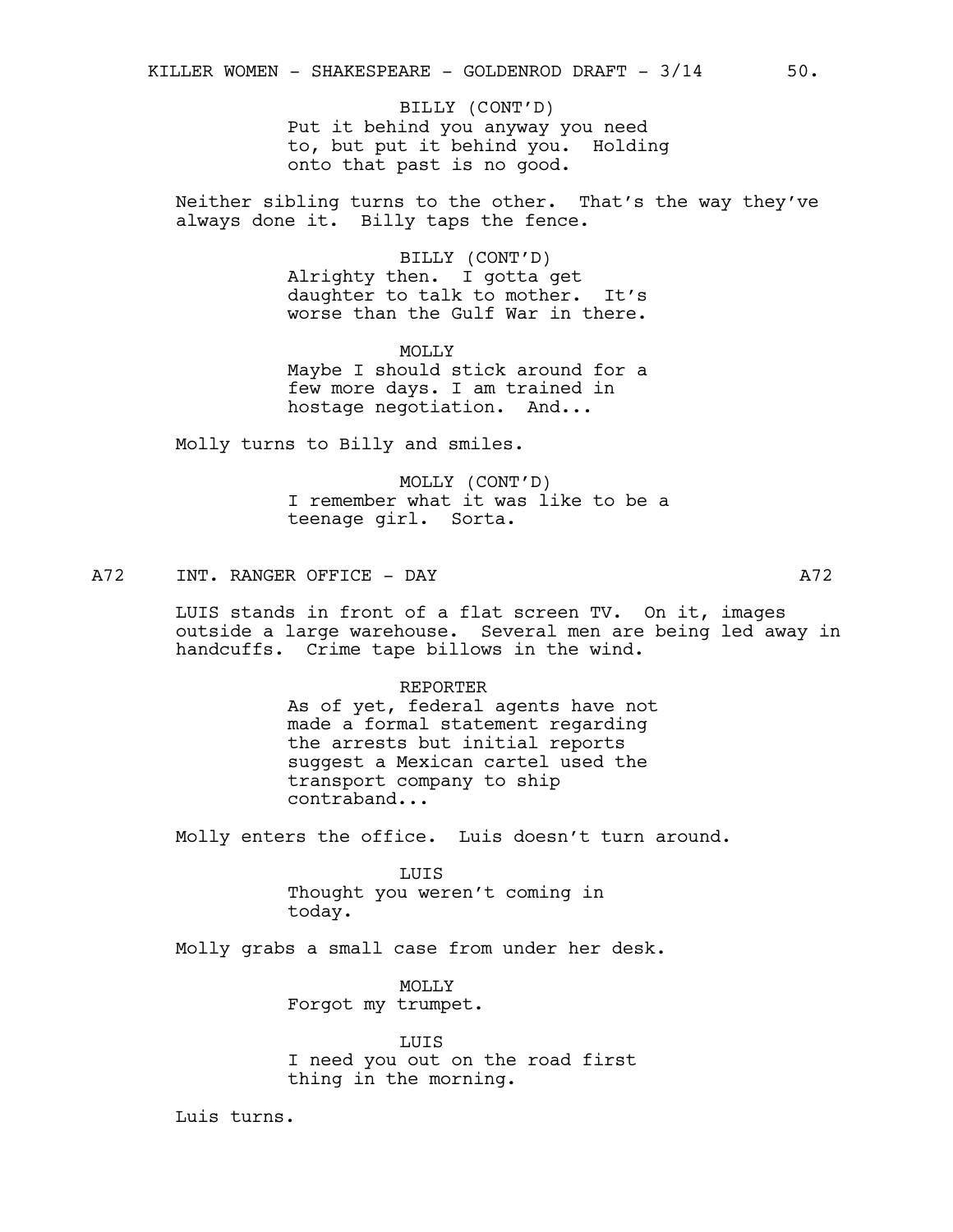LUIS (CONT'D) We got a call from Fredericksburg. Sheriff needs help. A bank was hit. One point five million.

MOLLY Jesus. By?

LUIS Five geisha.

MOLLY That's a joke.

Nope.

MOLLY (CONT'D) I'll leave before dawn.

Molly heads for the door. She doesn't look back when...

LUIS I keep our relationship on a need to know basis.

Luis locks on Molly.

LUIS (CONT'D) But if I ever find out you crossed the border to free Alvarez's family, I'll fire you.

MOLLY I understand.

72 OMITTED 72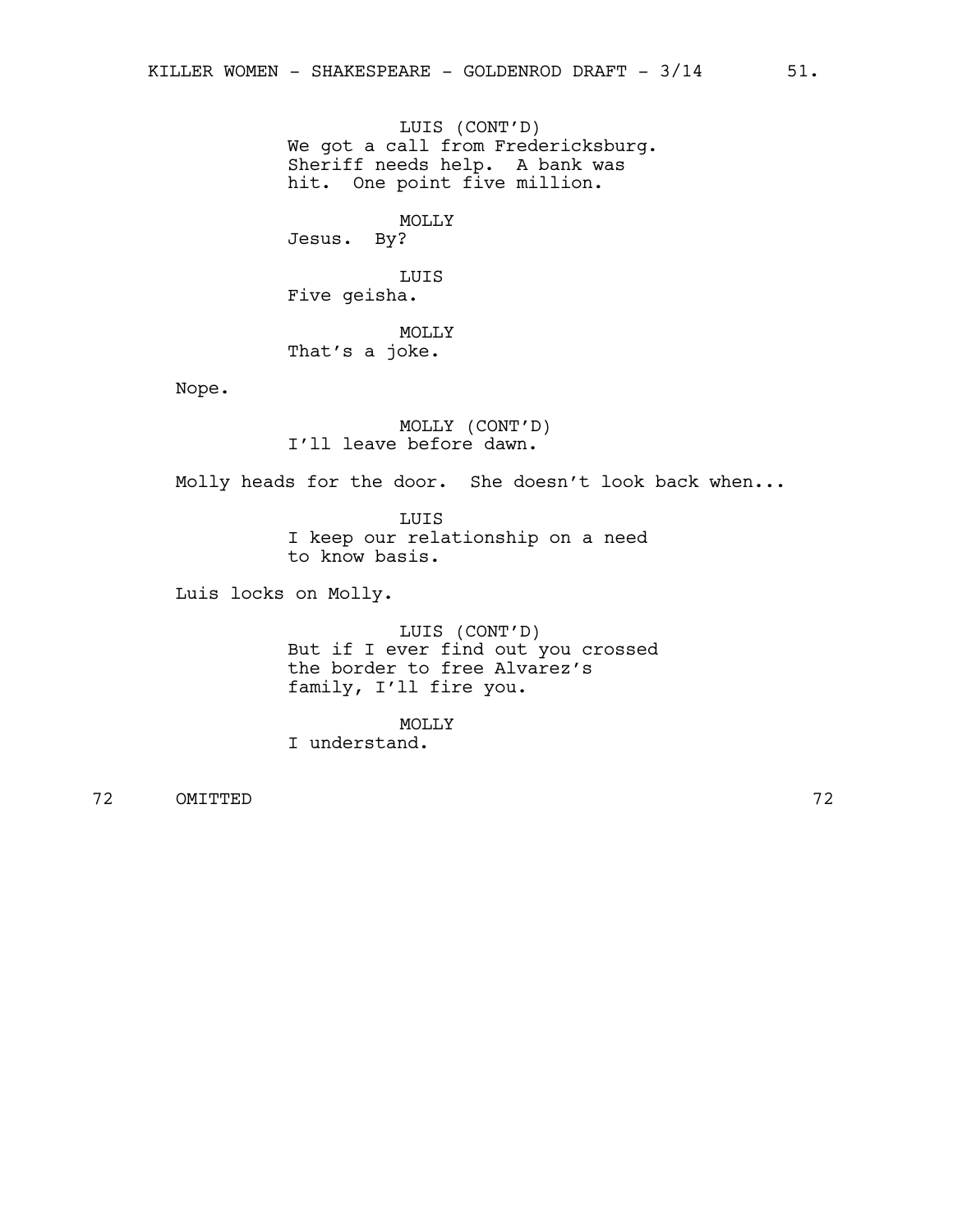## 73 INT. CLUB - NIGHT 73

A lively dance hall on a Tuesday night. Molly stands at the bar waiting for a beer. The jukebox plays. She leans over the counter to her friend the BARTENDER.

> MOLLY Wait, wait, wait Jimmy, make it a margarita instead. No salt...

Dan moves silently beside her.

DAN

...fresh lime juice.

Molly turns. He's as fucking handsome as ever.

MOLLY Wow. This is unexpected.

DAN I'm full of surprises.

MOLLY

Yes, yes you are.

Dan clinks his glass against hers.

MOLLY (CONT'D)

Salud.

A group of horn and percussion players walk out on stage. The room goes wild. Whoops all around.

> BAND LEADER Ladies and gentlemen. Damas y caballeros. Please put your hands together to welcome the Mavericks to San Antone...

MOLLY That's my cue. They gave me a solo.

DAN Don't mess it up.

Becca whoops; Billy picks up Lulu and spins her around. Hailee takes her mom's hand and spins her around. Molly enters the stage. She watches her family, the great vibe in the room. Dan stands in the back and winks. Molly lifts the trumpet and BLOWS. She's a master on the horn and the crowd goes wild. A faint smile as Dan's eyes lock on the one woman who could capture his heart. A beat.